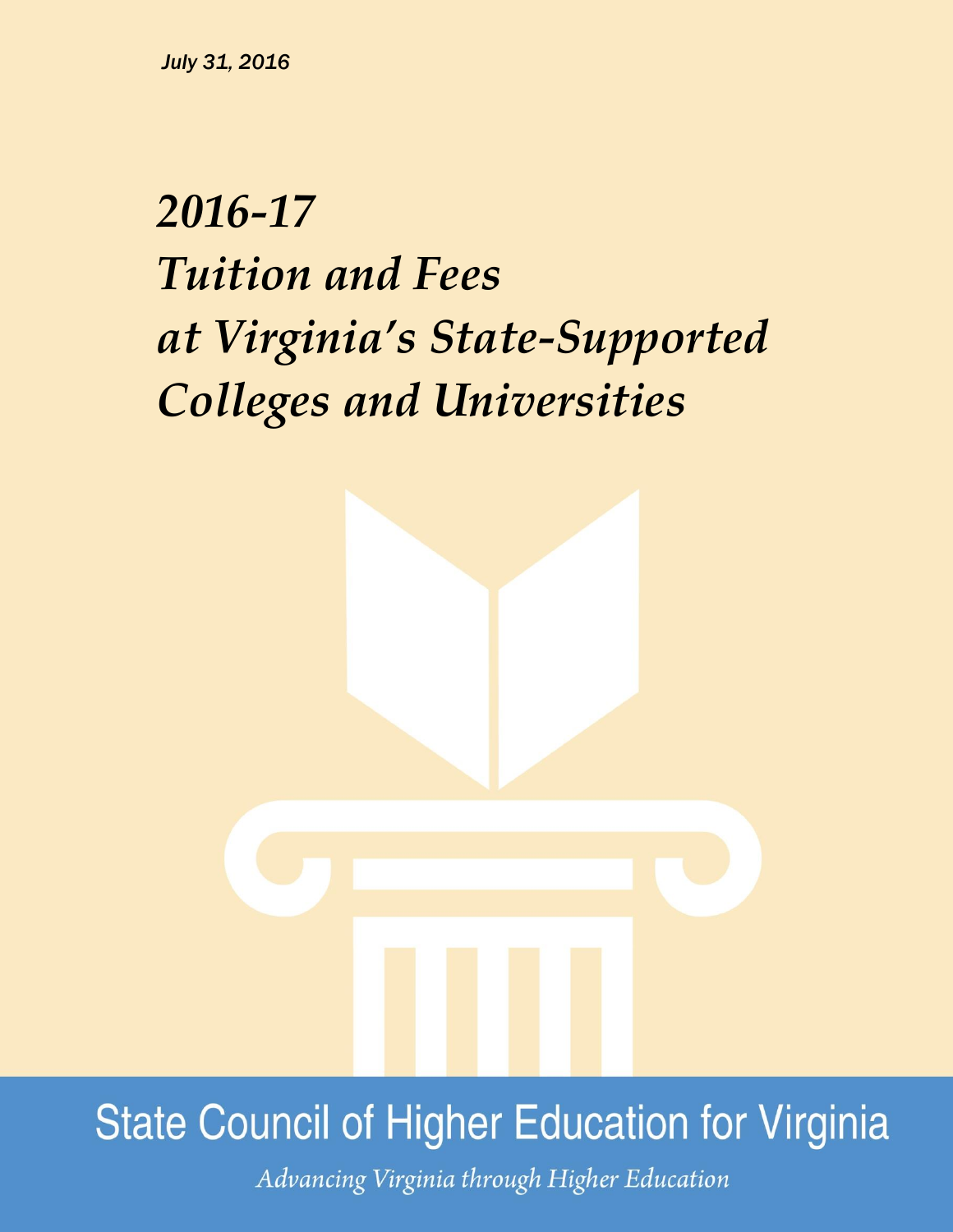### Table of Contents

| Appendix B - 2016-17 Full-Time, In-State, Undergraduate Student Charges 25 |  |
|----------------------------------------------------------------------------|--|
| Appendix C - 2015-17 Full-Time Student Charges                             |  |
|                                                                            |  |
|                                                                            |  |
|                                                                            |  |
|                                                                            |  |
|                                                                            |  |
|                                                                            |  |
|                                                                            |  |
| Appendix D - 2015-17 Full-Time Undergraduate                               |  |
|                                                                            |  |
| D-1: Full-Time Undergraduate Mandatory Non-Educational and General Fees    |  |
|                                                                            |  |
| D-2: Full-Time Undergraduate Mandatory Non-Educational and General Fees    |  |
|                                                                            |  |
| Appendix E - Tuition and Fees in Selected States by Institution Type 35    |  |
|                                                                            |  |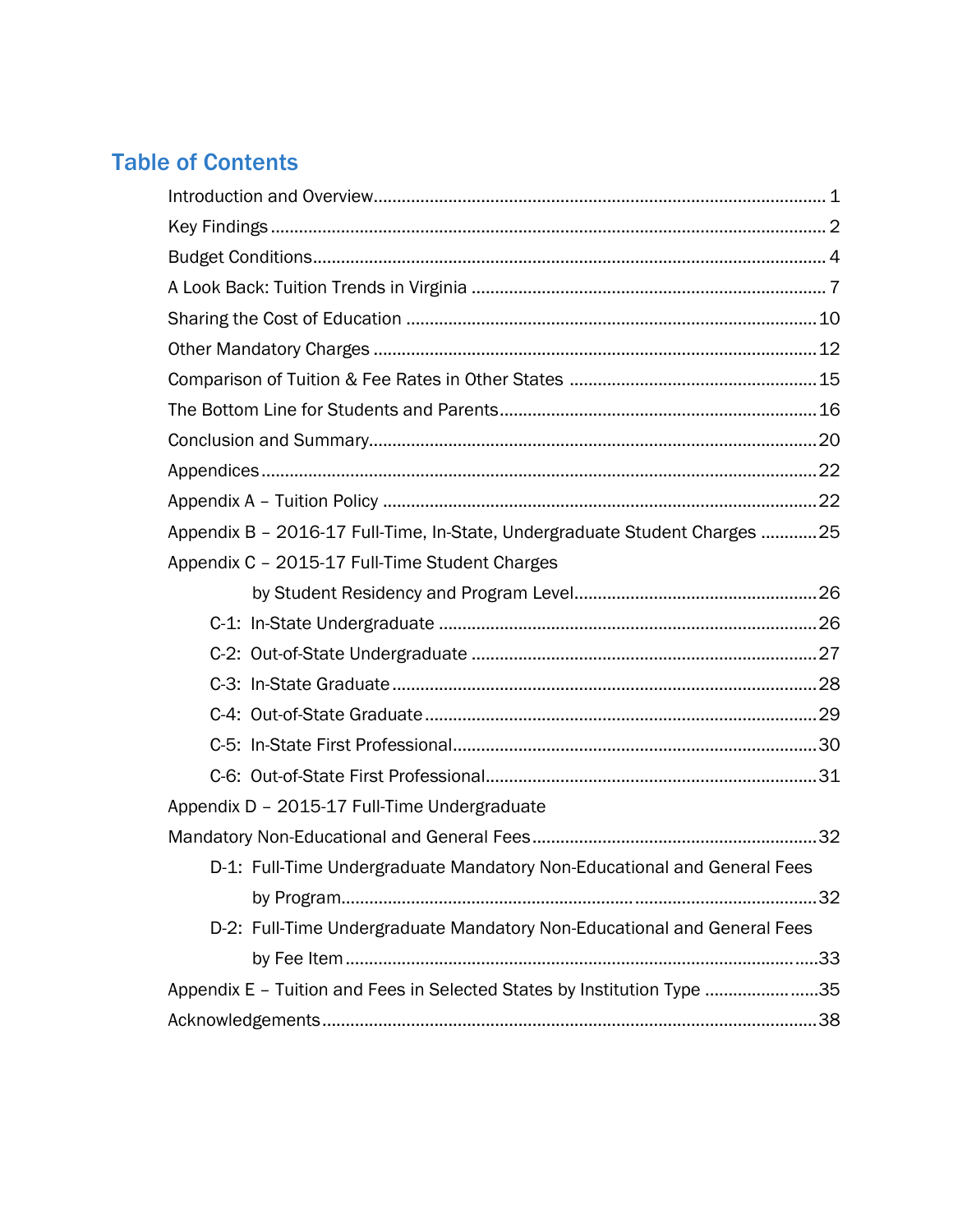#### Introduction and Overview

The first goal of the Virginia Plan for Higher Education, the statewide strategic plan, is to provide affordable higher-education access for all. The alignment of state appropriations, financial aid and tuition and fees is critical to achieving this goal. Analysis of tuition and fees at public colleges and universities in Virginia must include a discussion of the funding received from the General Assembly. The 2016 General Assembly began its regular session with a projection of modest economic growth for the 2016-18 biennium. Even so, the General Assembly provided an additional \$223 million in general fund for operating budget and financial aid needs to higher education institutions for the biennium. The majority (62%) of the additional funding for operations was provided specifically for college access and affordability to control tuition increases that many Virginia students and their families have found difficult to manage. In addition, the Governor and the General Assembly provided more than \$48 million in additional support for undergraduate need-based student aid. This represents the largest increase on record. Including all additional support for higher education-related agencies, the grand total of additional funding for the 2016-18 biennium is \$314 million — a notable reinvestment in Virginia public higher education and a best practice for future biennia.

As a result, Virginia undergraduate students entering public colleges and universities in fall 2016 will experience a moderate increase in tuition and mandatory educational and general (E&G) fees — an average increase of 4.6%. This increase is just 0.1% higher than the 4.5% tuition increase in FY2013 which was the lowest annual tuition increase in a decade. More importantly, excluding the College of William and Mary (CWM) and the University of Virginia (UVA) that have variable tuition charges to their in-state undergraduate students in FY2017, the average tuition increase for in-state undergraduate students for the system will be 2.9%, setting a new record for the lowest annual increase since FY2003 when the General Assembly lifted the tuition freeze. Twelve out of 17 public institutions (Virginia community college system is counted as one institution) have FY2017 tuition increases that are 3% or less. In fact, 97% of in-state undergraduate students attending Virginia public institutions will have tuition increases that are 3% or less. For tuition and all mandatory fees, the increase for in-state undergraduate students (including enrollmentweighted charges for William & Mary and UVA) will be 4.6% in FY2017. Excluding William & Mary and UVA, the increase of tuition and all mandatory fees will be 3.6% on average which also sets the lowest annual increase in the past 15 years. Clearly, the state's reinvestment in public higher education in the next biennium has helped public institutions to curb tuition increases, thus moving the Commonwealth closer to achieving the first goal of the Virginia Plan — providing affordable college access for all.

This report focuses on tuition and fees for in-state undergraduates and provides a summary of the following four items: 1) board-approved tuition and fee increases for the 2016-17 academic year; 2) tuition and fee trends in Virginia over the past 25 years; 3) the cost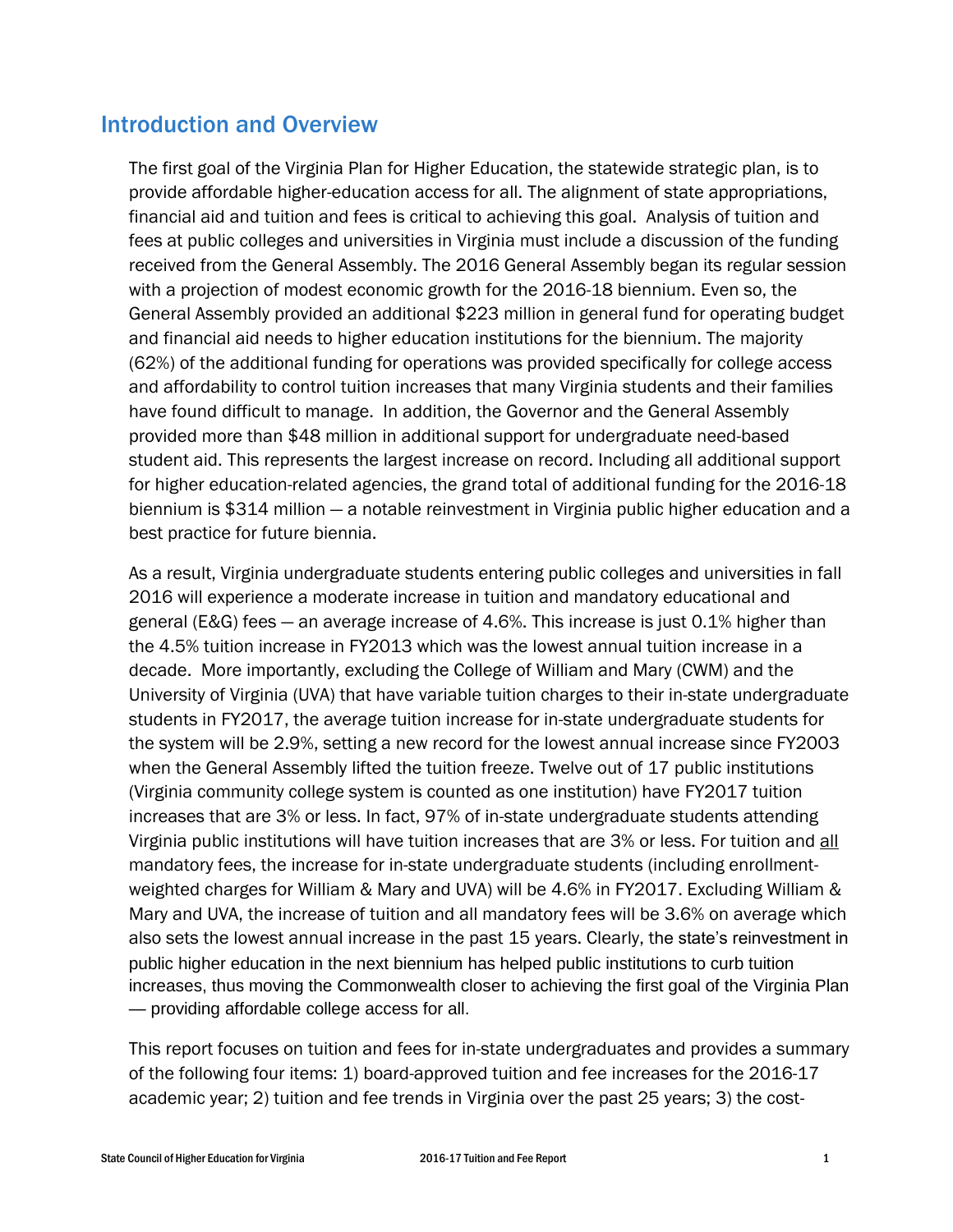sharing relationship between the state and students; and 4) trends in tuition increases nationally. The appendices provide comparisons of changes in tuition and fees for student groups including in-state undergraduate, out-of-state undergraduate, in-state graduate, outof-state graduate, in-state first professional, and out-of-state first professional.

In order to assess trends in tuition and fees, it is important to understand higher education pricing. A student planning to attend a public college or university in Virginia can expect to pay the charges defined as follows:

- 1. Tuition and Mandatory E&G Fees:Mandatory student charges used to support instruction and education-related activities included in the Education and General (E&G) program. E&G subprograms include instruction, research and public service, academic support, student services, institutional support, and the operation and maintenance of physical plants.
- 2. Mandatory Non-E&G Fees:Mandatory student charges used to support noninstructional activities, such as student health services, athletics, recreational activities, campus transportation and capital debt service.
- 3. Tuition and All Fees:Sum of tuition, mandatory E&G fees, and mandatory non-E&G fees.
- 4. Room and Board:Optional charges used to support the dormitory and dining functions for students choosing to live on campus. Students living off campus are exempt from these charges.
- 5. Total Price: The total charge to students and parents, excluding student financial aid. This total includes the sum of tuition, all mandatory fees and room and board.

### Key Findings

- The average (mean) increase for in-state undergraduate tuition and mandatory E&G fees from 2015-16 to 2016-17 is \$367 (4.7%) at the four-year institutions. For Virginia Community College System, tuition goes up by \$112 (2.6%); at the Commonwealth's only public junior college, Richard Bland College, the increase is \$138 (3.4%). The overall average increase for the system is \$338 (4.6%) in FY2017. Excluding the College of William & Mary and the University of Virginia, both of which have variable tuition charges for in-state undergraduate students, the average increase for the system is \$202 (2.9%), which is the lowest annual tuition increase in the past 15 years.
- In addition to tuition and mandatory E&G fees, institutions charge fees to support noninstructional activities, such as student health services, athletics, campus transportation and debt service. These required charges (often referred to as mandatory non-E&G fees) will increase on average \$162 (4.7%) for in-state undergraduate students next year.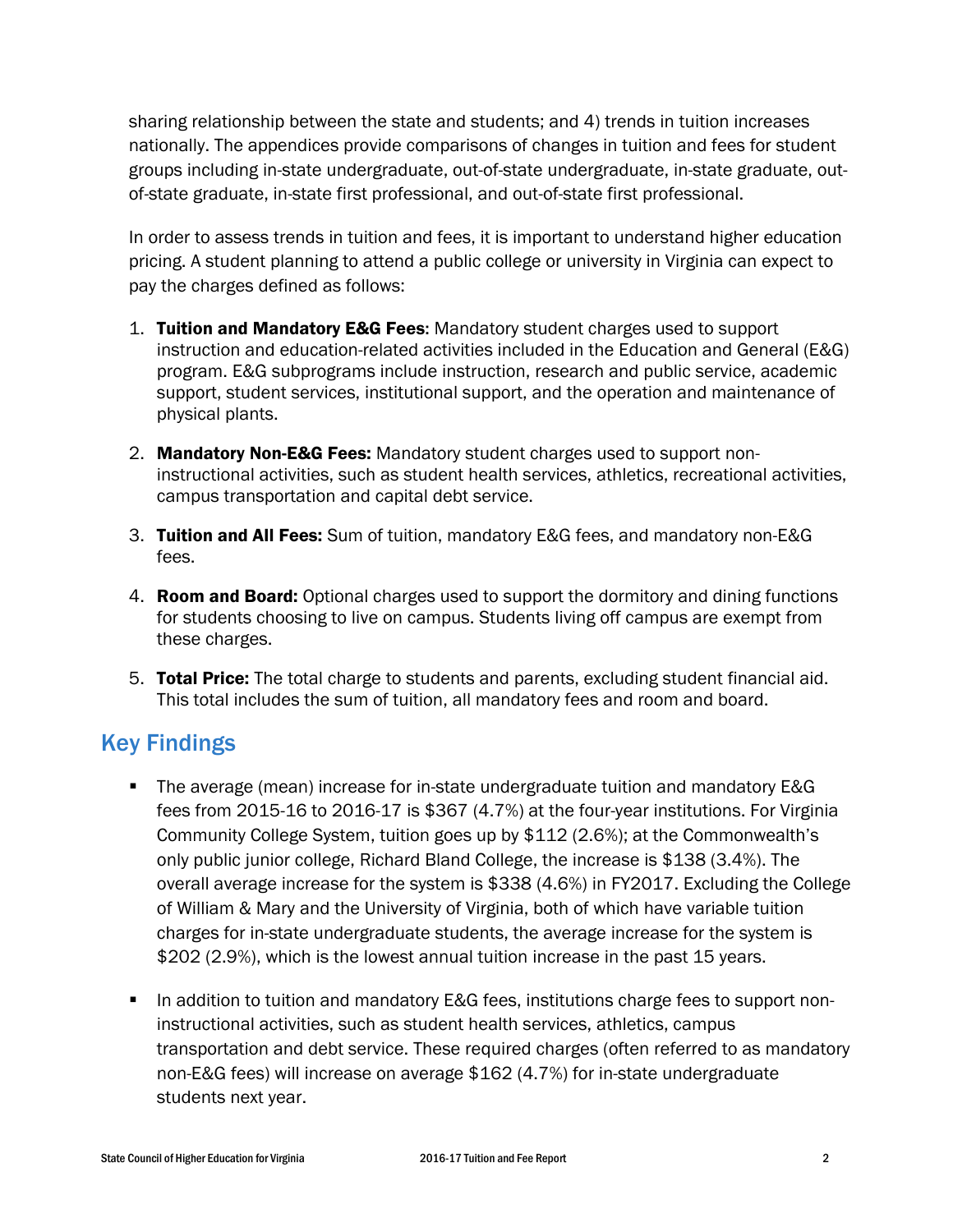- Virginia undergraduate students can expect to pay an average \$500 (4.6%) more in FY2017 than they did the prior year in tuition and all fees. Excluding William & Mary and UVA charges, an in-state undergraduate will pay an average of \$369 (3.6%) in FY2017, which is the lowest tuition and fee increase in the past 15 years. Students at four-year institutions will pay \$545 more in FY2017 while community college students will pay \$112 more in the upcoming year.
- The after-effects of several consecutive years of substantial general fund budget reductions continue to be reflected in the affordability and accessibility of Virginia's nationally acclaimed system of public higher education. The student share of the cost of education remains at a record high (least-affordable) level. The state share of the cost of education has been declining annually since FY2002 and is estimated to be at 47% in FY2017. This means, on average, in-state undergraduate students are paying more than half of the cost of their education in FY2017. This is 20 percentage points higher than the targeted 33% of student cost share, while the state support is 20 percentage points lower than the target of 67% identified in the state's official tuition policy. Based on the current average instructional cost, it would take more than \$600 million in additional state support to reach the policy goal, but it could result in average tuition amounts that could be as much as \$2,500 lower than current levels.
- A national comparison of in-state undergraduate tuition and fees at public institutions in FY2016 shows that tuition and fees at Virginia institutions ranked 12th-highest in the category of doctoral/research institutions, sixth-highest in the category of comprehensive institutions, and 12th-highest for two-year colleges. It should be noted that Virginia's ranking in the two-year-college category reached a historical high in FY2016. Ranking and affordability are inversely related, with the highest-ranked institution being the least affordable. It is estimated that the ranking of Virginia in-state undergraduate tuition and fee increases will remain stable at both four-year and two year institutions in FY2017.
- Next year, the average total charge for an in-state undergraduate student living on campus at a four-year institution is estimated to be 47.6% of per-capita disposable income. Since reaching the low point (most affordable) of 31.8% in FY2001, this measure of affordability has crept steadily higher. It is estimated that this measure will continue to surpass the least-affordable record of 46.7% set in FY2016.
- **For the percentage of personal income consumed by total in-state undergraduate** charges — a measure of affordability — the gap between Virginia and the national average has fluctuated in the past 25 years. In the mid-1990s, Virginia undergraduates were paying approximately 7 percentage points more than the national average to attend college full-time and reside on campus. Between FY2001 and FY2010, the gap between Virginia and the national average generally was erased, providing evidence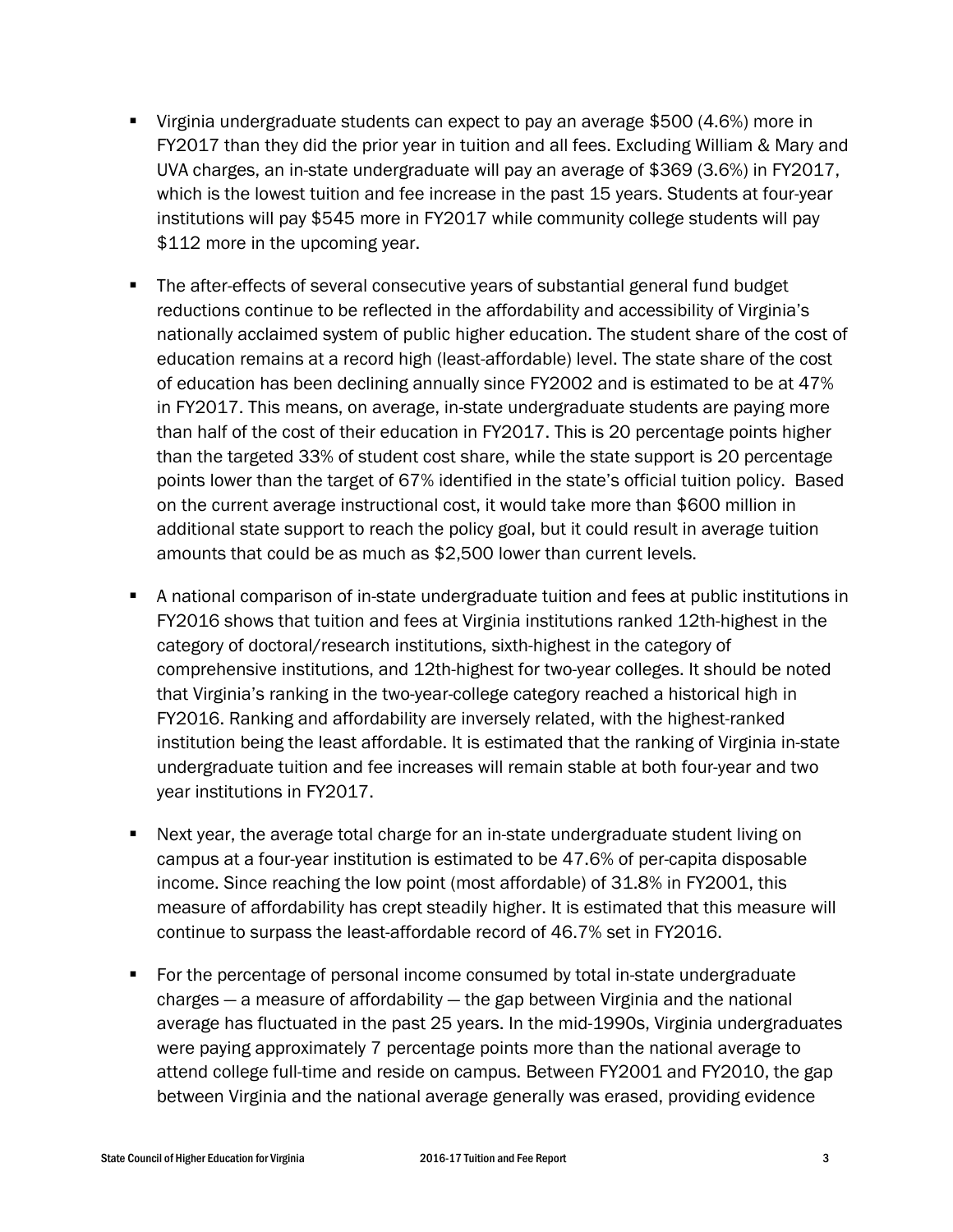that affordability is a growing problem nationwide. Since FY2011, the gap has widened. For FY2017, average total undergraduate student charges at a public four-year institution are estimated at 47.6% of disposable income. That is nearly 12 percentage points higher than it was just 10 years ago, an increase of more than 1 percentage point each year on average.

- While the total price charged to students is a significant factor in access and affordability, just as important for many students is the amount of financial aid available to offset tuition and fee charges. The Commonwealth has embraced an aggressive policy toward financial aid such that students with financial need can mitigate relatively high tuition and fee charges. In 2014-15 (the latest data available), Virginia undergraduate students at public institutions received more than \$817 million in federal, state, institutional and private financial aid grants and scholarships, most of which was awarded based on financial need. This notion of "net price" — the price a student pays after accounting for financial aid — is a valuable addition to the discussion of access and affordability.
- With many institutions having articulation agreements in place, students can find significant cost savings by completing an associate degree at a Virginia public two-year college first and then transferring to a Virginia four-year college or university to complete their bachelor's degree. An in-state student can save approximately \$15,000, or 30%, of tuition and fees for a baccalaureate degree by going to a community college for two years and then transferring to a public four-year institution for the remaining two years. Low- and middle-income students taking this approach also can be considered for the Virginia Two Year College Transfer Grant, which further reduces the costs for students meeting program criteria at a participating four-year institution.
- Since entering the 21st century, tuition charges to in-state undergraduate students in Virginia have been greatly influenced by the state's economic condition. During a period of strong economic growth, the Commonwealth provided substantial operating support. In later years, the Commonwealth allowed institutions to assess double-digit tuition increases to offset general fund reductions when growth in the economy slowed or declined. The lack of continuity and predictability has limited the ability of students and their families to plan for the cost of college education. Effects of the Great Recession and other economic shocks also have resulted in more families facing greater financial barriers to higher education.

#### Budget Conditions

Nationally, economic conditions are mixed. The gross domestic product (GDP) grew at an annualized rate of 0.8% in the first quarter of 2016, following 1.4% in the fourth quarter of 2015. However, after showing signs of progress in recent months, the country's labor force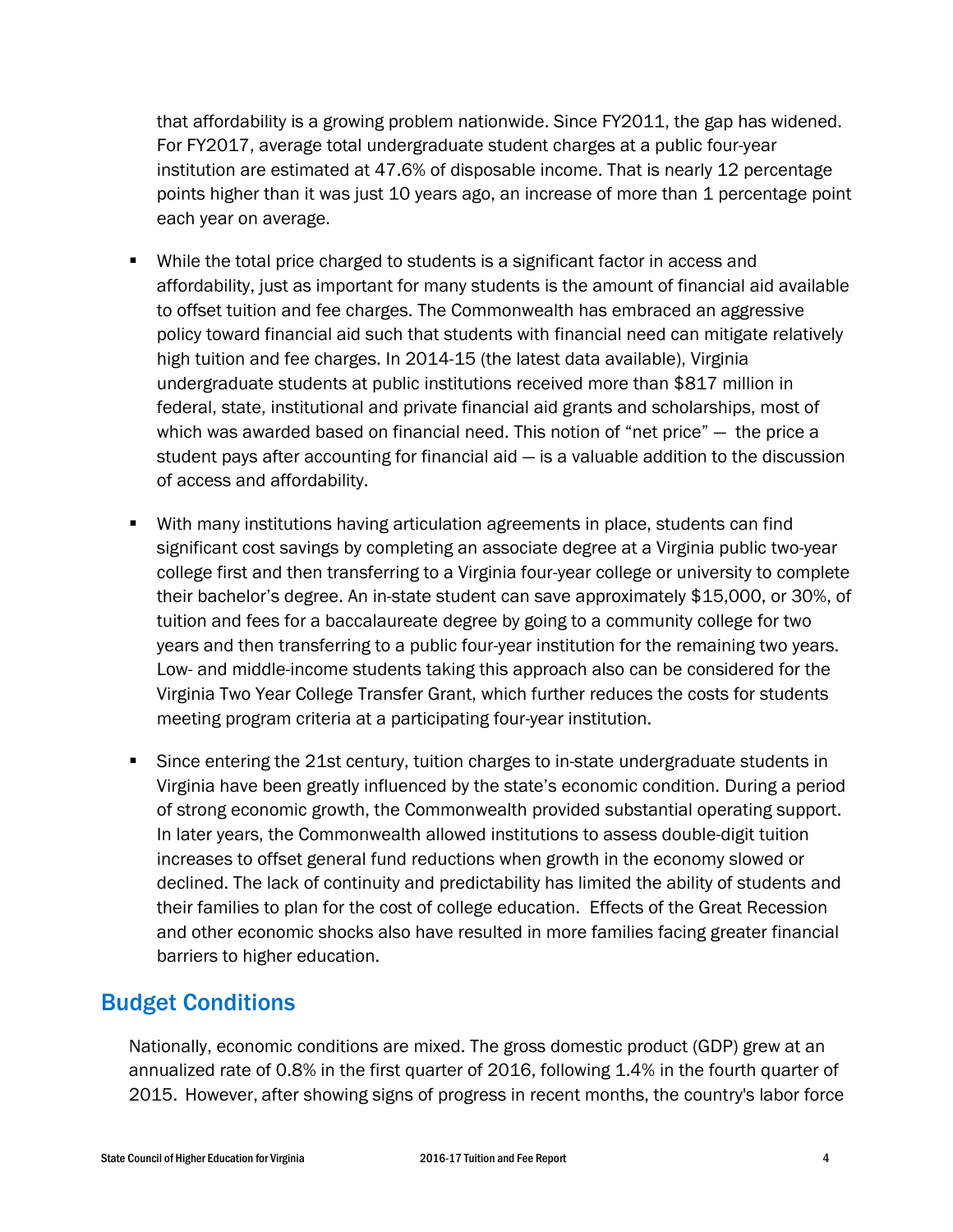participation rate — which represents the share of Americans who are either employed or actively looking for work — dropped to a three-month low of 62.8% in May. Activities in the manufacturing sector remain sluggish and core inflation (excluding food and energy) has increased 2.1% from last year.

Economic conditions at the state level also are mixed. Preliminary figures indicate that the state concluded the fiscal year of 2016 with 1.7% growth in general fund revenue collections whereas the official forecast was 3.2% growth. In particular, revenues from payroll withholding and sales tax receipts were below the overly optimistic estimate. As a result, a shortfall of more than \$266 million is expected. In addition, since the shortfall is more than 1% below the official budget estimate, salary increases that were scheduled to take effect December 1, for state employees including college faculty, are now in jeopardy and a re-estimate of general fund revenues for the 2016-18 biennium is required by September 1 pursuant to the state law.

By statute, each institution's governing board has the authority to set tuition and fees. Typically, this process takes place between March and May — after the General Assembly produces a budget for the coming year, and in time for students and parents to plan for any necessary increases in tuition and fees. Although the general-fund support for Virginia public higher education will increase in FY2017, it is still 12% lower than the general fund appropriations in FY2008 after inflation adjustments.

The Commonwealth has a tuition policy premised on the rationale that higher education yields both public and private benefits. Thus, public higher education funding is a shared responsibility between the state and students and their families. However, an inverse relationship exists between state funding and the rate at which tuition is increased at Virginia's public higher education institutions. When the state provides additional support to public higher education, institutions are better able to control the rate at which they increase tuition. When the state reduces its funding, institutions increase tuition to help offset budget cuts. Chart 1 provides a graphic representation of the average annual increase in tuition and mandatory E&G fees for Virginia's students over the last 17 years.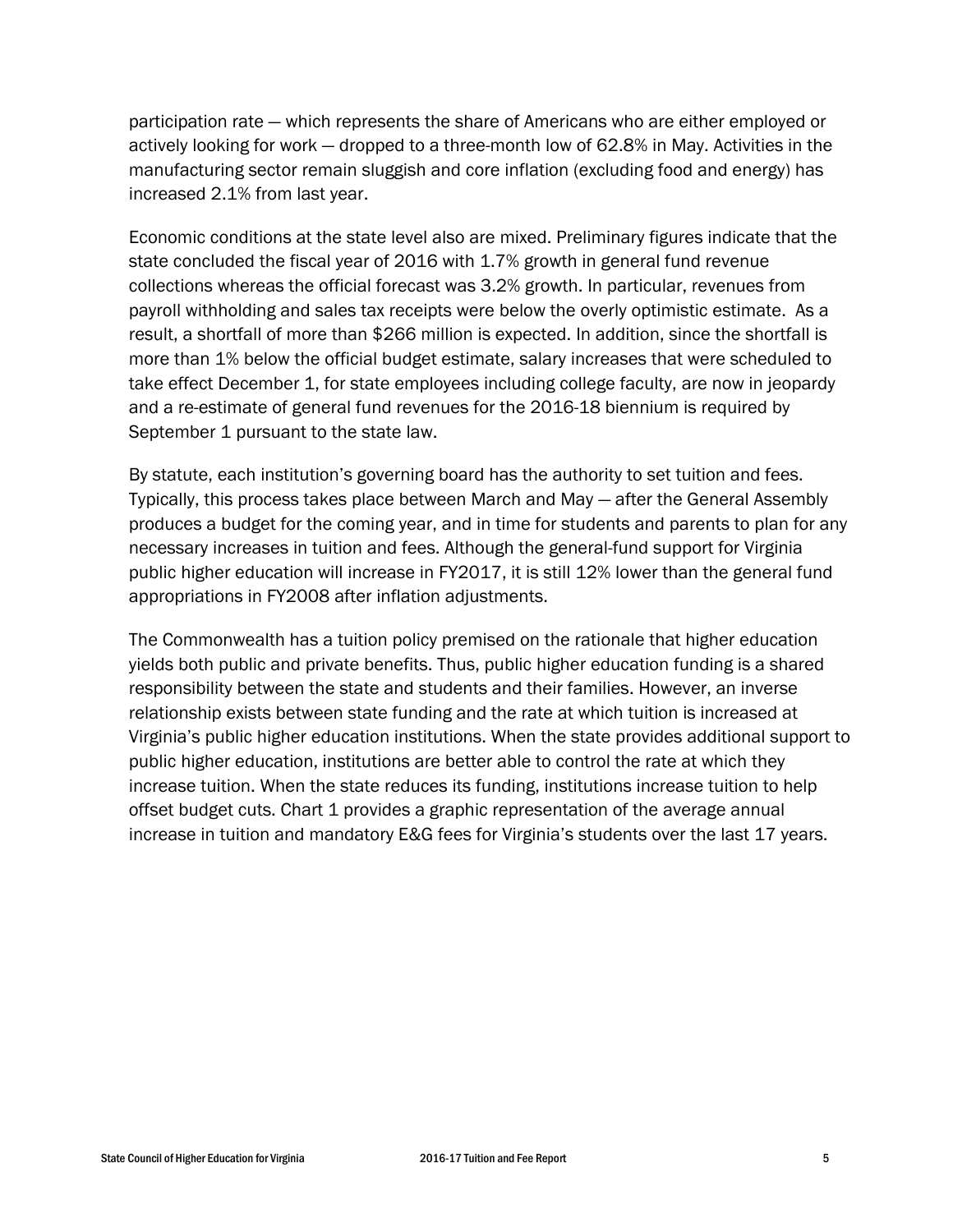

Chart 1: Average Annual Increases of Tuition and E&G Fees for In-State Undergraduate Students, 2001-2017

As a result of the 2001 recession, the state reduced funding to public institutions by an average of 22% in the 2002-04 biennium. Institutions then raised tuition by double-digit percentages to fill the budget gap. When the state's economy improved in FY2006, institutions received additional state support in the next four years, which enabled institutions to reduce the rate at which they increased tuition. A similar pattern unfolded in the 2010-12 biennium when state support to public institutions was reduced by 27%. Most institutions responded by raising tuition accordingly in FY2011 and FY2012. While the trend in state support for our system of public higher education largely has been declining (our colleges and universities have experienced state budget reductions in seven of the last 10 years), an important lesson can be learned, or a "best practice" derived, from the 2012-14 biennium. Here, Virginia made a clear reinvestment in higher education after several years of state budget reductions. In 2013 we experienced an average increase in state funding of about 5% and another 3% in 2014. With these investments came the lowest increases in tuition and fees in a decade. A clear and strong relationship was at work. The 2014-16 biennium saw a return to state revenue shortfalls, budget reductions, and more substantial tuition increases.

For FY2017, the trend is reversed again due to the additional general-fund support provided for public institutions as a commitment from the state to reinvest in higher education. In-state undergraduate tuition will increase by \$338 (4.6%), 2.5 percentage points lower than last year's rate of increase and only 0.1 percentage points higher than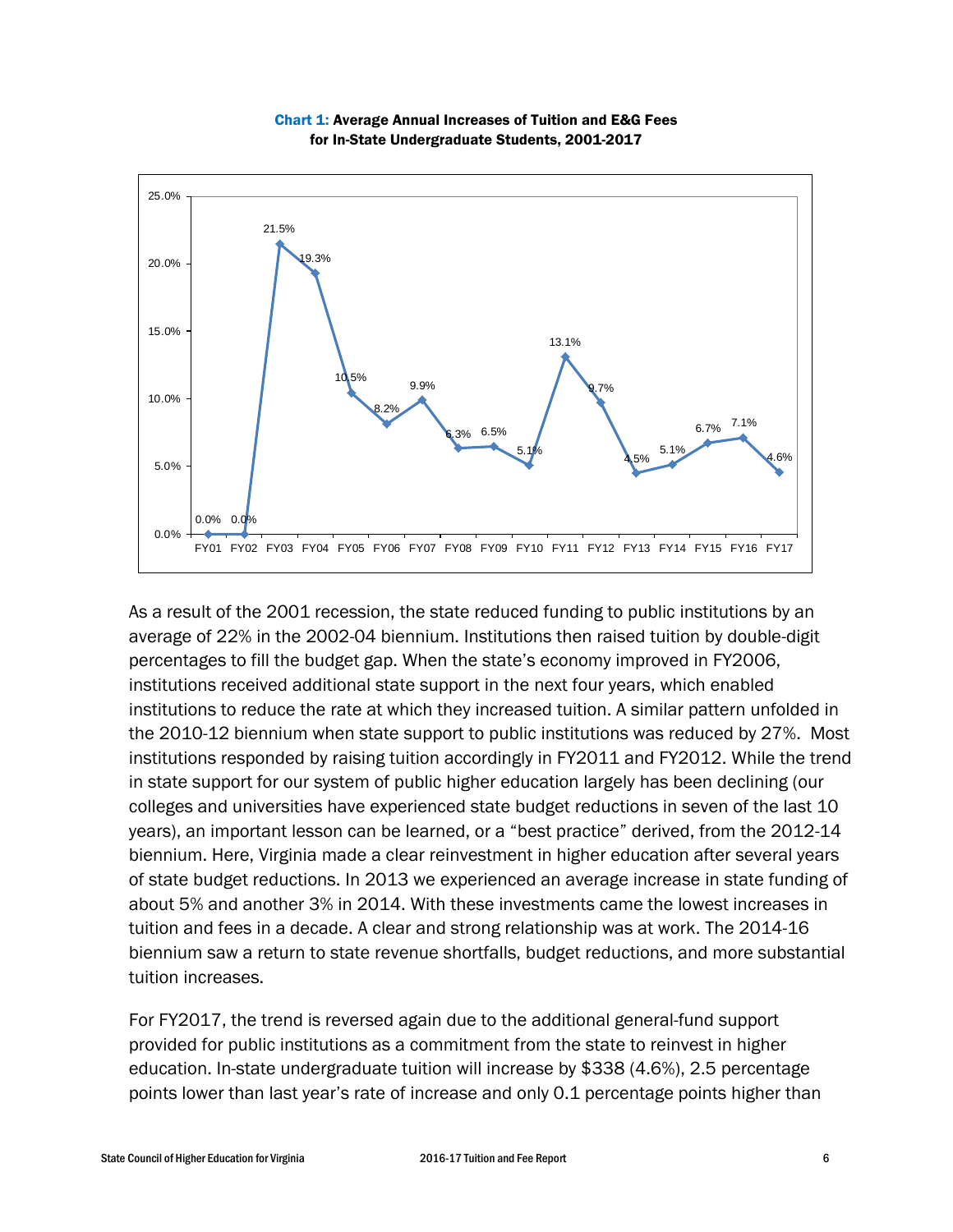that in FY2013 -- the lowest annual tuition increase in a decade. Excluding William & Mary and UVA, both of which have variable tuition charges to their in-state undergraduate students, the average tuition increase will be \$202 (2.9%) in FY2017, which sets a new record of the lowest annual tuition increase in the past 15 years. Twelve out of 17 public institutions (Virginia community college system is counted as one institution) have FY2017 tuition increases that are 3% or less. Further, 97% of in-state undergraduate students at public institutions will have tuition increases that are 3% or less.

The relationship between general-fund investment in public higher education and lower tuition increases is well documented. It was evident in the 2012-14 biennium and again in the 2016-18 biennium. It is through the best practice of consistent state investment and corresponding low tuition increases that will allow the Commonwealth to realize its goal of affordable access for all.

### A Look Back: Tuition Trends in Virginia

Over the past 25 years, the state's tuition policy has changed significantly. By statute, each institution's board of visitors has the authority to set tuition and fee rates. However, the Governor and the General Assembly frequently establish explicit or implicit tuition policies and goals for the state. Between the late 1970s and the late 1980s, tuition steadily increased at Virginia institutions. In the early 1990s, the state reduced its funding to higher education due to the economic recession. Institutions increased tuition by double-digit percentages annually to offset the reduction in state support during that period. To contain escalating tuition, the Governor and General Assembly established a cap of 3% approximately the rate of inflation — on increases to in-state undergraduate tuition and mandatory E&G fees in the 1994-96 biennium. In 1996-97, the governor and General Assembly suspended the boards' authority to increase tuition and froze tuition and mandatory E&G fees for in-state undergraduate students. To make college more affordable, in 1999-2000 the Governor and General Assembly rolled back in-state undergraduate tuition and mandatory E&G fees by 20%. Following the tuition rollback, tuition and mandatory E&G fees for in-state undergraduates were frozen once again until 2002-03 when state funding to higher education was further reduced due to another economic recession. In order to offset the general fund reduction, the Governor and General Assembly repealed tuition restrictions on in-state undergraduate students. As a result of further state budget reductions in October 2002, each institutional board of visitors levied mid-year increases for the spring semester of 2003, in addition to the 2002-03 annual increases. To mitigate the impact of budget reductions and tuition increases on students, the Governor and the General Assembly have preserved and often increased need-based financial aid.

Concerned with the impact of tuition increases on college affordability, the governor and General Assembly established a cap policy for 2003-04 that essentially limited increases to 5% of the annualized mid-year rates set by the boards for the 2002-03 academic year. In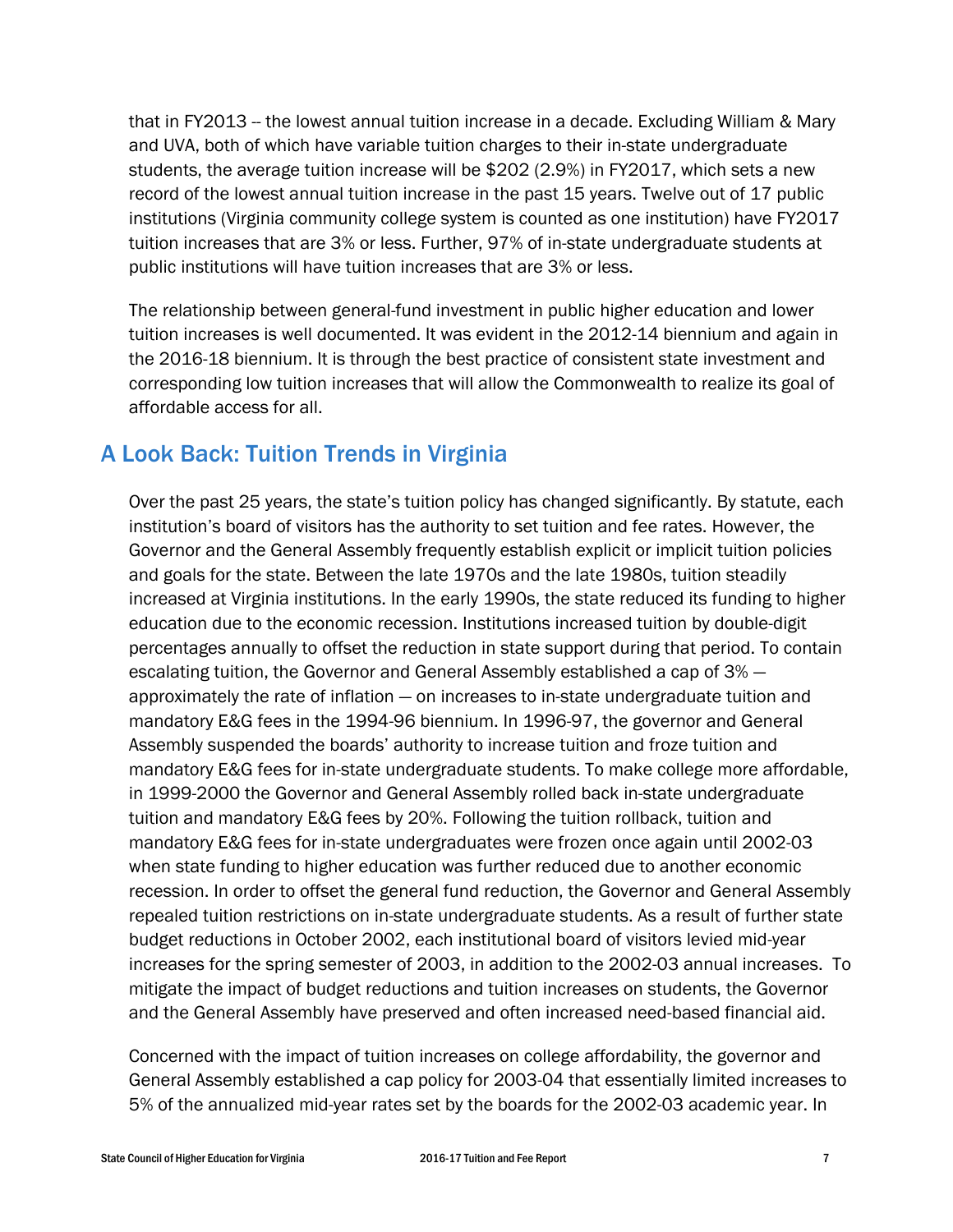2004, the General Assembly returned authority to the boards of visitors to set tuition charges at levels they deemed appropriate for all in-state student groups based on, but not limited to, competitive market rates, provided that the total revenue generated by the collection of tuition and fees from all students was within the nongeneral fund appropriation for educational and general programs. The General Assembly also established a new review process to address institutional requests to exceed appropriated levels of nongeneral fund revenues.

In order to ensure more moderate tuition increases, the 2007 General Assembly established a Tuition Incentive Fund with a total of \$7.2 million. It was contingent upon institutions limiting the increase of tuition and E&G fees for in-state undergraduate students to no more than 6% in FY2008. Institutions could exceed the 6% limit (up to the tuition increase rate in their six-year plan) if the additional revenue was used solely for instate undergraduate financial aid.

The 2008 General Assembly continued the incentive fund concept with the Tuition Moderation Incentive Fund (TMIF) by providing \$17.5 million in each year of the 2008-10 biennium for allocation if institutions limited the in-state undergraduate tuition and E&G fee increases to no more than 4% (3% for E&G operations and 1% for student financial aid) in 2008-09. Due to the state budget shortfall, the 2009 General Assembly decided to discontinue the TMIF for FY2010. Since 2009, the General Assembly has not explicitly set any limit on tuition increases for in-state undergraduate students at public institutions. However, the fluctuation in general fund support (increase or decrease) has greatly impacted annual tuition increases — resulting in the familiar inverse relationship between general fund support and tuition increases. A copy of the tuition policy for the 2016-18 biennium is presented in Appendix A of this report.

The impact of tuition policy changes over the years is demonstrated graphically in Charts 2A and 2B. Chart 2A shows in-state undergraduate tuition and mandatory E&G fees at fouryear institutions. In constant dollars, tuition and E&G fees have increased by 135.3% over the last 25 years, and 64.2% since 2006-07. A similar trend is evident at the two-year institutions as indicated in Chart 2B. In constant dollars, average charges at two-year institutions increased by 104.5% over the last 25 years, and 55.8% from 2006-07.

Over the past 10 years, the average annual tuition increase is about 6.4% at four-year institutions and 5.6% at two-year colleges in constant dollars. These significant rates of tuition increases were primarily a result of the double-digit tuition increases between FY2002 and FY2004 and the increase in FY2011. Institutions raised tuition to help offset the general fund budget reductions of 22% in the FY2002-04 biennium and 27% from the original budget of FY2010-2012.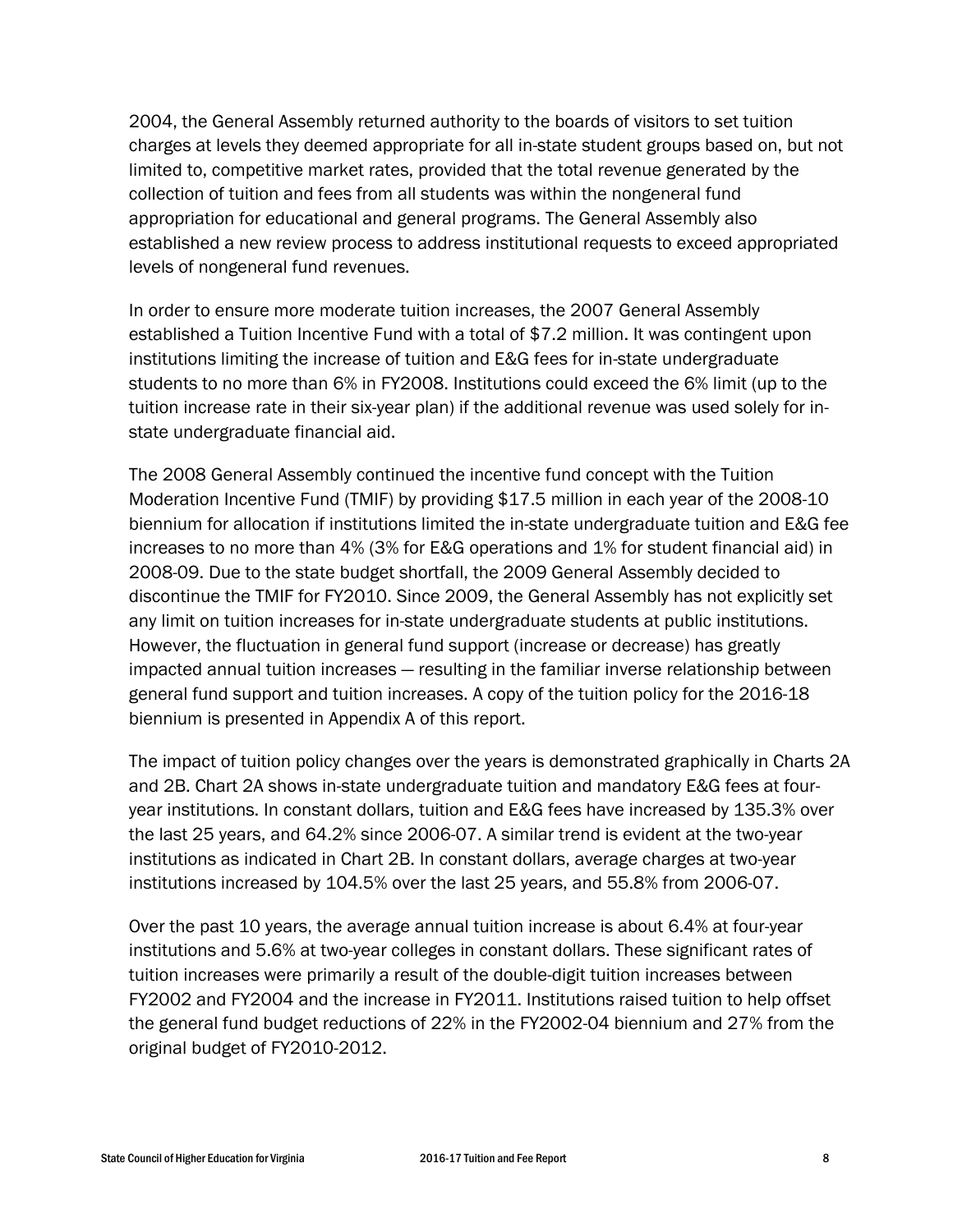Chart 2A: Average Full-Time In-State Undergraduate Tuition and Mandatory E&G Fees



(Four-Year Institutions)

Chart 2B: Average Full-Time In-State Undergraduate Tuition and Mandatory E&G Fees

(Two-Year Institutions\*)



\*Includes Richard Bland College and Virginia Community College System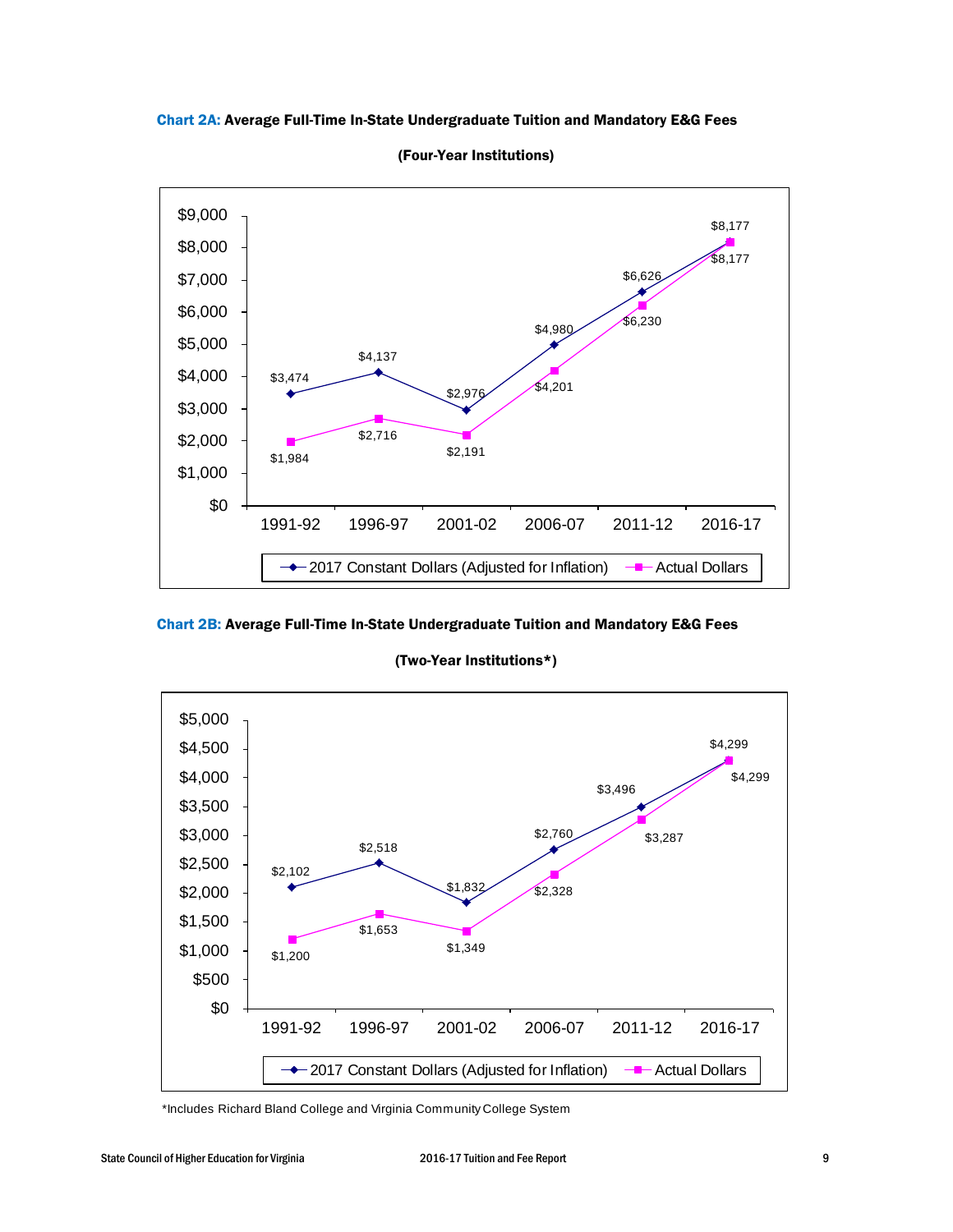#### Sharing the Cost of Education

Looking at tuition trends in Virginia provides a useful context in which to consider the increases for the 2016-17 academic year. As higher education yields both private and public benefits, higher education funding is a shared responsibility between the state and students and their families. Therefore, it is essential when considering the cost of education to assess the role of the state in providing general fund support for higher education, as well as the proportionate share students pay and how other fees and charges may impact the bottom line for students and their families.

Prior to the economic recession of the early 1990s, the Commonwealth used a cost-sharing policy to determine appropriate tuition levels. To establish more equitable tuition practices among institutions, Virginia introduced a 70/30 policy in 1976. Under this plan, E&G appropriations were based on the state providing 70% of the cost of education – a budgetary estimate based on the instruction and related support costs per student — and students contributing the remaining 30%. The community-college policy was 80% state and 20% students.

The 30% component for students at four-year institutions was comprised of two parts: 1) tuition and fee revenue from in-state students; and 2) tuition and fee revenue from out-ofstate students. In order to meet the 30% goal, the policy required in-state students at Virginia's public four-year institutions to cover approximately 25% of the cost of their education. The remainder of the 30% revenue came from out-of-state students, who contributed 75% of the cost of their education.

Due to the recession of the early 1990s, the 70/30 policy was abandoned because the Commonwealth could not maintain its level of general fund support. As a result, large tuition increases were authorized in order to assist in offsetting general fund budget reductions. By the end of the recession, in-state students contributed up to 40% of the cost of education at some institutions. In 1993, the Commonwealth implemented a state policy requiring institutions to set out-of-state tuition at no less than 100% of the cost of education.

During the 2000 legislative session, the governor and General Assembly reaffirmed the policy that in-state undergraduate students should pay a consistent percentage of the cost of education. They directed institutions to begin reducing in-state student tuition charges to 25% of the average cost at the public four-year institutions and 20% at the community colleges. By the 2001-02 academic year, 13 of the 15 four-year institutions met this goal with an average cost of 23% for the in-state student share.

In the 2002-04 biennium, the cost-sharing relationship between the state and its students changed dramatically due to the large general fund budget cuts to higher education and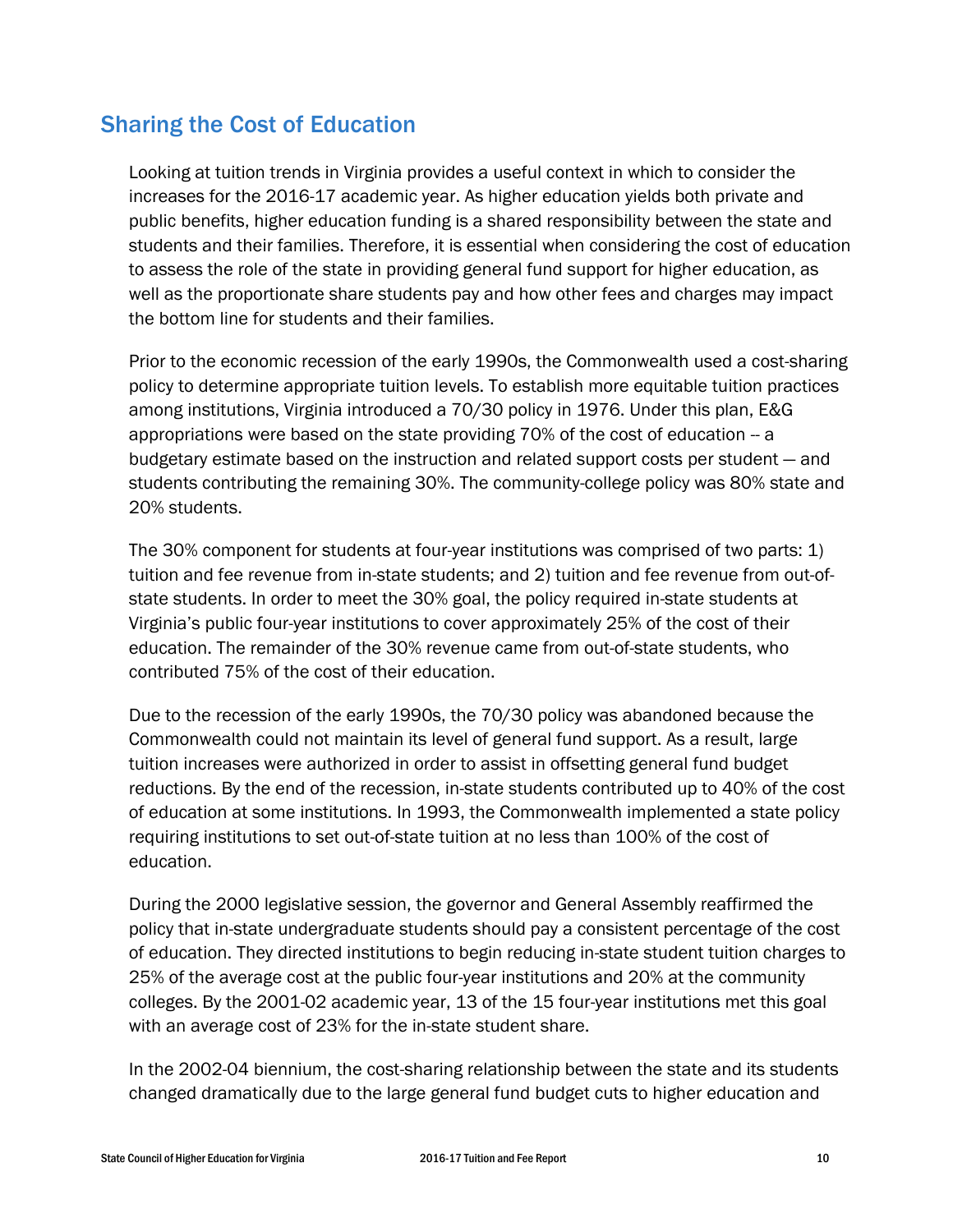large tuition increases enacted to help offset the cuts. Between FY2002 and FY2004, the students' share of cost increased from 23% to 36%, while the state's share decreased from 77% to 64%. In 2004, the Joint Subcommittee on Higher Education Funding Policy developed a goal of a 67%/33% cost-share relationship between the state and students for funding institution-basic operations. Since then, the 67%/33% fund-share policy has been applied in various budget development and policy decisions.

Chart 3 displays the average cost shares between the Commonwealth and in-state undergraduate students in FY1994, FY2002 and FY2017. Between FY2002 and FY2017 tuition grew to help cover increasing operating costs, such as faculty salaries and fringe benefits (i.e. health-care costs), equipment, library books and electronic materials, and the maintenance of new buildings on campus. Tuition also grew to help offset the numerous state budget reductions that were necessary over the period.

Despite the state efforts to reinvest in public higher education in the 2016-18 biennium, the student cost share is still significantly out of balance with the state's tuition policy. The state share of the cost of education has been declining annually since FY2002 (the year of the highest state cost share). The student share of the cost of education in FY2017 is estimated to be at 53% with the state contribution at 47% (It should be noted that the estimate of the student share is slightly lower this year — and the state share slightly higher — but rounding the percentages to the nearest whole number results in no change over the 2015-16 shares). This is 20 percentage points lower than the target of 67% identified in the state's tuition policy. Paragraph A of Section 23-38.87:13 of the Higher Education Opportunity Act states that 67% of an institution's cost of education for Virginia students should be funded by the state general fund. Further, the General Provisions of Chapter 780 of the 2016 Acts of the Assembly, Item 4-2.01.b.3.b states that "the General Assembly shall seek to cover at least 67% of educational costs." Based on the current average instructional cost, it would take more than \$600 million in additional state support to reach the policy goal, but it could result in average tuition amounts that could be as much as \$2,500 lower than current levels.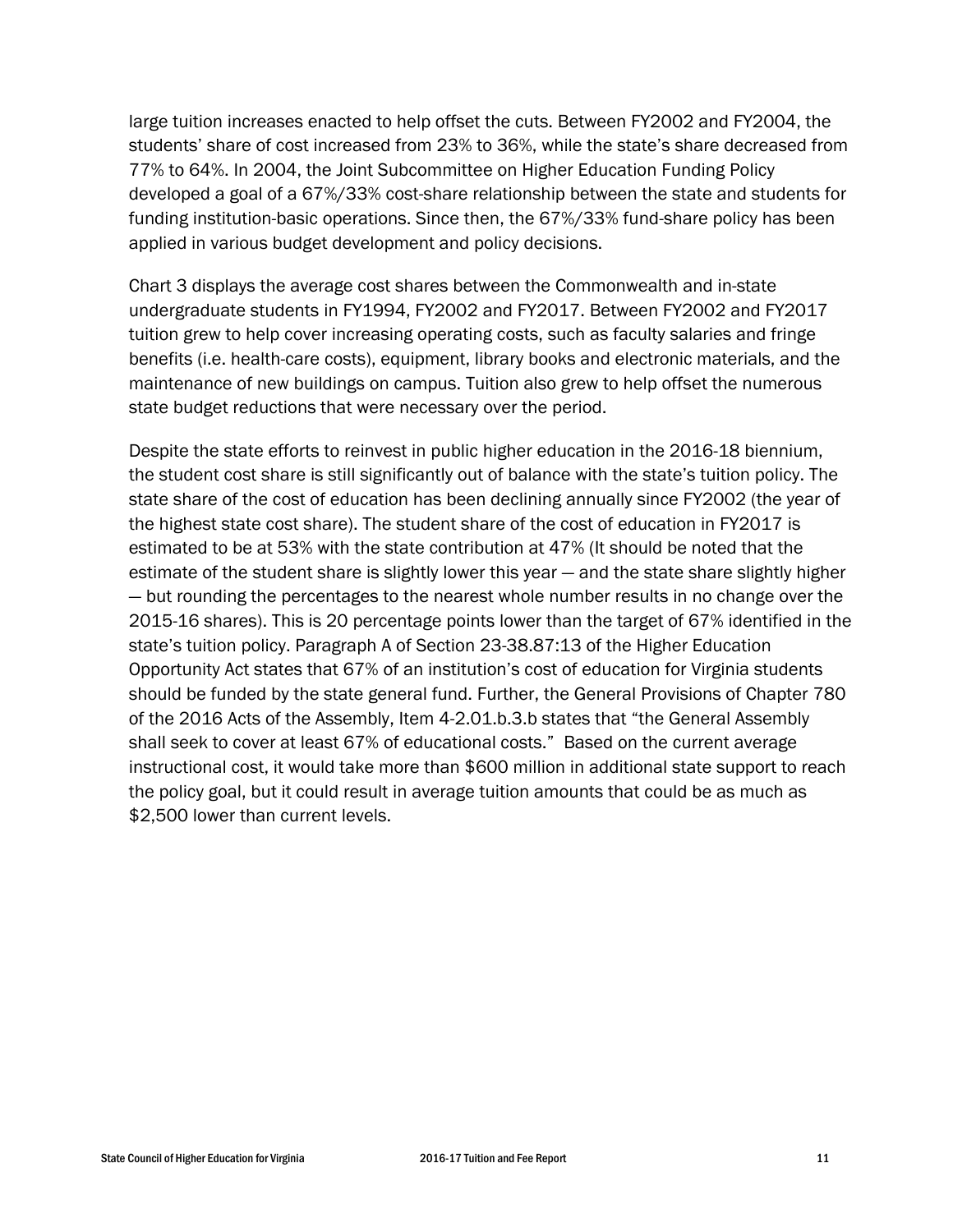Chart 3: Cost-Share Relationship between the State and In-State Undergraduate Students



\*The tuition policy required out-of-state students to pay 100% of cost, but had no cost-share requirement for in-state undergraduate students. Calculation based on the average appropriated cost of education.

\*\*The goal of the tuition policy w as for in-state undergraduate students to pay 25% of the cost. Calculation based on the average appropriated cost of education.

\*\*\*The goal of the tuition policy is for students to pay 33% of the cost. Calculation based on average guideline calculated cost of education.

#### Other Mandatory Charges

While the Commonwealth's cost-sharing policy is based on instruction-related charges, students are required to pay other mandatory fees. These charges (referred to as mandatory non-E&G fees) support auxiliary activities, such as athletics, student health services, campus transportation and debt service. Unlike instruction, these non-educational activities receive no state tax support and are funded almost entirely by student revenue. Chart 4 summarizes tuition and total mandatory fees planned for in-state undergraduate students in FY2017.

The combination of tuition, mandatory E&G fees, and mandatory non-E&G fees constitutes the total in basic charges required for any student attending college. The overall average increase in tuition and all fees for in-state undergraduates will be \$500 (4.6%) in FY2017. Excluding William & Mary and UVA, which have variable tuition charges to their in-state undergraduate students, the average increase in tuition and all fees for the system will be \$369 (3.6%) which is the lowest annual increase in the past 15 years. The average increase at the four-year institutions will be \$545 (4.7%), while the increase at the Virginia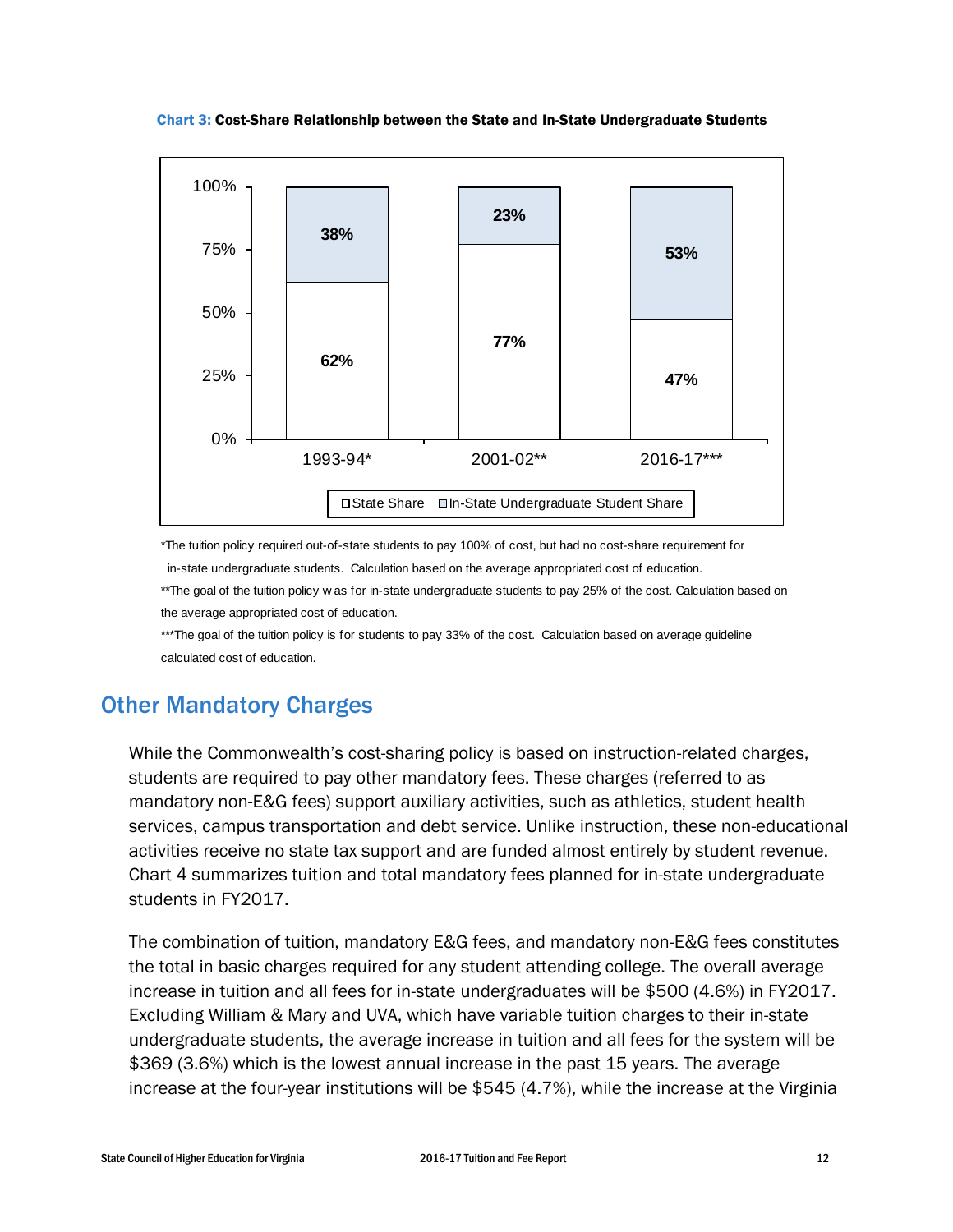Community College System will be \$112 (2.6%). Tuition and all mandatory fees at the state's only two-year junior college, Richard Bland College, will increase by \$219 (4.0%). See Appendix B for details of in-state undergraduate student charges. Detailed tuition and fee charges by student type and domicile are presented in Appendices C-1 through C-6.

|                                            | <b>Tuition and</b>    | \$ Increase | % Increase          |
|--------------------------------------------|-----------------------|-------------|---------------------|
|                                            | <b>Total</b>          | Over        | Over                |
| <b>Institutions</b>                        | <b>Mandatory Fees</b> | 2015-16     | 2015-16             |
| George Mason University                    | \$11,300              | \$348       | 3.2%                |
| <b>Old Dominion University</b>             | \$10,046              | \$278       | 2.8%                |
| University of Virginia <sup>2</sup>        | \$15,714              | \$1,246     | 8.6%/1.7%/1.8%      |
| Virginia Commonwealth University           | \$13,130              | \$358       | 2.8%                |
| Virginia Tech                              | \$12,852              | \$367       | 2.9%                |
| College of William and Mary <sup>3</sup>   | \$21,234              | \$1,862     | 9.6%/0.9%/0.9%/1.0% |
| <b>Christopher Newport University</b>      | \$13,054              | \$528       | 4.2%                |
| <b>UVA-Wise</b>                            | \$9,539               | \$319       | 3.5%                |
| James Madison University                   | \$10,390              | \$324       | 3.2%                |
| <b>Longwood University</b>                 | \$12,240              | \$330       | 2.8%                |
| University of Mary Washington              | \$11,570              | \$500       | 4.5%                |
| Norfolk State University                   | \$8,738               | \$372       | 4.4%                |
| <b>Radford University</b>                  | \$10,081              | \$272       | 2.8%                |
| Virginia Military Institute                | \$17,492              | \$956       | 5.8%                |
| Virginia State University                  | \$8,472               | \$246       | 3.0%                |
| <b>Richard Bland College</b>               | \$5,712               | \$219       | 4.0%                |
| VA Community College System <sup>4,5</sup> | \$4,387               | \$112       | 2.6%                |
| Average 4-Year Institutions <sup>6</sup>   | \$12,137              | \$545       | 4.7%                |
| Average All Institutions <sup>6</sup>      | \$11,303              | \$500       | 4.6%                |
| Average All excl. CWM and UVA              | \$10,600              | \$369       | 3.6%                |

Chart 4: 2016-17 Full-Time In-State Undergraduate Tuition and Total Mandatory Fees<sup>1</sup>

Notes:

(1) Charges represent the weighted average double occupangy room charge and the maximum weekly meal plan offered, not necessarily the plan used by most students. (2) The 2016-17 tuition and mandatory E&G fees charge for freshman is \$13,515, an increase of 9.5%. Tuition for sophomore students is \$12,515, 1.4% increase and

tuition for junior and senior students is \$11,515, an increase of 1.5%. (3) The 2016-17 tuition and mandatory E&G fees for first-time freshmen and transfer students is \$15,810, an increase of 12.3% over 2015-16. Tuition for other levels of

students has 0% increase. The college adopted a guaranteed tuition for incoming in-state undergraduate students in 2013-14. The tuition charged in their freshman year is frozen for all four years of their undergraduate attendance.

(4) Northern Virginia (NVCC), J.Sargent Reynolds (JSRCC), Tidewater (TCC), Thomas Nelson (TNCC), Virginia Western (VWCC), Piedmont Virginia (PVCC), Germana (GCC) and John Tyler (JTCC) have tuition differentials in addition to the systemwide tuition. The differentials per academic year are as follows: NVCC-\$762; JSRR-\$123; TCC-\$60; TNCC-\$60; VWCC-\$60, PVCC-\$30, GCC-\$30, and JTCC-\$15.

(5) Other mandatory fees vary by college, ranging from \$64.50 to \$850.50 per academic year, and are not included in this summary. N/A in Average Room and Board is because VCCS does not have this charge.

(6) Increases for tuition and mandatory E&G fees and total are weighted to account for variable tuition charges at CWM and UVA.

As indicated in the 2016 Appropriation Act, the Governor and General Assembly continue to limit the permissible increase in mandatory non-E&G fees to no more than 5% annually. However, exceptions are permitted if institutions set higher fees to support state-mandated wage and salary increases and/or funding for non-educational capital projects approved by the General Assembly. At four-year institutions, mandatory non-E&G fees for in-state undergraduate students will average \$3,960 for the 2016-17 academic year, an increase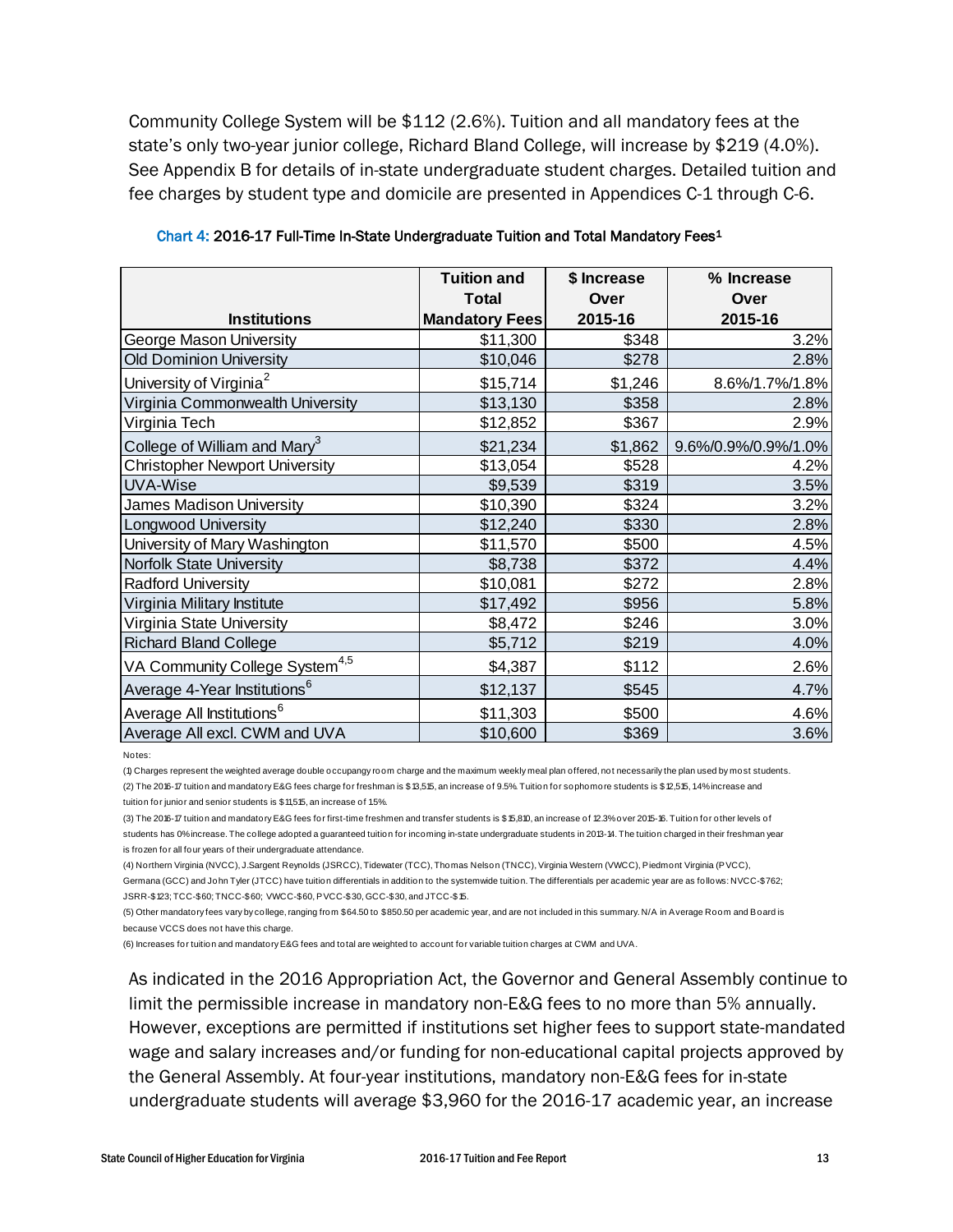of \$178 (4.7%) over the 2015-16 level. Richard Bland College will increase its mandatory non-E&G fee by \$81 next year, an increase of 5.8%. The Virginia Community College System (VCCS) will keep its mandatory non-E&G fees at the FY2016 level next year. The VCCS has not increased its mandatory non-E&G fees since FY1996. Detailed lists of mandatory non-E&G fees by institution and program are presented in Appendix D-1 (by program) and D-2 (by fee item).

Based on the recommendations of the Joint Legislative Audit and Review Commission (JLARC) after its two-year study of the Virginia's funding and operations at four-year public higher education institutions, the 2015 General Assembly included language in the Appropriation Act that required public institutions to create a standardized format for the reporting mandatory non-E&G fees (§4-9.04 in Chapter 665). A working group composed of institutional business officers was convened and a proposal was made to use the auxiliary program codes in the Chart of Accounts to report mandatory non-E&G fees to SCHEV that would enable spending comparisons among institutions. Appendix D-1 provides a list of these mandatory non-E&G fees by institution and program in compliance with the §4-9.04 language.

During the development of standardizing the non-E&G fee reporting, institutions also indicated the importance of respecting institutional differences and preserving the institutional fee structures for a variety of reasons such as providing itemized fee information to students and families. As a result, the summary of mandatory non-E&G fees by institution and fee item included in previous tuition reports also is included here as Appendix D-2.

Section 23-38:87:17 of the Higher Education Opportunity Act requires the institutions to submit six-year plans to be adopted biennially and amended or affirmed annually to the Council, the Governor, and the Chairs of the legislative money committees. These plans, last submitted in summer 2015, include the institutions' anticipated tuition and fee charges for the next biennium with the assumption (for submission consistency purposes) that no additional general fund support would be provided by the state. The purpose of such estimates is to assist policymakers, students and parents in planning for the future. It should be noted that the 4.6% actual average increase for tuition and all mandatory fees in FY2017 is 3 percentage points lower than the average planned increase rate (7.6%) of all institutions thanks to the additional general fund support provided for FY2017. Individual institution's six-year plan can be found at the SCHEV website from this link <http://schev.edu/index/institutional/planning-and-performance>.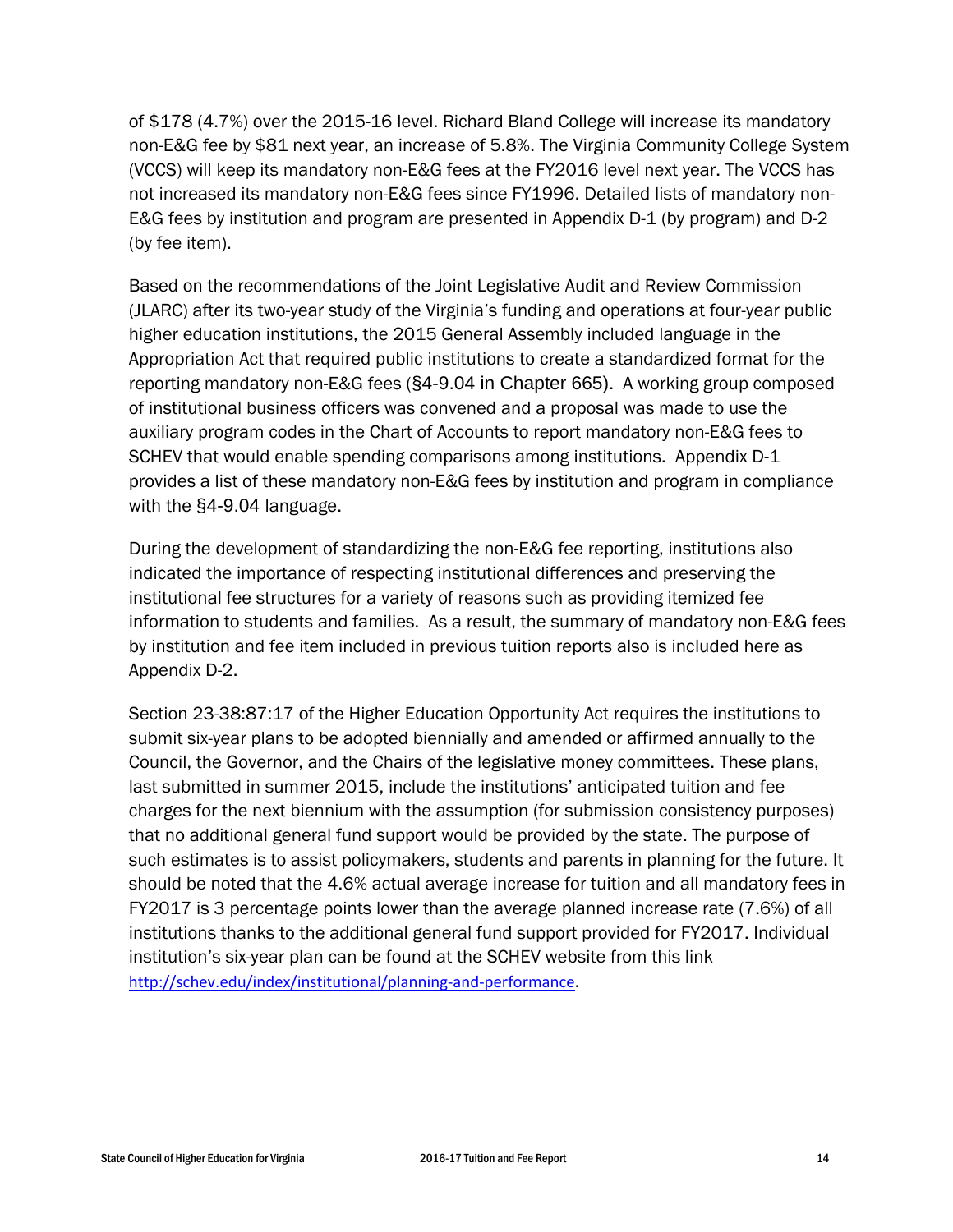#### Comparison of Tuition and Fee Rates in Other States

Chart 5 depicts national rankings of Virginia public institutions' tuition and fee charges for in-state undergraduate students. The data comes from the tuition and fee survey of the Integrated Postsecondary Education Data System (IPEDS), a division of the US Department of Education. Based on the 2000 Carnegie classification of institutions of higher education, this comparison groups national public institutions into three categories: doctoral/research; comprehensive; and two-year colleges.

The higher costs at the doctoral/research institutions in Virginia (College of William and Mary, George Mason University, Old Dominion University, University of Virginia, Virginia Commonwealth University, and Virginia Tech) became less competitive nationally when compared to the 2000-01 academic year—a time when tuition had been frozen for several years, then reduced by 20% in 1999-2000. However, Virginia's ranking is lower nationally when compared to its rankings in FY1990 and FY1994. Virginia institutions' ranking in this category is expected to remain stable in FY2017.

For comprehensive institutions (Christopher Newport University, James Madison University, Longwood University, Norfolk State University, Radford University, University of Mary Washington, University of Virginia's College at Wise, Virginia Military Institute and Virginia State University), the ranking of costs in Virginia is higher than its FY2010 level, but lower than those in FY1990 and FY1994 when they were ranked 3rd highest nationally. It is estimated that the ranking of Virginia institutions in this category will not change in FY2017.

Charges at Virginia's two-year colleges (the Virginia Community College System and Richard Bland College) increased their national ranking to the highest historical level in FY2016. That ranking is expected to continue in FY2017. Detailed national comparisons by institution type are presented in Appendices E-1 through E-3.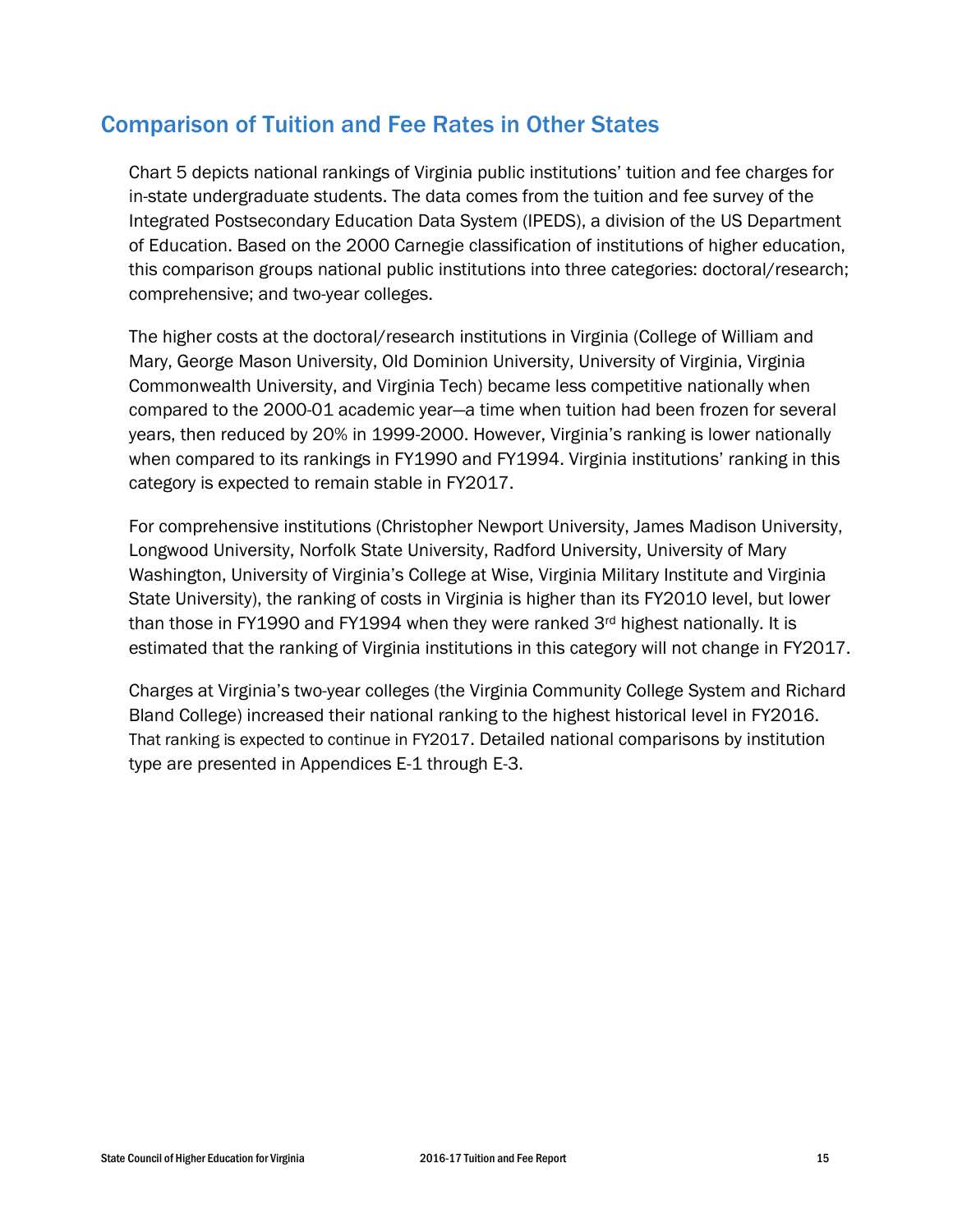#### Chart 5: Virginia Rank Among All States<sup>1&2</sup> (In-State Undergraduate Tuition and Fees at Public Institutions)

|                                   |         |                  |                  |                  |                  | <b>Estimated</b> |
|-----------------------------------|---------|------------------|------------------|------------------|------------------|------------------|
| <b>Institution Category</b>       | 1989-90 | 1993-94          | 2000-01          | 2009-10          | 2015-16          | 2016-17 $3$      |
| Doctoral/Research Institutions    | 5th     | 8th              | 19 <sub>th</sub> | 16th             | 12 <sub>th</sub> | 12 <sub>th</sub> |
| <b>Comprehensive Institutions</b> | 3rd     | 3rd              | 6th              | 10 <sub>th</sub> | 6th              | 6th              |
| <b>Two Year Colleges</b>          | 33rd    | 25 <sub>th</sub> | 40th             | 29 <sub>th</sub> | 12 <sub>th</sub> | 12 <sub>th</sub> |

Note:

(1) Based on full-time in-state undergraduate tuition and fees in IPEDS.

(2) Ranking is from highest cost to least cost.

(3) VA charges are actual tuition and fees in FY17. Charges in other states are estimated by applying 2014-15 national increase rates of 2.7% for doctoral and 3.1% for comprehensive institutions, and 3.0% for public two-year colleges published in "Trends in College Pricing 2015" by the College Board.

Source: IPEDS Institutional Characteristics and College Board.

When comparing the rates of increase for in-state undergraduate tuition and fees nationally, the increases at our public institutions—across all categories—have tended to be larger than the increases at our peer institutions by category since 2000. A major driver of those increases can be traced to the numerous and large state budget reductions shouldered by our institutions during the economic recessions of 2002-04 and 2008-12. Based on the latest state funding data from the State Higher Education Executive Officers (SHEEO), state support in Virginia (of all types including student financial aid) increased by 21% between 2000 and 2015. The average increase nationally over this period was 50%. On a support-per-student basis (a statistic that includes all students not just in-state students), state funding per student in Virginia was reduced from \$5,473 in 2000 to \$4,930 in 2015—a reduction of 10%. Virginia's state funding per student ranked 31st nationally in 2000 but dropped to 44th as of 2015, the latest year of data available.

#### The Bottom Line for Students and Parents

Although the Commonwealth typically has focused its attention on tuition and mandatory fees, students and parents are equally, if not more, concerned about the total cost of college. An in-state undergraduate student living on campus can expect to pay tuition and mandatory E&G fees, mandatory non-E&G fees and room and board charges at public fouryear colleges and universities. Students and their families also are responsible for other charges such as books, transportation and supplies which are not included in the cost of education figure for purposes of this report.

For FY2017, room and board charges will average \$9,989 at four-year institutions—an increase of \$307 (3.2%). For a student living on campus, room and board fees will account for more than 45% of the total price of their college education. In total, the average sum of tuition, all mandatory fees, and room and board will be \$22,126 for the next academic year—an increase of \$852 (4.0%) for in-state undergraduate students at four-year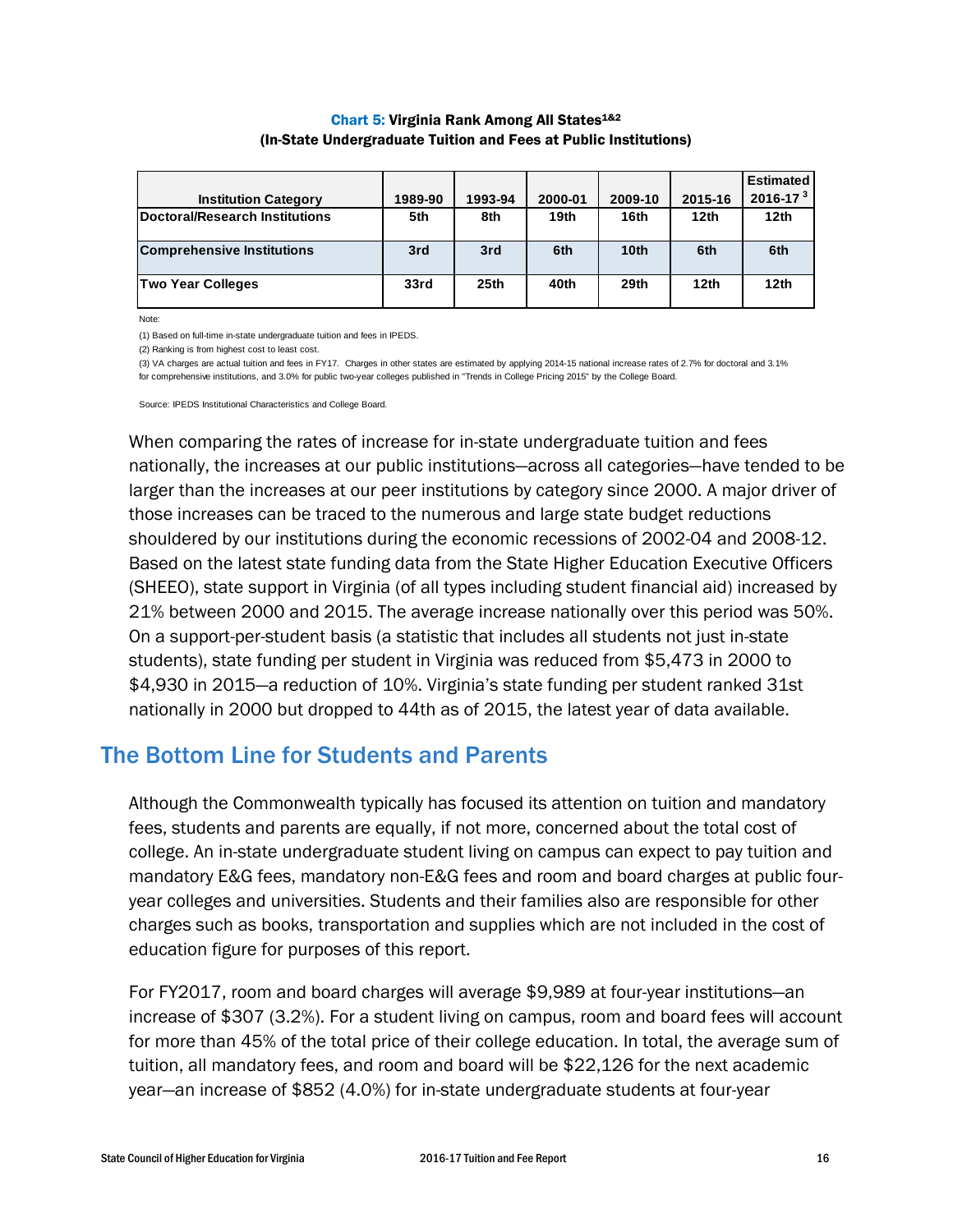institutions. Chart 6 details the average charges for FY2017 and average increases in charges from the previous year at both the four-year institutions and the community colleges.

|                                           |                | <b>Amount</b>   | <b>Percent</b>  |
|-------------------------------------------|----------------|-----------------|-----------------|
| <b>Institution Type</b>                   | <b>Charges</b> | <b>Increase</b> | <b>Increase</b> |
| <b>Four-Year Institution Average</b>      |                |                 |                 |
| <b>Tuition and Mandatory E&amp;G Fees</b> | \$8,177        | \$367           | 4.7%            |
| <b>Mandatory Non-E&amp;G Fees</b>         | \$3,960        | \$178           | 4.7%            |
| <b>Tuition and Total Mandatory Fees</b>   | \$12,137       | \$545           | 4.7%            |
| <b>Room and Board</b>                     | \$9,989        | \$307           | 3.2%            |
| <b>Total</b>                              | \$22,126       | \$852           | 4.0%            |
| <b>Community Colleges</b>                 |                |                 |                 |
| <b>Tuition and Mandatory E&amp;G Fees</b> | \$4,373        | \$112           | 2.6%            |
| <b>Mandatory Non-E&amp;G Fees</b>         | \$14           | \$0             | $0.0\%$         |
| <b>Total</b>                              | \$4,387        | \$112           | 2.6%            |

Chart 6: 2016-17 Full-time In-State Undergraduate Student Charges

For students and their parents, the cost of a college education is determined by the total charges relative to the level of resources available to them. One commonly cited indicator of college affordability is the relationship between total charges (tuition, all mandatory fees, room and board, and other ancillary charges) and per-capita disposable income.

According to the Bureau of Economic Analysis (BEA) at the U.S. Department of Commerce, "per-capita disposable income" is income available to persons for spending and saving. It is calculated as personal income less the sum of personal income tax payments and personal non-tax payments (donations, fees, fines and forfeitures) to the government.

Chart 7A shows that Virginia's average in-state undergraduate charges at public four-year institutions as a percentage of per-capita disposable income in the past 25 years. The Virginia cost share has exceeded the national average every year with the exception of FY2006 and FY2010. In 1991, Virginia's cost share of per-capita disposable income was 5.6 percentage points higher than the national average. Nationally, total charges represented 30.1% of per-capita disposable income, while the rate in Virginia was 35.7%. Since reaching the low point (most affordable) of 31.8% in FY2001—after several years of state mandated tuition controls—this measure of affordability has crept steadily higher and is estimated to be at 47.6% in FY2017. This rate surpasses the record of 46.7% set last year. Further, the BEA data shows per-capita disposable income in Virginia increased 3% between FY2015 and FY2016. However, the average total charge at Virginia's public fouryear institutions increased by 4.6%. If the rate of increase for tuition and fees continues to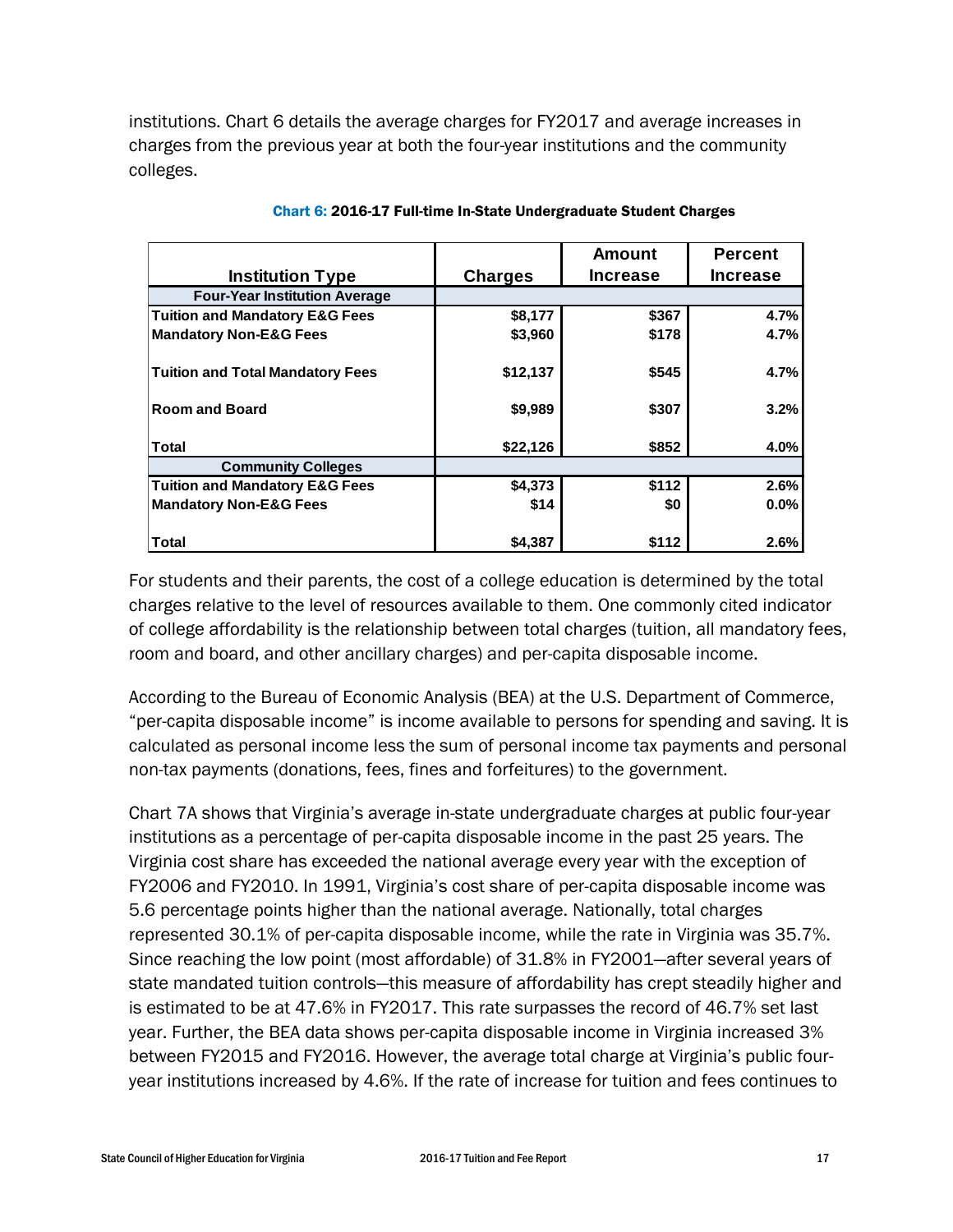outpace the rate of increase for income, affordability, and access to public higher education in Virginia will be further compromised.



Chart 7A: Average Total In-State Undergraduate Charges at Public Four-Year Institutions As a Percent of Per-Capita Disposable Income

Note: Cost includes tuition and mandatory fees, and room and board. Source: College Board, US Bureau of Economic Analysis, and SCHEV.

The gap between Virginia and the national average for the percentage of personal income consumed by total resident undergraduate charges has narrowed significantly over the last 17 years. In the mid-1990s, Virginia undergraduates were paying about 7 percentage points more in average income to attend college full time and reside on campus. Between FY2001 and FY2010, the gap between Virginia and the national average disappeared, providing evidence that affordability had become a growing problem nationwide. Since FY2011, the gap between Virginia and the national average has begun widening again. For FY2017, average total undergraduate student charges at a public four-year institution are estimated at 47.6% of disposable income — that's nearly 12 percentage points higher than it was just 10 years ago. National data for FY2017 will not be available until late 2016, therefore the impact of the recent tuition and fee increases in Virginia relative to the nation has not yet been evaluated.

The average in-state undergraduate charges as a percentage of per-capita disposable income at Virginia's two-year institutions have undergone an even more dramatic change over the same period. Charges at two-year institutions as a percentage of per-capita disposable personal income are much lower than that of four-year institutions because twoyear institutions do not generally provide room and board for students. Room and board costs usually account for close to 50% of the total price of attending college. Until the late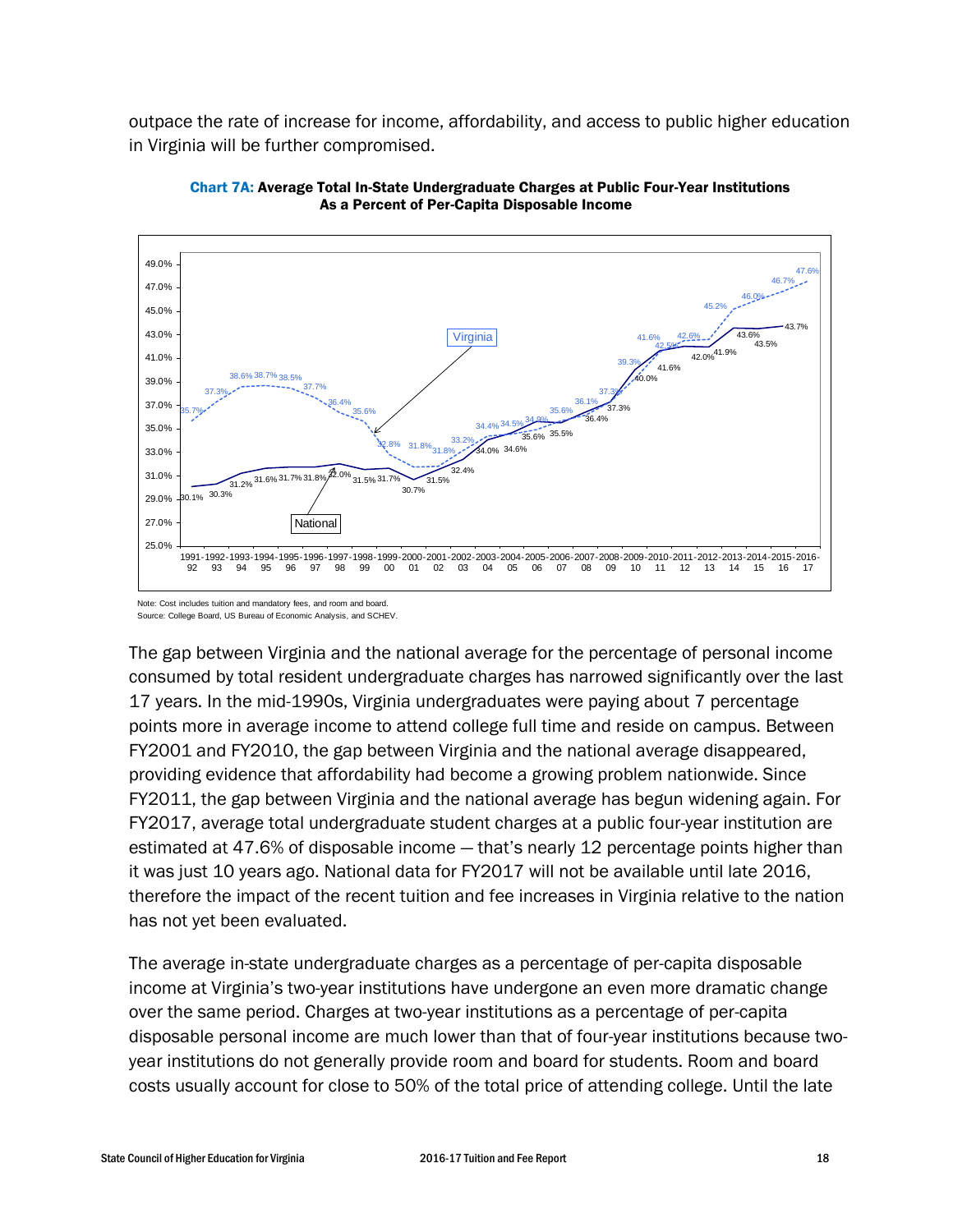1990s, Virginia two-year institutions' average charge as a percent of disposable income was higher than the national average (see Chart 7B).



Chart 7B: Average Total In-State Undergraduate Charges at Public Two-Year Institutions As a Percent of Per-Capita Disposable Income

**Notes** 

(2) Virginia public 2-year charges include the Richard Bland College commuter student charges and Virginia Community College System charges. Source: College Board, US Bureau of Economic Analysis, and SCHEV.

As a result of the tuition rollback in FY2000, the percentage dropped below the national average. Since FY2003, when institutions increased tuition dramatically to help offset the large general fund reductions, Virginia two-year institutions' average charge as a percentage of per-capita disposable income has kept increasing annually and surpassed the national average cost share in FY2011. Virginia's two-year institutions' average charge as a percentage of per-capita disposable income is estimated to increase to 10.9% in FY2017, a historically high (least affordable) level.

While total price charged to students is a significant factor in access and affordability, just as important for many students is the amount of financial aid available to offset tuition and fee charges. The Commonwealth has embraced an aggressive policy toward financial aid such that students with financial need can mitigate relatively high tuition and fee charges. In 2014-15 for example, Virginia undergraduate students at public institutions received more than \$817 million in federal, state, institutional and private financial-aid grants and scholarships, most of which was awarded based on financial need. For the 2016-18 biennium, Virginia appropriated an increase of \$48 million in additional support for undergraduate need-based student aid — the largest increase on record. This notion of "net price"—the price a student pays after accounting for financial aid — is a valuable addition to the discussion of access and affordability.

<sup>(1)</sup> Cost includes tuition and mandatory fees.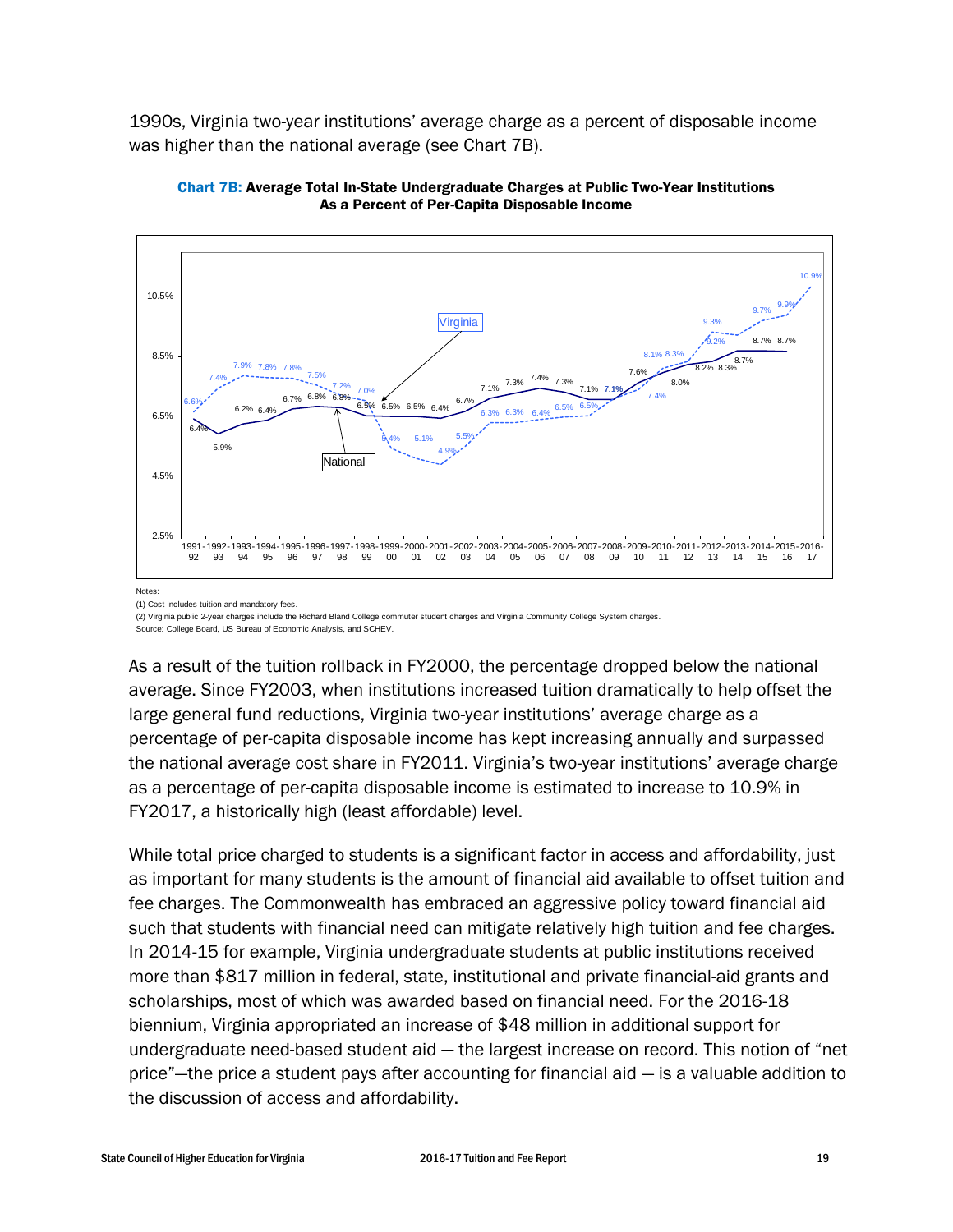In addition, the Commonwealth has provided the following avenues for students and their families to help mitigate the rising college costs to ensure access and affordability.

- *Two-Year College Transfer Grant*: The program was established by the 2006 General Assembly and became effective in fall 2007. It provides an incentive for students to first complete an associate degree at a Virginia public two-year college and then transfer to a participating Virginia four-year college or university as a means to reduce the overall cost towards completing a bachelor's degree. The maximum annual award for an eligible student is \$1,000. An additional \$1,000 per year bonus award is provided to students pursuing undergraduate degrees in engineering, mathematics, nursing, teaching, or science. An in-state student can save approximately \$15,000 (30%) of tuition and fees for a baccalaureate degree by first going to a community college for two years and then transferring to a public four-year institution for the remaining two years. Finally, based on a new transfer program established by the 2015 General Assembly, students transferring to Norfolk State University, Old Dominion University, Radford University, University of Virginia at Wise, Virginia Commonwealth University, or Virginia State University can receive an additional \$1,000 per year for their junior and senior years.
- *Virginia 529 prePaid Plan*: The program was established by the 1995 General Assembly and became effective on July 1, 1996. Named for Section 529 of the [Internal Revenue](http://en.wikipedia.org/wiki/Internal_Revenue_Code)  [Code,](http://en.wikipedia.org/wiki/Internal_Revenue_Code) a 529 plan is a tax-advantaged investment vehicle designed to encourage saving for future higher education expenses of each designated beneficiary. The program allows families to prepay future tuition and mandatory fees at Virginia public colleges or universities for newborns through ninth graders during a limited annual enrollment period. Benefits are not limited to public higher education institutions in Virginia, and the prePAID payouts are different based on the type of institution attended; Virginia public, Virginia private, or out-of-state. Payouts may not cover the full cost of tuition and mandatory fees at Virginia private colleges or out-of-state colleges.
- *Six-Year Plan*: Virginia public institutions are mandated in the Code of Virginia to make institutional six-year plans biennially with updates annually. Institutions shall address academic, financial and enrollment plans in a six-year period. In the financial plan, institutions are required to include the anticipated tuition and fee charges in the upcoming biennium. Institutions' six-year plans can be found at the SCHEV website [http://schev.edu/index/institutional/planning-and-performance/](http://schev.edu/index/institutional/planning-and-performance)six-year-plans.

### Conclusion and Summary

Over much of the 21st century, the Commonwealth has aspired to make college education more affordable for Virginia students, and has made progress toward this goal. However, this affordability was achieved through dramatic shifts in cost sharing, with varying degrees of equity, depending upon when a student entered the system. Also tuition charges to in-state undergraduate students in Virginia have been greatly influenced by the state's economic condition. During a period of strong economic growth, the Commonwealth provided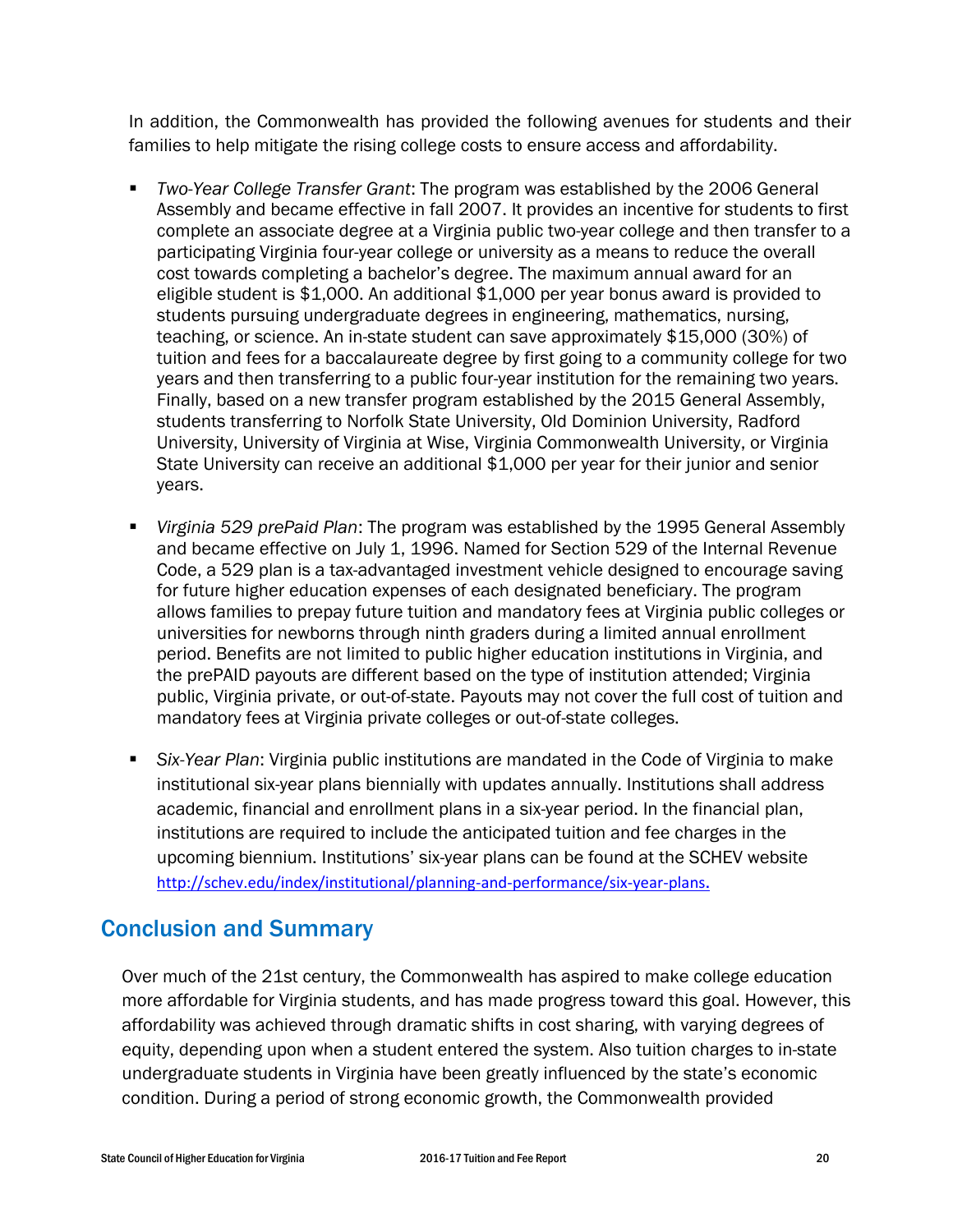substantial operating support. In later years, the Commonwealth allowed institutions to assess double-digit tuition increases to offset general fund reductions when growth in the economy slowed or declined. The cumulative effect of years of general-fund budget reductions has placed Virginia's public higher-education funding in a systematic imbalance and put the affordability and accessibility of Virginia's nationally acclaimed system at further risk. Students and their families have taken on a larger share of the cost; measurements that track the student cost share of education and the total charge as a percent of percapita disposable income at Virginia institutions have both surpassed their highest (leastaffordable) historical levels. In addition, the fluctuation of tuition increases, especially the large increases made to help offset state budget cuts during the economic recessions, has burdened Virginia's students and families when they could least afford it. The lack of continuity and predictability has limited the ability of students and their families to plan for the cost of college education. Effects of the Great Recession and other economic shocks also have resulted in more families facing greater financial barriers to higher education.

The additional general-fund support provided by the 2016 General Assembly represents a strong reinvestment in our higher education system and its students. The operating-budget support, along with the record amounts of additional undergraduate need-based student financial aid, have resulted in the lowest tuition increases in 15 years and serves to reinforce the importance of the alignment of state appropriations, financial aid and tuition and fees to improving higher education access and affordability in the Commonwealth.

Education beyond high school, in all its forms, has transformative powers. It is both a public and a private good. The growing importance of higher education as a requirement for sustainable employment and prosperity imposes an ever-greater responsibility on the Commonwealth to ensure that Virginia's public higher-education system remains not only viable but vibrant. These realities are the basis for the Virginia Plan for Higher Education, the statewide strategic plan for higher education recently developed by SCHEV and endorsed by the Governor and the General Assembly. The Tuition and Fees Report helps to guide statewide strategies as we implement the Plan and its primary goal of affordable highereducation access for all.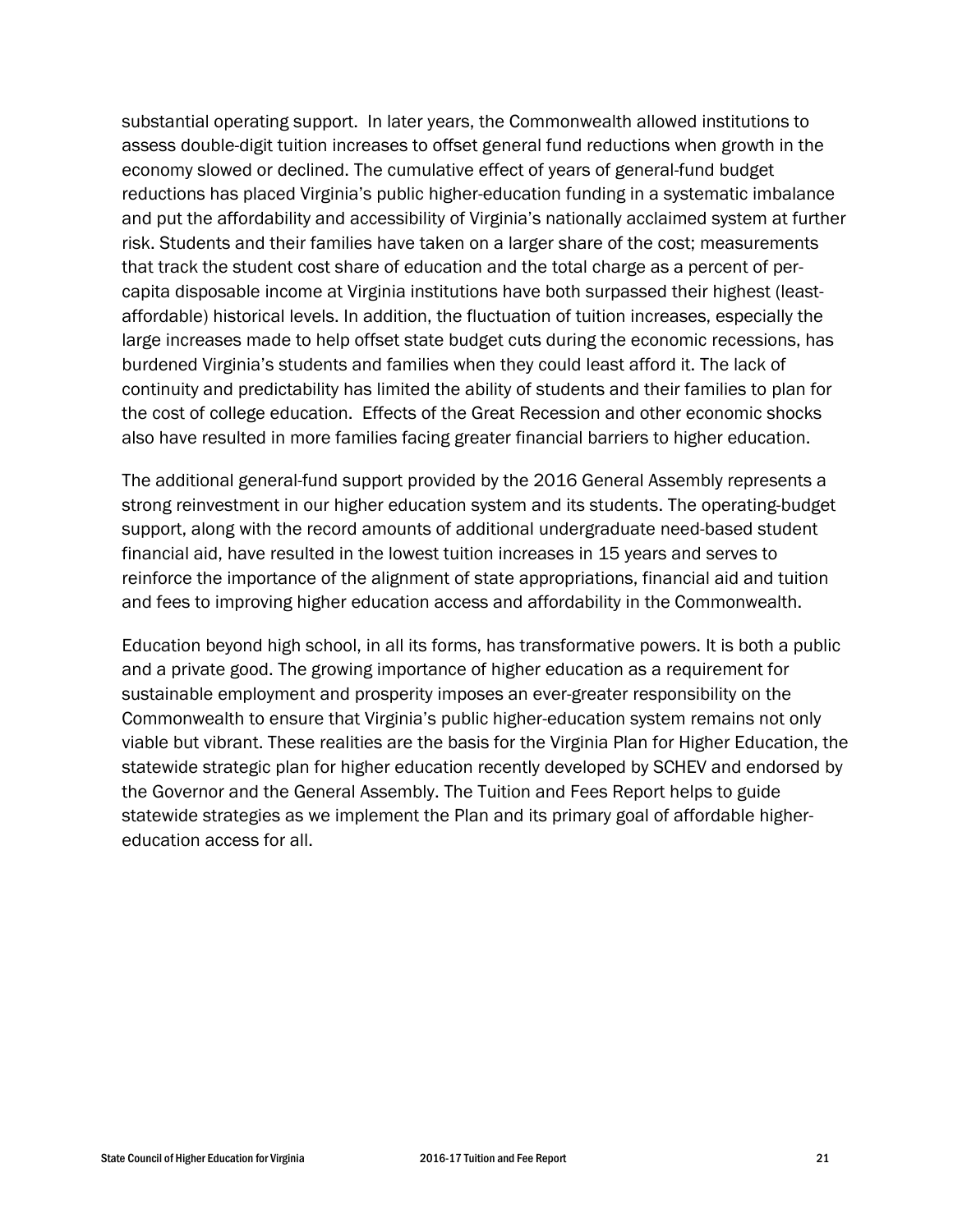#### Appendix A: Tuition Policy

#### *Item 4-2.01.b, Chapter 780, 2016 Acts of Assembly*

1. Except as provided in Chapters 933 and 943 of the 2006 Acts of Assembly, Chapters 594 and 616 of the 2008 Acts of Assembly, and Chapters 675 and 685 of the 2009 Acts of Assembly, all nongeneral fund collections by public institutions of higher education, including collections from the sale of dairy and farm products, shall be deposited in the state treasury in accordance with § 2.2-1802, Code of Virginia, and expended by the institutions of higher education in accordance with the appropriations and provisions of this act, provided, however, that this requirement shall not apply to private gifts, endowment funds, or income derived from endowments and gifts.

2. a) The Boards of Visitors or other governing bodies of institutions of higher education may set tuition and fee charges at levels they deem to be appropriate for all resident student groups based on, but not limited to, competitive market rates, provided that the total revenue generated by the collection of tuition and fees from all students is within the nongeneral fund appropriation for educational and general programs provided in this act.

b) The Boards of Visitors or other governing bodies of institutions of higher education may set tuition and fee charges at levels they deem to be appropriate for all nonresident student groups based on, but not limited to, competitive market rates, provided that: i) the tuition and mandatory educational and general fee rates for nonresident undergraduate and graduate students cover at least 100% of the average cost of their education, as calculated through base adequacy guidelines adopted, and periodically amended, by the Joint Subcommittee Studying Higher Education Funding Policies, and ii) the total revenue generated by the collection of tuition and fees from all students is within the nongeneral fund appropriation for educational and general programs provided in this act.

c) For institutions charging nonresident students less than 100% of the cost of education, the State Council of Higher Education for Virginia may authorize a phased approach to meeting this requirement, when in its judgment, it would result in annual tuition and fee increases for nonresident students that would discourage their enrollment.

d) The Boards of Visitors or other governing bodies of institutions of higher education shall not increase the current proportion of nonresident undergraduate students if the institution's nonresident undergraduate enrollment exceeds 25%. Norfolk State University, Virginia Military Institute, Virginia State University, and two-year public institutions are exempt from this restriction.

3. a) In setting the nongeneral fund appropriation for educational and general programs at the institutions of higher education, the General Assembly shall take into consideration the appropriate student share of costs associated with providing full funding of the base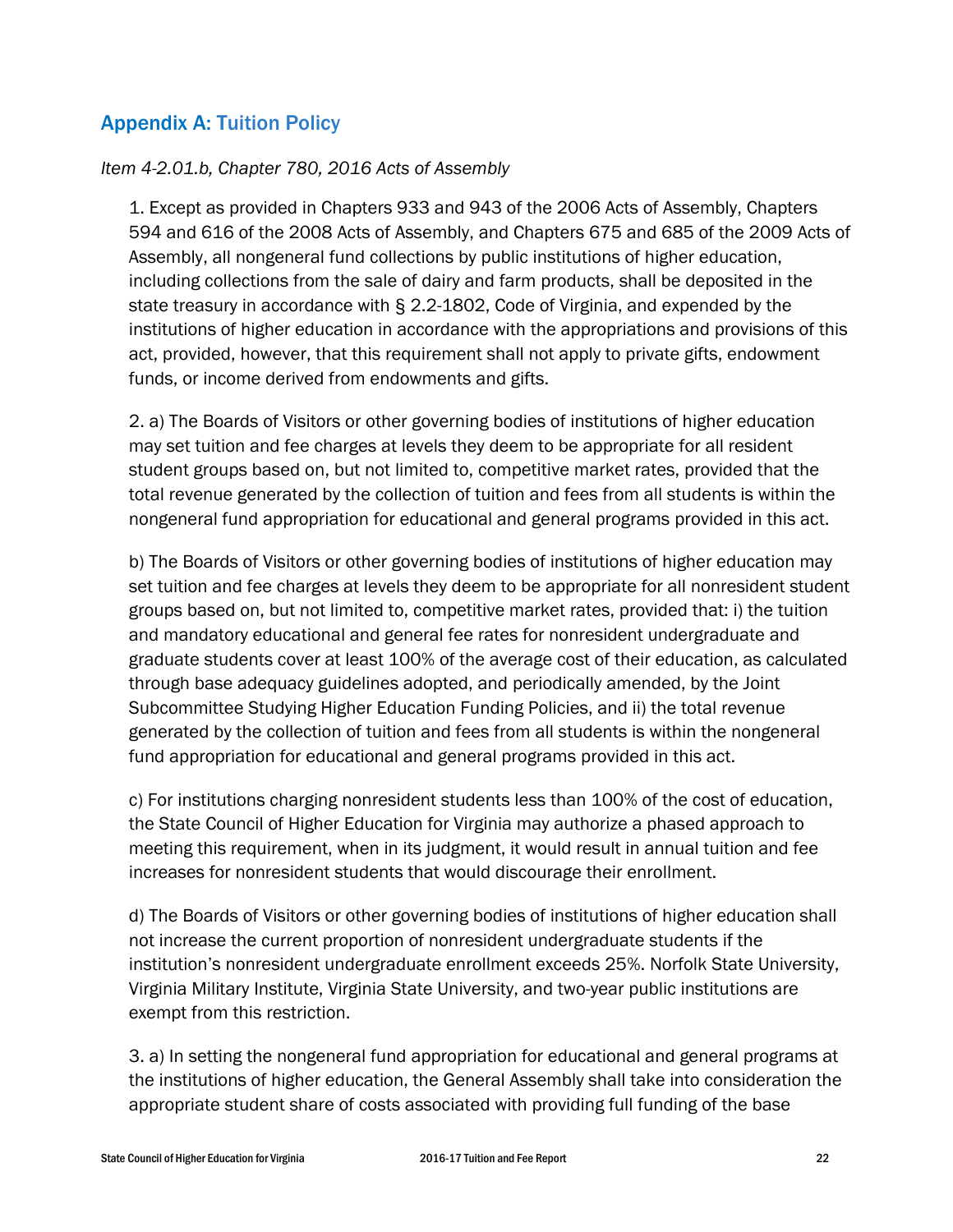adequacy guidelines referenced in subparagraph 2. b), raising average salaries for teaching and research faculty to the 60th percentile of peer institutions, and other priorities set forth in this act.

b) In determining the appropriate state share of educational costs for resident students, the General Assembly shall seek to cover at least 67% of educational costs associated with providing full funding of the base adequacy guidelines referenced in subparagraph 2. b), raising average salaries for teaching and research faculty to the 60th percentile of peer institutions, and other priorities set forth in this act.

4. a) Each institution and the State Council of Higher Education for Virginia shall monitor tuition, fees, and other charges, as well as the mix of resident and nonresident students, to ensure that the primary mission of providing educational opportunities to citizens of Virginia is served, while recognizing the material contributions provided by the presence of nonresident students. The State Council of Higher Education for Virginia shall also develop and enforce uniform guidelines for reporting student enrollments and the domiciliary status of students.

b) The State Council of Higher Education for Virginia shall report to the Governor and the Chairmen of the House Appropriations and Senate Finance Committees no later than August 1 of each year the annual change in total charges for tuition and all required fees approved and allotted by the Board of Visitors. As it deems appropriate, the State Council of Higher Education for Virginia shall provide comparative national, peer, and market data with respect to charges assessed students for tuition and required fees at institutions outside of the Commonwealth.

c) Institutions of higher education are hereby authorized to make the technology service fee authorized in Chapter 1042, 2003 Acts of Assembly, part of ongoing tuition revenue. Such revenues shall continue to be used to supplement technology resources at the institutions of higher education.

d) Except as provided in Chapters 933 and 943 of the 2006 Acts of Assembly, Chapters 594 and 616 of the 2008 Acts of Assembly, and Chapters 675 and 685 of the 2009 Acts of Assembly, each institution shall work with the State Council of Higher Education for Virginia and the Virginia College Savings Plan to determine appropriate tuition and fee estimates for tuition savings plans.

5. It is the intent of the General Assembly that each institution's combined general and nongeneral fund appropriation within its educational and general program closely approximate the anticipated annual budget each fiscal year.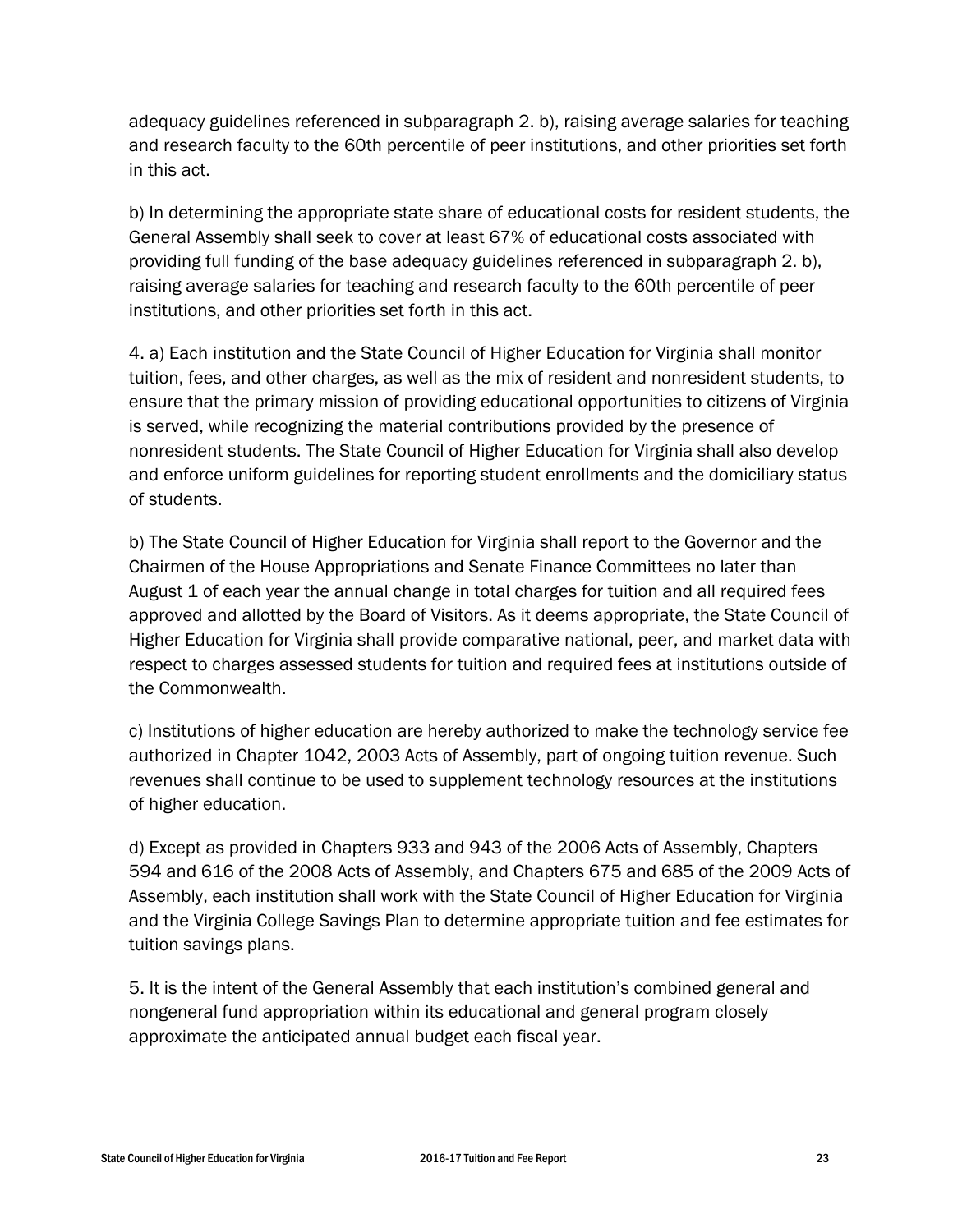6. Nonresident graduate students employed by an institution as teaching assistants, research assistants, or graduate assistants and paid at an annual contract rate of \$4,000 or more may be considered resident students for the purposes of charging tuition and fees.

7. The fund source "Higher Education Operating" within educational and general programs for institutions of higher education includes tuition and fee revenues from nonresident students to pay their proportionate share of the amortized cost of the construction of buildings approved by the Commonwealth of Virginia Educational Institutions Bond Act of 1992 and the Commonwealth of Virginia Educational Facilities Bond Act of 2002.

8. a) Except as provided in Chapters 933 and 943 of the 2006 Acts of Assembly, Chapters 594 and 616 of the 2008 Acts of Assembly, and Chapters 675 and 685 of the 2009 Acts of Assembly, mandatory fees for purposes other than educational and general programs shall not be increased for Virginia undergraduates beyond 5% annually, excluding requirements for wage, salary, and fringe benefit increases, authorized by the General Assembly. Fee increases required to carry out actions that respond to mandates of federal agencies are also exempt from this provision, provided that a report on the purposes of the amount of the fee increase is submitted to the Chairmen of the House Appropriations and Senate Finance Committees by the institution of higher education at least 30 days prior to the effective date of the fee increase.

b) This restriction shall not apply in the following instances: fee increases directly related to capital projects authorized by the General Assembly; fee increases to support student health services; and other fee increases specifically authorized by the General Assembly.

c) Due to the small mandatory non-educational and general program fees currently assessed students in the Virginia Community College System, increases in any one year of no more than \$15 shall be allowed on a cost-justified case-by-case basis, subject to approval by the State Board for Community Colleges.

9. Any institution of higher education granting new tuition waivers to resident or nonresident students not authorized by the Code of Virginia must absorb the cost of any discretionary waivers.

10. Tuition and fee revenues from nonresident students taking courses through Virginia institutions from the Southern Regional Education Board's Southern Regional Electronic Campus must exceed all direct and indirect costs of providing instruction to those students. Tuition and fee rates to meet this requirement shall be established by the Board of Visitors of the institution.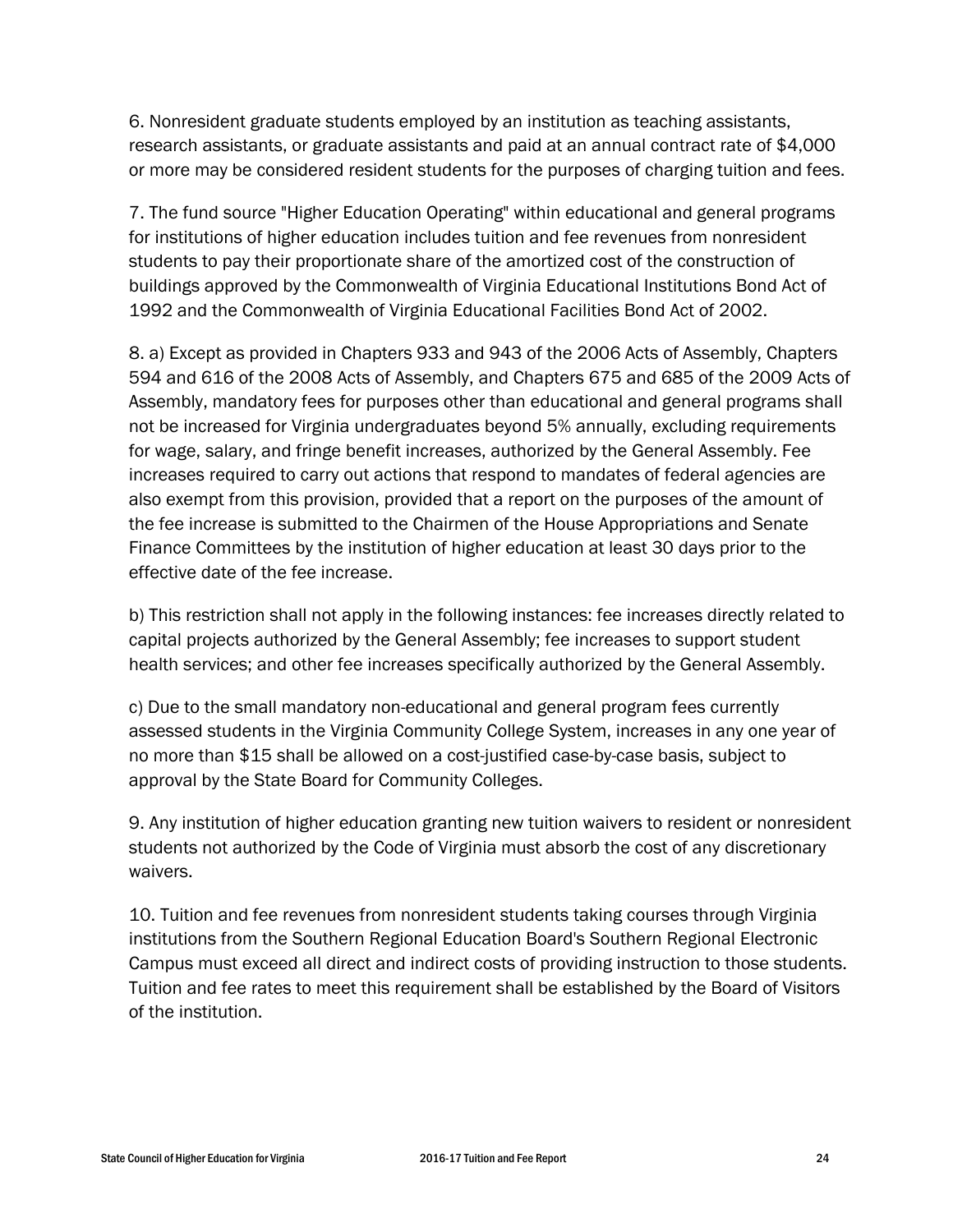#### Appendix B: 2016-17 Full-Time In-State Undergraduate Student Charges

|                              |          | <b>Tuition and Mandatory</b> |         |         | Mandatory    |         | <b>Tuition and Total</b> |                              |         |            | Average                     |         |          |                     |         |  |
|------------------------------|----------|------------------------------|---------|---------|--------------|---------|--------------------------|------------------------------|---------|------------|-----------------------------|---------|----------|---------------------|---------|--|
|                              |          | <b>E&amp;G Fees</b>          |         |         | Non-E&G Fees |         |                          | <b>Mandatory Fees</b>        |         |            | Room and Board <sup>1</sup> |         |          | <b>Total</b>        |         |  |
| <b>Institutions</b>          | Charge   | $%$ Incr                     | \$ Incr | Charge  | $%$ Incr     | \$ Incr | Charge                   | $%$ Incr                     | \$ Incr | Charge     | % Incr                      | \$ Incr | Charge   | $%$ Incr            | \$ Incr |  |
| <b>GMU</b>                   | \$8,204  | 2.9%                         | \$228   | \$3,096 | 4.0%         | \$120   | \$11,300                 | 3.2%                         | \$348   | \$10,730   | 2.1%                        | \$220   | \$22,030 | 2.6%                | \$568   |  |
| ODU                          | \$6,348  | 2.5%                         | \$155   | \$3,698 | 3.4%         | \$123   | \$10,046                 | 2.8%                         | \$278   | \$9,824    | 4.0%                        | \$378   | \$19,870 | 3.4%                | \$656   |  |
| UVA <sup>2</sup>             | \$13,515 | 9.5%/1.4%/1.5%               | \$1,168 | \$2,199 | 3.7%         | \$78    | \$15,714                 | 8.6%/1.7%/1.8%               | \$1,246 | \$10,726   | 3.1%                        | \$325   | \$26,440 | 6.3%/2.3%/2.4%      | \$1,571 |  |
| VCU                          | \$10,989 | 2.5%                         | \$270   | \$2,141 | 4.3%         | \$88    | \$13,130                 | 2.8%                         | \$358   | \$9,919    | 3.5%                        | \$333   | \$23,049 | 3.1%                | \$691   |  |
| VT                           | \$10,941 | 2.9%                         | \$313   | \$1,911 | 2.9%         | \$54    | \$12,852                 | 2.9%                         | \$367   | \$8,424    | 2.4%                        | \$198   | \$21,276 | 2.7%                | \$565   |  |
| CWM <sup>3</sup>             | \$15,810 | 12%/0%/0%/0%                 | \$1.696 | \$5,424 | 3.2%         | \$166   |                          | \$21,234 9.6%/0.9%/0.9%/1.0% | \$1.862 | \$11,382   | 3.7%                        | \$404   | \$32.616 | 7.5%/1.9%/2.0%/2.1% | \$2,266 |  |
| <b>CNU</b>                   | \$7,870  | 3.0%                         | \$228   | \$5,184 | 6.1%         | \$300   | \$13,054                 | 4.2%                         | \$528   | \$10,914   | 2.8%                        | \$300   | \$23,968 | 3.6%                | \$828   |  |
| <b>UVA-Wise</b>              | \$5,369  | 3.1%                         | \$159   | \$4,170 | 4.0%         | \$160   | \$9,539                  | 3.5%                         | \$319   | \$10,346   | 0.9%                        | \$90    | \$19,885 | 2.1%                | \$409   |  |
| <b>JMU</b>                   | \$5,896  | 3.0%                         | \$172   | \$4,494 | 3.5%         | \$152   | \$10,390                 | 3.2%                         | \$324   | \$9,728    | 3.5%                        | \$332   | \$20,118 | 3.4%                | \$656   |  |
| LU                           | \$7,350  | 2.5%                         | \$180   | \$4,890 | 3.2%         | \$150   | \$12,240                 | 2.8%                         | \$330   | \$9,944    | 4.0%                        | \$386   | \$22,184 | 3.3%                | \$716   |  |
| <b>UMW</b>                   | \$7,948  | 3.0%                         | \$232   | \$3,622 | 8.0%         | \$268   | \$11,570                 | 4.5%                         | \$500   | \$9,938    | 2.5%                        | \$244   | \$21,508 | 3.6%                | \$744   |  |
| <b>NSU</b>                   | \$5,318  | 3.0%                         | \$156   | \$3,420 | 6.7%         | \$216   | \$8,738                  | 4.4%                         | \$372   | \$9,490    | 5.8%                        | \$520   | \$18,228 | 5.1%                | \$892   |  |
| <b>RU</b>                    | \$7.045  | 3.0%                         | \$203   | \$3.036 | 2.3%         | \$69    | \$10.081                 | 2.8%                         | \$272   | \$8.946    | 3.1%                        | \$269   | \$19.027 | 2.9%                | \$541   |  |
| VM                           | \$8,461  | 4.0%                         | \$325   | \$9,031 | 7.5%         | \$631   | \$17,492                 | 5.8%                         | \$956   | \$8,968    | 3.5%                        | \$302   | \$26,460 | 5.0%                | \$1,258 |  |
| VSU                          | \$5,386  | 3.0%                         | \$156   | \$3,086 | 3.0%         | \$90    | \$8,472                  | 3.0%                         | \$246   | \$10,562   | 3.0%                        | \$310   | \$19,034 | 3.0%                | \$556   |  |
| <b>RBC</b>                   | \$4,224  | 3.4%                         | \$138   | \$1,488 | 5.8%         | \$81    | \$5,712                  | 4.0%                         | \$219   | \$9,820    | 8.4%                        | \$760   | \$15,532 | 6.7%                | \$979   |  |
| $VCCS$ $(4,5)$               | \$4,373  | 2.6%                         | \$112   | \$14    | 0.0%         | \$0     | \$4,387                  | 2.6%                         | \$112   | <b>N/A</b> | <b>N/A</b>                  | N/A     | \$4,387  | 2.6%                | \$112   |  |
|                              |          |                              |         |         |              |         |                          |                              |         |            |                             |         |          |                     |         |  |
| Avg. 4-yr Insts <sup>6</sup> | \$8,177  | 4.7%                         | \$367   | \$3,960 | 4.7%         | \$178   | \$12,137                 | 4.7%                         | \$545   | \$9,989    | 3.2%                        | \$307   | \$22,126 | 4.0%                | \$852   |  |
| Avg All Insts <sup>6</sup>   | \$7,721  | 4.6%                         | \$338   | \$3,583 | 4.7%         | \$162   | \$11,303                 | 4.6%                         | \$500   | \$9,979    | 3.5%                        | \$336   | \$20,695 | 4.1%                | \$816   |  |
| Avg. All excl CWM&UVA        | \$7,048  | 2.9%                         | \$202   | \$3.552 | 4.9%         | \$167   | \$10,600                 | 3.6%                         | \$369   | \$9,825    | 3.5%                        | \$332   | \$19,770 | 3.6%                | \$678   |  |

(1) Charges listed here represent the weighted average double occupangy room charge and the maximum weekly meal plan offered, not necessarily the plan used by most students.

(2) The 2016-17 tuition and mandatory E&G fees charge for freshman is \$13,515, an increase of 9.5%. Tuition for sophomore students is \$12,515, 14% increase and tuition for junior and senior students is \$11,515, an increase

(3) The 2016-17 tuition and mandatory E&G fees for first-time freshmen and transfer students is \$ 6,810, an increase of 12.3% over 2015-16. Tuition for other levels of students has 0% increase. The college adopted a guaran

in-state undergraduate students in 2013-14. The tuition charged in their freshman year is frozen for all four years of their undergraduate attendance.

(4) Northern Virginia (NVCC), J.Sargent Reynolds (JSRCC), Tidewater (TCC), Thomas Nelson (TNCC), Virginia Western (VWCC), Piedmont Virginia (PVCC), Germana (GCC) and John Tyler (JTCC) have tuition differentials in addition

The differentials per academic year are as follows: NVCC-\$762; JSRR-\$123; TCC-\$60; TNCC-\$60; VWCC-\$60, PVCC-\$30, GCC-\$30, and JTCC-\$15.

(5) Other mandatory fees vary by college, ranging from \$64.50 to \$850.50 per academic year, and are not included in this summary. N/A in Average Room and Board is because VCCS does not have this charge. m-state undergraduate students in 2013-14. The tuition charged in their ressiman year is frozen for all four years of their undergradu<br>(4) Northern Virginia (NVCC), J.Sargent Reynolds (JSRCC), Tidewater (TCC), Thomas Nelso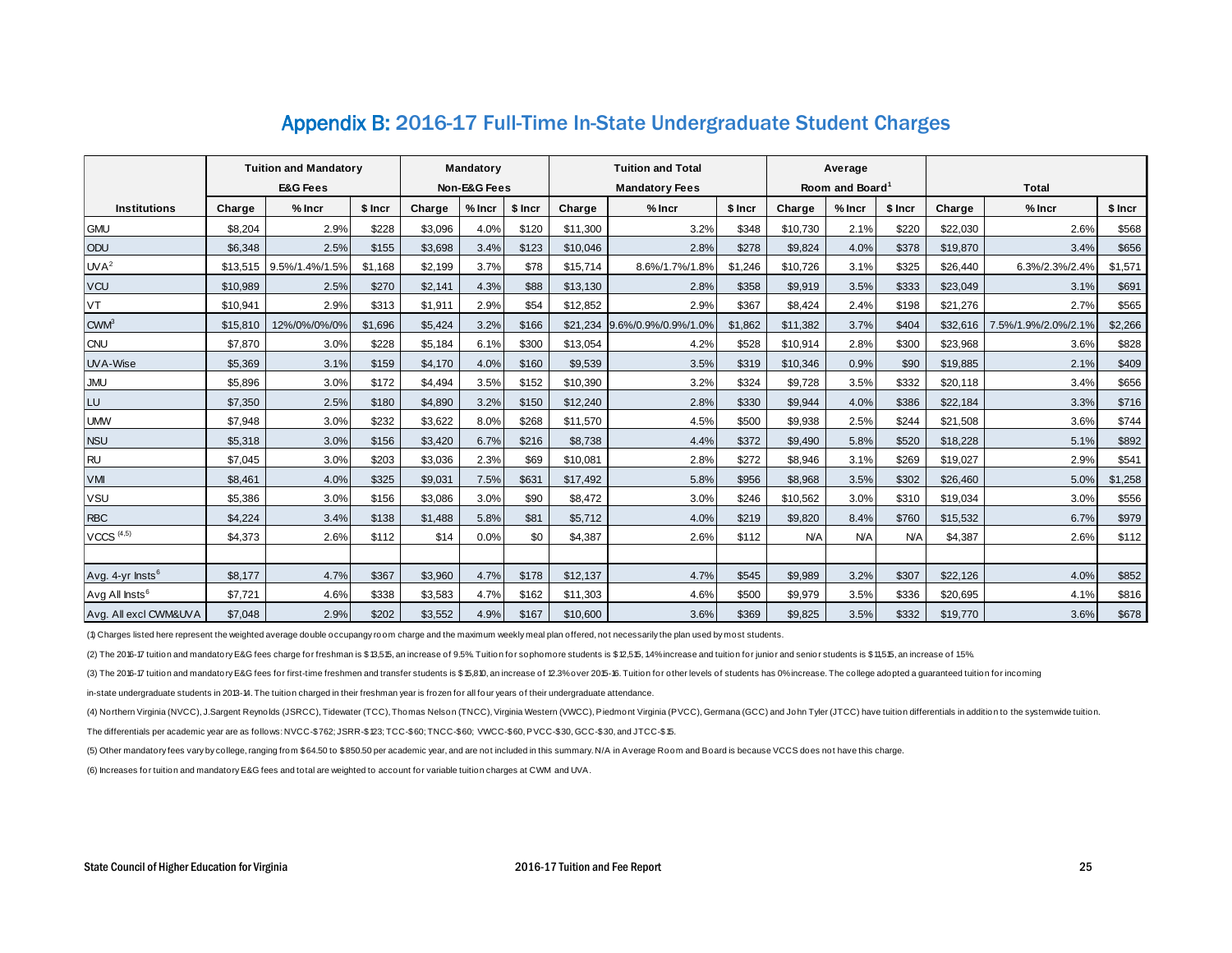#### Appendix C-1: 2015-17 Full-Time In-State Undergraduate Student Charges

|                                      |                     |             | 2015-16    |              |                     |                         |           |          | 2016-17            |            |              |                              |
|--------------------------------------|---------------------|-------------|------------|--------------|---------------------|-------------------------|-----------|----------|--------------------|------------|--------------|------------------------------|
|                                      | Tuition             |             |            |              | <b>Tuition</b>      |                         |           |          |                    |            |              |                              |
|                                      | and                 | Mandatory   | Average    |              | and                 |                         | Mandatory |          | Average            |            |              |                              |
|                                      | Mandatory           | Non-E&G     | Room and   |              | Mandatory           | Percent                 | Non-E&G   | Percent  | Room and           | Percent    |              | Percent                      |
| <b>Institutions</b>                  | <b>E&amp;G Fees</b> | <b>Fees</b> | Board      | <b>Total</b> | <b>E&amp;G Fees</b> | Increase                | Fees      | Increase | Board <sup>1</sup> | Increase   | <b>Total</b> | Increase                     |
| <b>GMU</b>                           | \$7,976             | \$2,976     | \$10,510   | \$21,462     | \$8,204             | 2.9%                    | \$3,096   | 4.0%     | \$10,730           | 2.1%       | \$22,030     | 2.6%                         |
| ODU                                  | \$6,193             | \$3,575     | \$9,446    | \$19,214     | \$6,348             | 2.5%                    | \$3,698   | 3.4%     | \$9,824            | 4.0%       | \$19,870     | 3.4%                         |
| UVA <sup>2</sup>                     | \$12,347            | \$2,121     | \$10,401   | \$24,869     |                     | \$13,515 9.5%/1.4%/1.5% | \$2,199   | 3.7%     | \$10,726           | 3.1%       | \$26,440     | 6.3%/2.3%/2;4%               |
| VCU                                  | \$10,719            | \$2,053     | \$9,586    | \$22,358     | \$10,989            | 2.5%                    | \$2,141   | 4.3%     | \$9,919            | 3.5%       | \$23,049     | 3.1%                         |
| $V$ T                                | \$10,628            | \$1,857     | \$8,226    | \$20,711     | \$10,941            | 2.9%                    | \$1,911   | 2.9%     | \$8,424            | 2.4%       | \$21,276     | 2.7%                         |
| $\text{CWM}^3$                       | \$14,114            | \$5,258     | \$10,978   | \$30,350     | \$15,810            | 12%/0%/0%/0%            | \$5,424   | 3.2%     | \$11,382           | 3.7%       |              | \$32,616 7.5%/1.9%/2.0%/2.1% |
| CNU                                  | \$7,642             | \$4,884     | \$10,614   | \$23,140     | \$7,870             | 3.0%                    | \$5,184   | 6.1%     | \$10,914           | 2.8%       | \$23,968     | 3.6%                         |
| <b>UVA-Wise</b>                      | \$5,210             | \$4,010     | \$10,256   | \$19,476     | \$5,369             | 3.1%                    | \$4,170   | 4.0%     | \$10,346           | 0.9%       | \$19,885     | 2.1%                         |
| <b>JMU</b>                           | \$5,724             | \$4,342     | \$9,396    | \$19,462     | \$5,896             | 3.0%                    | \$4,494   | 3.5%     | \$9,728            | 3.5%       | \$20,118     | 3.4%                         |
| LU                                   | \$7,170             | \$4,740     | \$9,558    | \$21,468     | \$7,350             | 2.5%                    | \$4,890   | 3.2%     | \$9,944            | 4.0%       | \$22,184     | 3.3%                         |
| <b>UMW</b>                           | \$7,716             | \$3,354     | \$9,694    | \$20,764     | \$7,948             | 3.0%                    | \$3,622   | 8.0%     | \$9,938            | 2.5%       | \$21,508     | 3.6%                         |
| <b>NSU</b>                           | \$5,162             | \$3,204     | \$8,970    | \$17,336     | \$5,318             | 3.0%                    | \$3,420   | 6.7%     | \$9,490            | 5.8%       | \$18,228     | 5.1%                         |
| <b>RU</b>                            | \$6,842             | \$2,967     | \$8,677    | \$18,486     | \$7,045             | 3.0%                    | \$3,036   | 2.3%     | \$8,946            | 3.1%       | \$19,027     | 2.9%                         |
| VM                                   | \$8,136             | \$8,400     | \$8,666    | \$25,202     | \$8,461             | 4.0%                    | \$9,031   | 7.5%     | \$8,968            | 3.5%       | \$26,460     | 5.0%                         |
| <b>VSU</b>                           | \$5,230             | \$2,996     | \$10,252   | \$18,478     | \$5,386             | 3.0%                    | \$3,086   | 3.0%     | \$10,562           | 3.0%       | \$19,034     | 3.0%                         |
| <b>RBC</b>                           | \$4,086             | \$1,407     | \$9,060    | \$14,553     | \$4,224             | 3.4%                    | \$1,488   | 5.8%     | \$9,820            | 8.4%       | \$15,532     | 6.7%                         |
| $VCCS$ <sup><math>(4,5)</math></sup> | \$4,261             | \$14        | <b>N/A</b> | \$4,275      | \$4,373             | 2.6%                    | \$14      | 0.0%     | <b>N/A</b>         | <b>N/A</b> | \$4,387      | 2.6%                         |
|                                      |                     |             |            |              |                     |                         |           |          |                    |            |              |                              |
| Avg. 4-yr Insts <sup>6</sup>         | \$7,810             | \$3,782     | \$9,682    | \$21,274     | \$8,177             | 4.7%                    | \$3,960   | 4.7%     | \$9,989            | 3.2%       | \$22,126     | 4.0%                         |
| Avg. All Insts <sup>6</sup>          | \$7,382             | \$3,421     | \$9,643    | \$19,879     | \$7,721             | 4.6%                    | \$3,583   | 4.7%     | \$9,979            | 3.5%       | \$20,695     | 4.1%                         |
| Avg. All excl CWM&UVA                | \$6,846             | \$3,385     | \$9,494    | \$19,092     | \$7,048             | 2.9%                    | \$3,552   | 4.9%     | \$9,825            | 3.5%       | \$19,770     | 3.6%                         |

(1) Charges listed here represent the weighted average double occupangy room charge and the maximum weekly meal plan offered, not necessarily the plan used by most students.

(2) The 2016-17 tuition and mandatory E&G fees charge for freshman is \$ 13,515, an increase of 9.5% Tuition for sophomore students is \$ 12,515, 14% increase and tuition for junior and senior students is \$ 11,515, an increa

(3) The 2016-17 tuition and mandatory E&G fees for first-time freshmen and transfer students is \$ 5.810, an increase of 12.3% over 2015-16. Tuition for other levels of students has 0% increase. The college adopted a quaran

in-state undergraduate students in 2013-14. The tuition charged in their freshman year is frozen for all four years of their undergraduate attendance.

(4) Northern Virginia (NVCC), J.Sargent Reynolds (JSRCC), Tidewater (TCC), Thomas Nelson (TNCC), Virginia Western (VWCC), Piedmont Virginia (PVCC), Germana (GCC) and John Tyler (JTCC) have tuition differentials in addition n-state undergraduate students in 2013-14. The tuition charged in their treshman year is frozen for all four years of their undergradu<br>(4) Northern Virginia (NVCC), J.Sargent Reynolds (JSRCC), Tidewater (TCC), Thomas Nelso

The differentials per academic year are as follows: NVCC-\$762; JSRR-\$123; TCC-\$60; TNCC-\$60; VWCC-\$60, PVCC-\$30, GCC-\$30, and JTCC-\$15.

(5) Other mandatory fees vary by college, ranging from \$64.50 to \$850.50 per academic year, and are not included in this summary. N/A in Average Room and Board is because VCCS does not have this charge.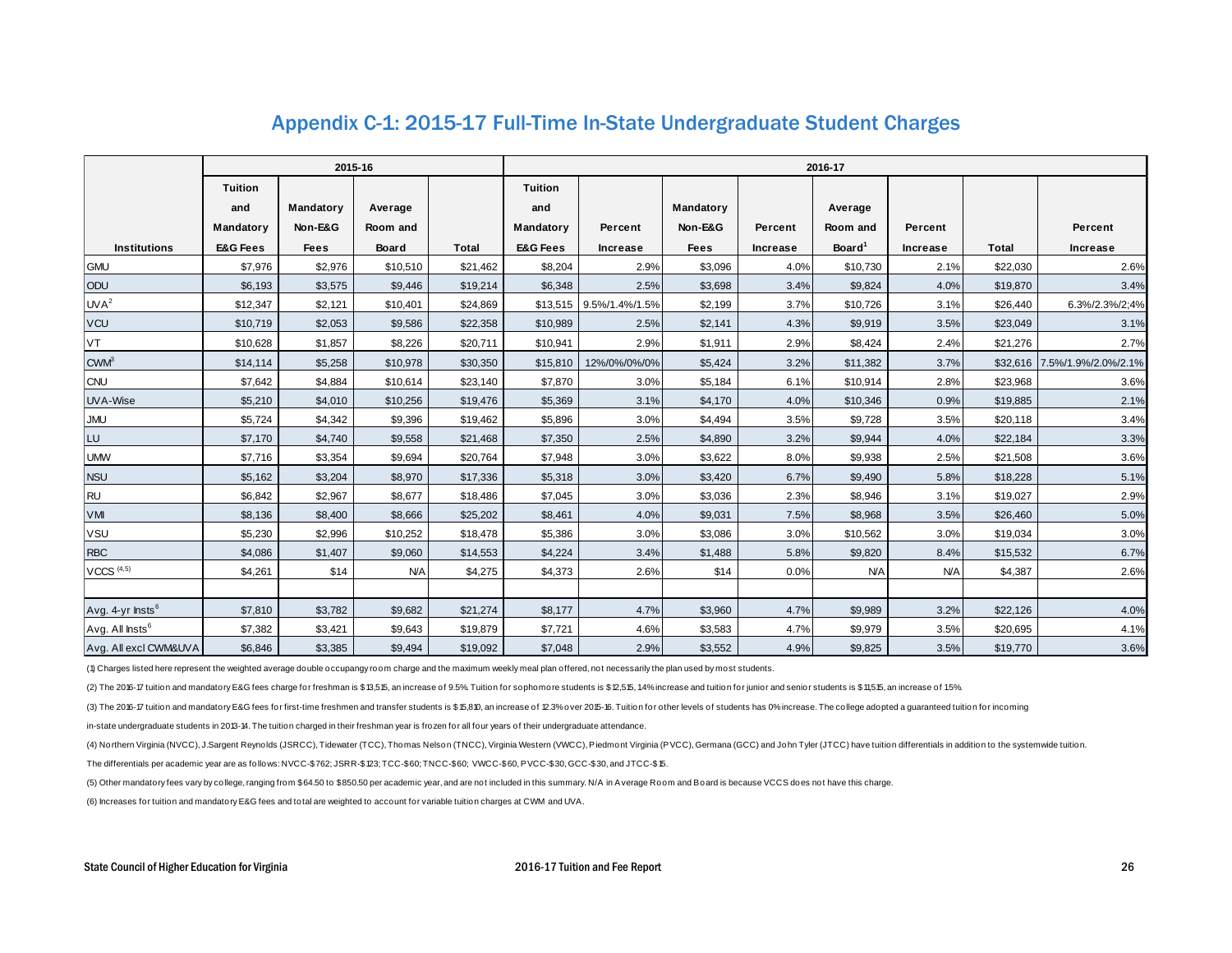|                     |                     |           | 2015-16      |              |                     |          |           | 2016-17         |                      |            |              |          |
|---------------------|---------------------|-----------|--------------|--------------|---------------------|----------|-----------|-----------------|----------------------|------------|--------------|----------|
|                     | <b>Tuition</b>      |           |              |              | <b>Tuition</b>      |          |           |                 |                      |            |              |          |
|                     | and                 | Mandatory | Average      |              | and                 |          | Mandatory |                 | Average              |            |              |          |
|                     | Mandatory           | Non-E&G   | Room and     |              | Mandatory           | Percent  | Non-E&G   | Percent         | Room and             | Percent    |              | Percent  |
| <b>Institutions</b> | <b>E&amp;G Fees</b> | Fees      | <b>Board</b> | <b>Total</b> | <b>E&amp;G Fees</b> | Increase | Fees      | <b>Increase</b> | Board <sup>(1)</sup> | Increase   | <b>Total</b> | Increase |
| <b>GMU</b>          | \$28,622            | \$2,976   | \$10,510     | \$42,108     | \$29,486            | 3.0%     | \$3,096   | 4.0%            | \$10,730             | 2.1%       | \$43,312     | 2.9%     |
| ODU                 | \$22,933            | \$3,575   | \$9,446      | \$35,954     | \$23,328            | 1.7%     | \$3,698   | 3.4%            | \$9,824              | 4.0%       | \$36,850     | 2.5%     |
| <b>UVA</b>          | \$41,643            | \$2,121   | \$10,401     | \$54,165     | \$42,859            | 2.9%     | \$2,199   | 3.7%            | \$10,726             | 3.1%       | \$55,784     | 3.0%     |
| VCU                 | \$29,410            | \$2,053   | \$9,586      | \$41,049     | \$30,146            | 2.5%     | \$2,141   | 4.3%            | \$9,919              | 3.5%       | \$42,206     | 2.8%     |
| VT                  | \$27,272            | \$1,857   | \$8,226      | \$37,355     | \$28,064            | 2.9%     | \$1,911   | 2.9%            | \$8,424              | 2.4%       | \$38,399     | 2.8%     |
| <b>CWM</b>          | \$35,814            | \$5,258   | \$10,978     | \$52,050     | \$36,850            | 2.9%     | \$5,424   | 3.2%            | \$11,382             | 3.7%       | \$53,656     | 3.1%     |
| <b>CNU</b>          | \$18,940            | \$4,884   | \$10,614     | \$34,438     | \$19,496            | 2.9%     | \$5,184   | 6.1%            | \$10,914             | 2.8%       | \$35,594     | 3.4%     |
| <b>UVA-Wise</b>     | \$21,444            | \$4,010   | \$10,256     | \$35,710     | \$22,079            | 3.0%     | \$4,170   | 4.0%            | \$10,346             | 0.9%       | \$36,595     | 2.5%     |
| <b>JMU</b>          | \$20,858            | \$4,342   | \$9,396      | \$34,596     | \$21,670            | 3.9%     | \$4,494   | 3.5%            | \$9,728              | 3.5%       | \$35,892     | 3.7%     |
| LU                  | \$21,330            | \$4,740   | \$9,558      | \$35,628     | \$21,780            | 2.1%     | \$4,890   | 3.2%            | \$9,944              | 4.0%       | \$36,614     | 2.8%     |
| <b>UMW</b>          | \$21,880            | \$3,354   | \$9,694      | \$34,928     | \$22,538            | 3.0%     | \$3,622   | 8.0%            | \$9,938              | 2.5%       | \$36,098     | 3.3%     |
| <b>NSU</b>          | \$17,680            | \$3,204   | \$8,970      | \$29,854     | \$17,680            | 0.0%     | \$3,420   | 6.7%            | \$9,490              | 5.8%       | \$30,590     | 2.5%     |
| <b>RU</b>           | \$19,126            | \$2,967   | \$8,677      | \$30,770     | \$19,126            | 0.0%     | \$3,036   | 2.3%            | \$8,946              | 3.1%       | \$31,108     | 1.1%     |
| VM                  | \$31,150            | \$8,400   | \$8,666      | \$48,216     | \$32,770            | 5.2%     | \$9,031   | 7.5%            | \$8,968              | 3.5%       | \$50,769     | 5.3%     |
| VSU                 | \$15,402            | \$2,996   | \$10,252     | \$28,650     | \$15,916            | 3.3%     | \$3,086   | 3.0%            | \$10,562             | 3.0%       | \$29,564     | 3.2%     |
| <b>RBC</b>          | \$13,829            | \$1,407   | \$9,060      | \$24,296     | \$14,304            | 3.4%     | \$1,488   | 5.8%            | \$9,820              | 8.4%       | \$25,612     | 5.4%     |
| $VCCS$ $(2,3)$      | \$10,099            | \$14      | <b>N/A</b>   | \$10,113     | \$10,271            | 1.7%     | \$14      | 0.0%            | <b>N/A</b>           | <b>N/A</b> | \$10,285     | 1.7%     |
|                     |                     |           |              |              |                     |          |           |                 |                      |            |              |          |
| Avg. 4-yr Insts.    | \$24,818            | \$3,782   | \$9,682      | \$37,616     | \$25,586            | 3.1%     | \$3,960   | 4.7%            | \$9,989              | 3.2%       | \$39,535     | 5.1%     |
| Avg. All Insts.     | \$23,306            | \$3,421   | \$9,643      | \$35,215     | \$24,021            | 3.1%     | \$3,583   | 4.7%            | \$9,979              | 3.5%       | \$36,996     | 5.1%     |

#### Appendix C-2: 2015-17 Full-Time Out-of-State Undergraduate Student Charges

(1) Charges listed here represent the weighted average double occupancy room charge and the maximum weekly meal plan offered, not necessarily the plan used by most students.

(2) Northern Virginia (NVCC), J.Sargent Reynolds (JSRCC), Tidewater (TCC), Thomas Nelson (TNCC), Virginia Western (VWCC), Piedmont Virginia (PVCC), Germana (GCC) and John Tyler (JTCC) have tuition differentials in addition

systemwide tuition. The differentials per academic year are as follows: NVCC-\$762; JSRR-\$123; TCC-\$60; TNCC-\$60; VWCC-\$60, PVCC-\$30, GCC-\$30, and JTCC-\$15.

(3) Other mandatory fees vary by college, ranging from \$64.50 to \$850.50 per academic year, and are not included in this summary. N/A in Average Room and Board is because VCCS does not have this charge.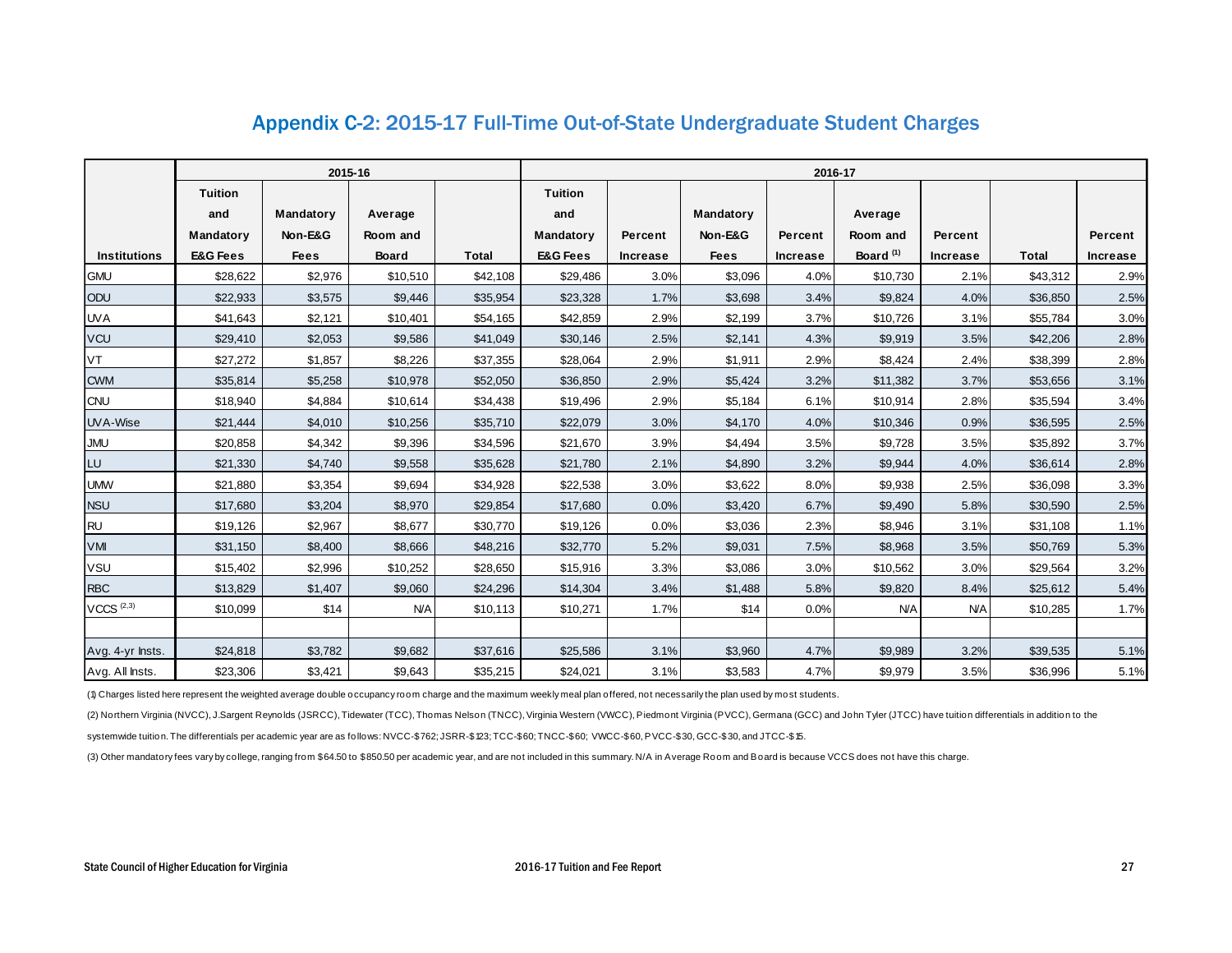#### **2015-16 Tuition Tuition and Mandatory and Mandatory Mandatory Non-E&G Mandatory Percent Non-E&G Percent Percent Institutions E&G Fees Fees Total E&G Fees Increase Fees Increase Total Increase** GMU | \$10,328 | \$2,976 | \$13,304 | \$10,628 | 2.9% | \$3,096 | 4.0% | \$13,724 | 3.2% ODU \$8,510 | \$2,914 | \$11,424 | \$8,754 | \$3,014 | 3.4% | \$11,768 | 3.0%  $UVA<sup>1</sup>$ \$15,311 \$2,121 \$17,432 \$15,905 3.9% \$2,199 3.7% \$18,104 \$18,104 \$19  $VCU<sup>2</sup>$ \$10,760 \$2,019 \$12,779 \$11,036 2.6% \$2,107 4.4% \$13,143 2.8% V T 512,259 \$1,357 \$14,116 \$12,621 \$13,304 \$10,628 52,199 3.7% \$18,104 3.9% <br>
WAN \$12,528 \$1,657 \$14,116 \$12,621 3.0% \$2,107 4.4% \$13,143 2.8% <br>
WAN \$12,525 \$1,657 \$14,116 \$12,621 3.0% \$1,911 2.9% \$14,133 2.8% <br>
WAM \$8,144 W&M | \$8,144 | \$4,956 | \$13,100 | \$9,135 | 12.2% | \$5,123 | 3.4% | \$14,258 | 8.8% JMU \$9,360 | \$1,056 | \$10,416 | \$9,648 | \$1,104 | 4.5% | \$10,752 | 3.2% LU | \$7,680 | \$2,928 | \$10,608 | \$7,872 | 2.5% | \$3,024 | 3.3% | \$10,896 | 2.7% UMW | \$7,416 | \$1,764 | \$9,180 | \$7,650 | 3.2% | \$1,908 | 8.2% | \$9,558 | 4.1% NSU | \$6,302 | \$3,204 | \$9,506 | \$7,148 | 13.4% | \$3,420 | 6.7% | \$10,568 | 11.2% RU | \$7,694 | \$2,967 | \$10,661 | \$7,922 | 3.0%| \$3,036 | 2.3%| \$10,958 | 2.8% VSU | \$7,578 | \$2,996 | \$10,574 | \$7,804 | 3.0%| \$3,086 | 3.0%| \$10,890 | 3.0% Average | \$9,279 |\$2,647 | \$11,925 \$9,677 | 4.3% \$2,752 | 4.0% \$12,429 | 4.2% (1) Tuition and E&G fees charge show n is for full-time general graduate students. Eleven graduate programs have special tuition and E&G fees varying from \$1,811 for Years 3 completion of (1) Tuition and E&G fees charge sh **2016-17**

#### Appendix C-3: 2015-17 Full-Time In-State Graduate Student Charges

Master's degree or Years 4 for all other in Graduate Biomedical Science programs to \$24,079 for Master's degree of Public Policy at the Batten School.

(2) Tuition and mandatory E&G fees are for master's degrees only. Doctoral tuition and mandatory E&G fees are \$8,902 in 2015-16, and \$9,131 in 2016-17.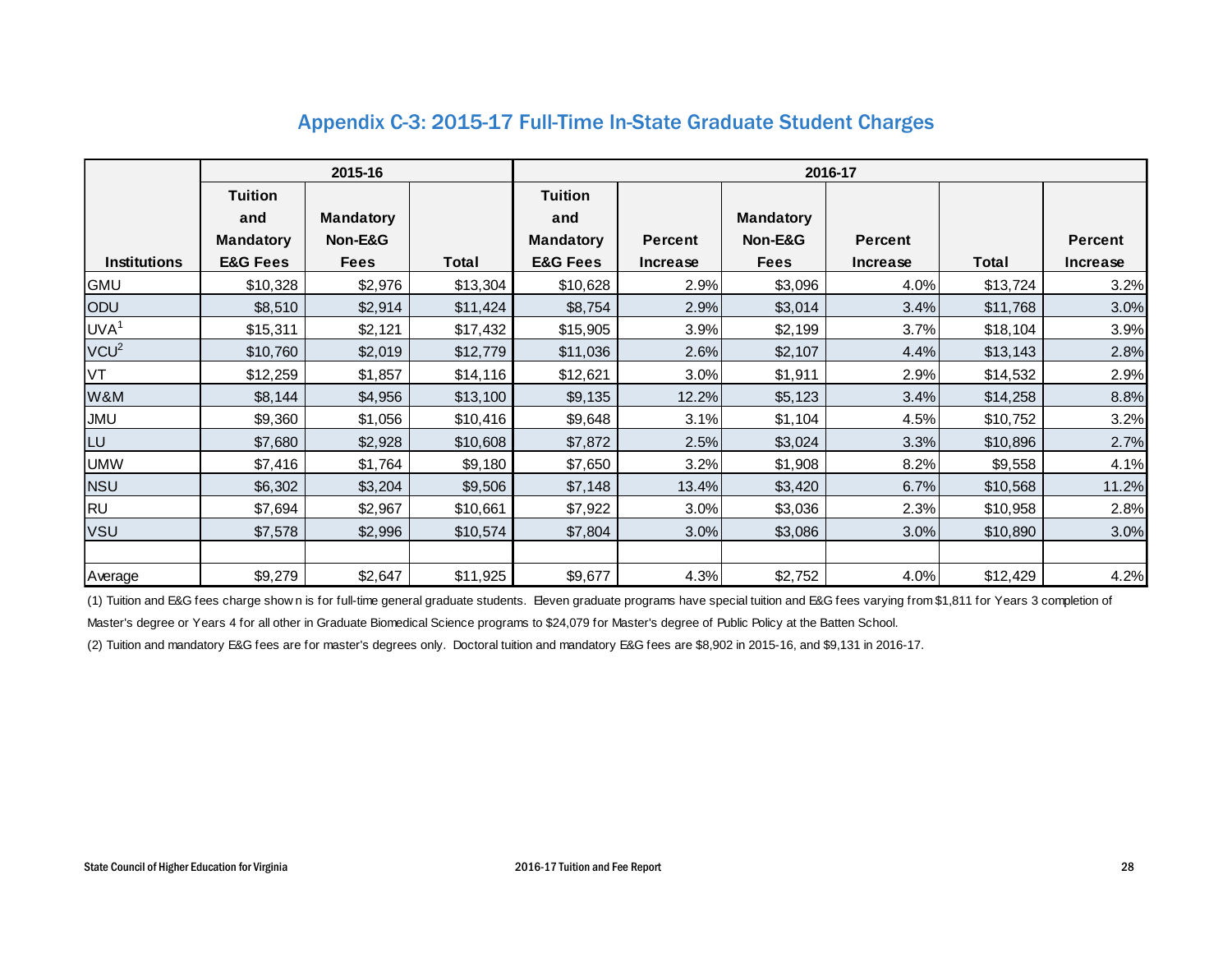#### Appendix C-4: 2015-17 Full-Time Out-of-State Graduate Student Charges

|                     |                     | 2015-16          |          |           |          | 2016-17   |          |          |          |
|---------------------|---------------------|------------------|----------|-----------|----------|-----------|----------|----------|----------|
|                     | <b>Tuition</b>      |                  |          | Tuition   |          |           |          |          |          |
|                     | and                 | <b>Mandatory</b> |          | and       |          | Mandatory |          |          |          |
|                     | <b>Mandatory</b>    | Non-E&G          |          | Mandatory | Percent  | Non-E&G   | Percent  |          | Percent  |
| <b>Institutions</b> | <b>E&amp;G Fees</b> | <b>Fees</b>      | Total    | E&G Fees  | Increase | Fees      | Increase | Total    | Increase |
| <b>GMU</b>          | \$28,448            | \$2,976          | \$31,424 | \$29,306  | 3.0%     | \$3,096   | 4.0%     | \$32,402 | 3.1%     |
| ODU                 | \$25,214            | \$2,914          | \$28,128 | \$25,962  | 3.0%     | \$3,014   | 3.4%     | \$28,976 | 3.0%     |
| UVA <sup>1</sup>    | \$25,425            | \$2,121          | \$27,546 | \$26,379  | 3.8%     | \$2,199   | 3.7%     | \$28,578 | 3.7%     |
| VCU <sup>2</sup>    | \$22,608            | \$2,019          | \$24,627 | \$23,164  | 2.5%     | \$2,107   | 4.4%     | \$25,271 | 2.6%     |
| VT                  | \$25,124            | \$1,857          | \$26,981 | \$25,853  | 2.9%     | \$1,911   | 2.9%     | \$27,764 | 2.9%     |
| W&M                 | \$24,444            | \$4,956          | \$29,400 | \$25,378  | 3.8%     | \$5,123   | 3.4%     | \$30,501 | 3.7%     |
| <b>JMU</b>          | \$26,184            | \$1,056          | \$27,240 | \$27,192  | 3.8%     | \$1,104   | 4.5%     | \$28,296 | 3.9%     |
| LU                  | \$21,792            | \$2,928          | \$24,720 | \$22,248  | 2.1%     | \$3,024   | 3.3%     | \$25,272 | 2.2%     |
| <b>UMW</b>          | \$16,038            | \$1,764          | \$17,802 | \$16,524  | 3.0%     | \$1,908   | 8.2%     | \$18,432 | 3.5%     |
| <b>NSU</b>          | \$18,544            | \$3,204          | \$21,748 | \$18,544  | 0.0%     | \$3,420   | 6.7%     | \$21,964 | 1.0%     |
| <b>RU</b>           | \$16,894            | \$2,967          | \$19,861 | \$16,894  | 0.0%     | \$3,036   | 2.3%     | \$19,930 | 0.3%     |
| <b>VSU</b>          | \$17,236            | \$2,996          | \$20,232 | \$17,806  | 3.3%     | \$3,086   | 3.0%     | \$20,892 | 3.3%     |
|                     |                     |                  |          |           |          |           |          |          |          |
| Average             | \$22,329            | \$2,647          | \$24,976 | \$22,938  | 2.7%     | \$2,752   | 4.0%     | \$25,690 | 2.9%     |

(1) Tuition and E&G fees charge show n is for full-time general graduate students. Eleven graduate programs have special tuition and E&G fees varying from \$1,129 for Years 3 completion of Master's degree or Years 4 for all other in Graduate Biomedical Science programs to \$44,967 for Master's degree of Public Policy at the Batten School.

(2) Tuition and mandatory E&G fees are for master's degrees only. Doctoral tuition and mandatory E&G fees are \$19,450 in 2015-16 and \$19,927 in 2016-17.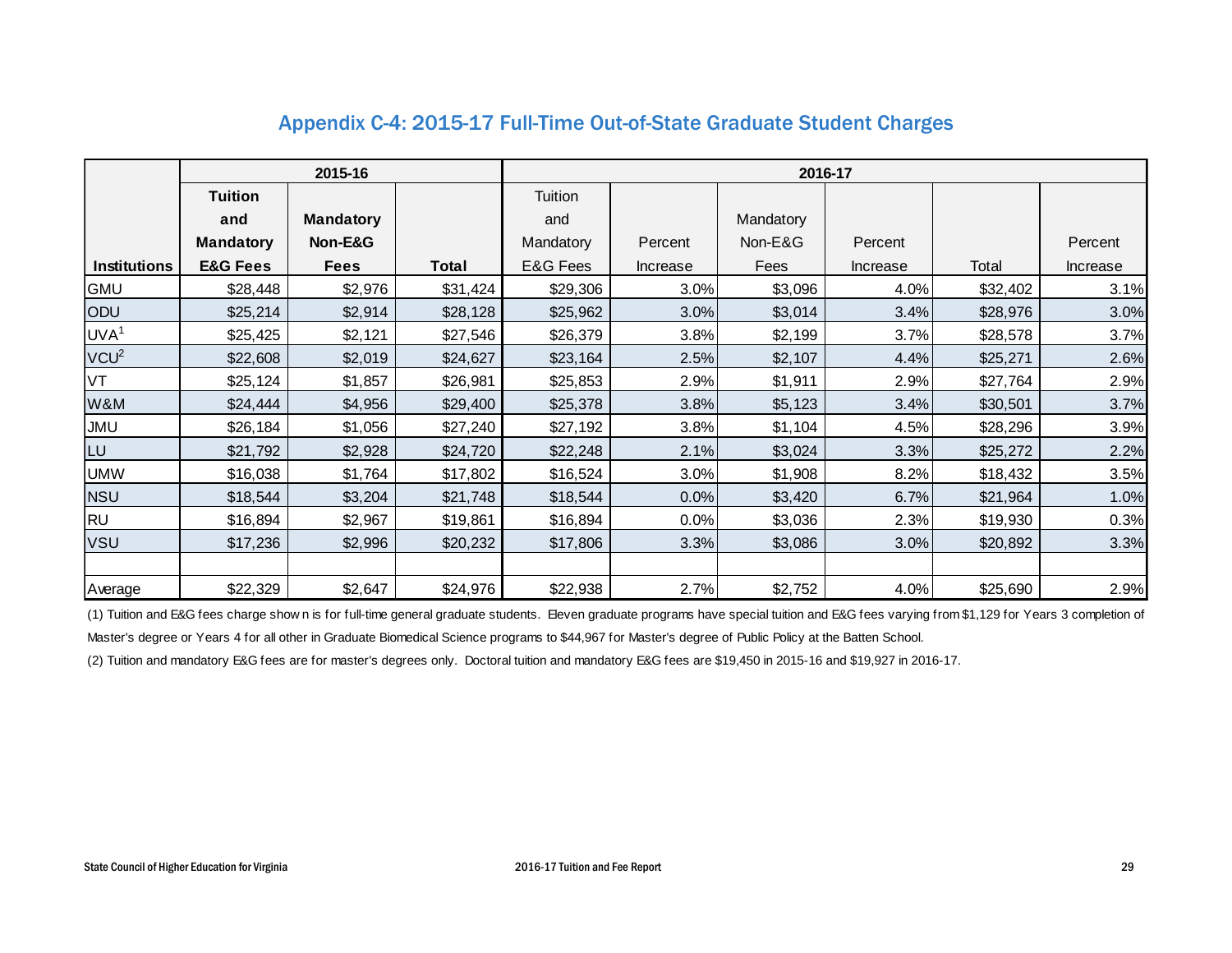#### Appendix C-5: 2015-17 In-State First Professional Student Charges

|                                  |                     | 2015-16          |              | 2016-17             |                 |                  |                 |              |                 |  |  |  |
|----------------------------------|---------------------|------------------|--------------|---------------------|-----------------|------------------|-----------------|--------------|-----------------|--|--|--|
|                                  | <b>Tuition</b>      |                  |              | <b>Tuition</b>      |                 |                  |                 |              |                 |  |  |  |
|                                  | and                 | <b>Mandatory</b> |              | and                 |                 | <b>Mandatory</b> |                 |              |                 |  |  |  |
|                                  | <b>Mandatory</b>    | Non-E&G          |              | <b>Mandatory</b>    | <b>Percent</b>  | Non-E&G          | <b>Percent</b>  |              | <b>Percent</b>  |  |  |  |
| <b>Institutions</b>              | <b>E&amp;G Fees</b> | <b>Fees</b>      | <b>Total</b> | <b>E&amp;G Fees</b> | <b>Increase</b> | <b>Fees</b>      | <b>Increase</b> | <b>Total</b> | <b>Increase</b> |  |  |  |
| GMU                              |                     |                  |              |                     |                 |                  |                 |              |                 |  |  |  |
| Law                              | 22,698              | 2,653            | \$25,351     | 22,698              | 0.0%            | 2,653            | 0.0%            | 25,351       | 0.0%            |  |  |  |
| <b>UVA</b>                       |                     |                  |              |                     |                 |                  |                 |              |                 |  |  |  |
| Law                              | 51,839              | 2,121            | \$53,960     | 54,061              | 4.3%            | 2,199            | 3.7%            | 56,260       | 4.3%            |  |  |  |
| Medicine                         | 44,283              | 2,121            | \$46,404     | 44,283              | 0.0%            | 2,199            | 3.7%            | 46,482       | 0.2%            |  |  |  |
| VCU                              |                     |                  |              |                     |                 |                  |                 |              |                 |  |  |  |
| Medicine <sup>(1)</sup>          | 29,759              | 2,354            | \$32,113     | 29,961              | 0.7%            | 2,492            | 5.9%            | 32,453       | 1.1%            |  |  |  |
| Dentistry $(2)$                  | 44,462              | 2,879            | \$47,341     | 46,152              | 3.8%            | 2,977            | 3.4%            | 49,129       | 3.8%            |  |  |  |
| Pharmacy (PharmD) <sup>(3)</sup> | 25,781              | 2,049            | \$27,830     | 26,542              | 3.0%            | 2,137            | 4.3%            | 28,679       | 3.1%            |  |  |  |
| VT                               |                     |                  |              |                     |                 |                  |                 |              |                 |  |  |  |
| Vet Medicine                     | 21,237              | 1,857            | \$23,094     | 21,706              | 2.2%            | 1,911            | 2.9%            | 23,617       | 2.3%            |  |  |  |
| W&M                              |                     |                  |              |                     |                 |                  |                 |              |                 |  |  |  |
| Law                              | 25,512              | 5,288            | \$30,800     | 26,546              | 4.1%            | 5,454            | 3.1%            | 32,000       | 3.9%            |  |  |  |
|                                  |                     |                  |              |                     |                 |                  |                 |              |                 |  |  |  |
| Average Law                      | \$33,350            | \$3,354          | \$36,704     | \$34,435            | 3.3%            | \$3,435          | 2.4%            | 37,870       | 3.2%            |  |  |  |
| Average Medicine                 | \$37,021            | \$2,238          | \$39,259     | \$37,122            | 0.3%            | \$2,346          | 4.8%            | 39,468       | 0.5%            |  |  |  |

(1) The tuition and mandatory fee totals are for first year medical students.

(2) Tuition and fees listed are for first year dental students. Fees vary by student level.

(3) The tuition and mandatory fee totals are for first year PharmD students.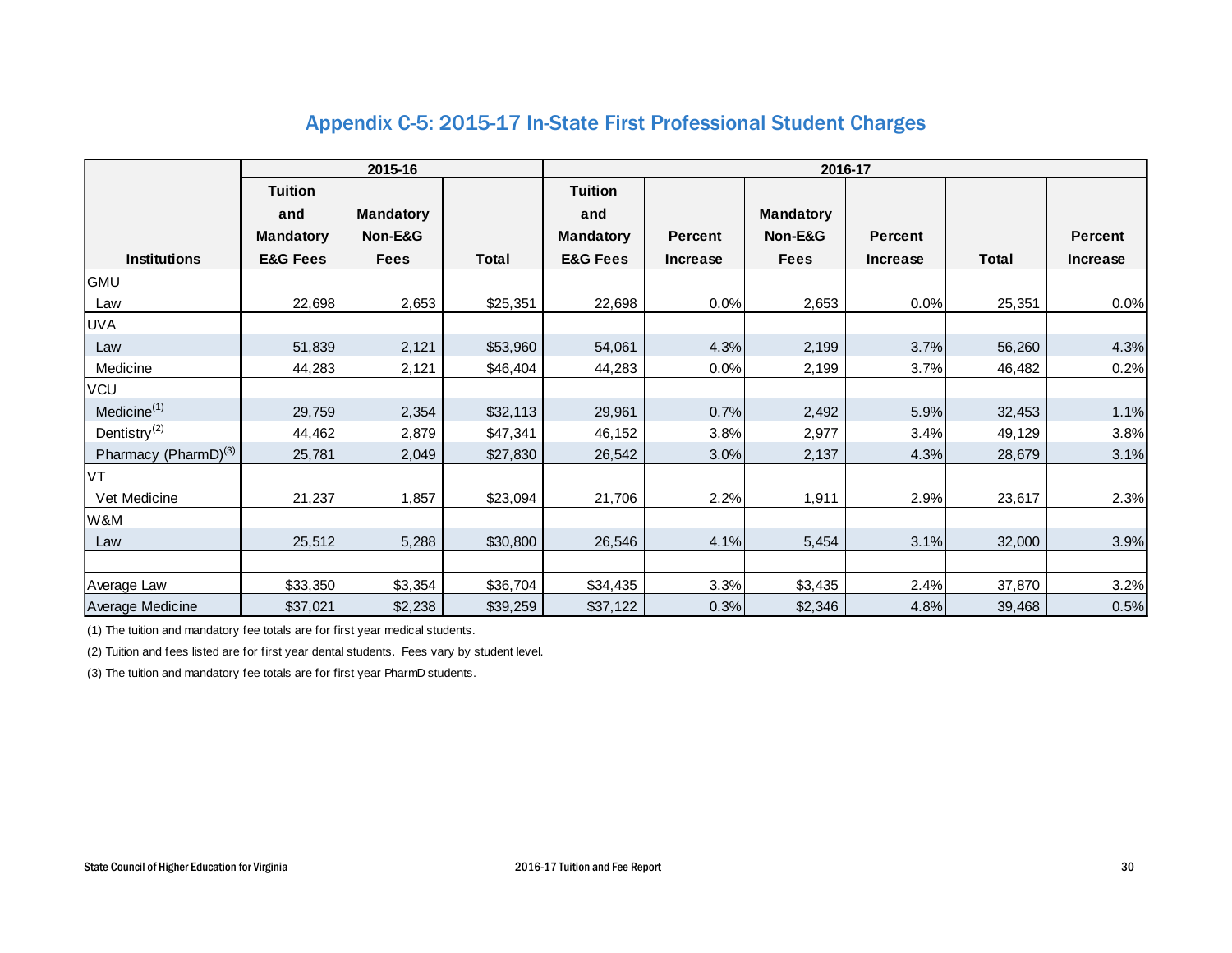#### Appendix C-6: 2015-17 Out-of-State First Professional Student Charges

|                                  |                     | 2015-16          |              | 2016-17             |                |                  |                 |              |                |  |  |  |  |
|----------------------------------|---------------------|------------------|--------------|---------------------|----------------|------------------|-----------------|--------------|----------------|--|--|--|--|
|                                  | <b>Tuition</b>      |                  |              | <b>Tuition</b>      |                |                  |                 |              |                |  |  |  |  |
|                                  | and                 | <b>Mandatory</b> |              | and                 |                | <b>Mandatory</b> |                 |              |                |  |  |  |  |
|                                  | <b>Mandatory</b>    | Non-E&G          |              | <b>Mandatory</b>    | <b>Percent</b> | Non-E&G          | Percent         |              | <b>Percent</b> |  |  |  |  |
| Institutions                     | <b>E&amp;G Fees</b> | <b>Fees</b>      | <b>Total</b> | <b>E&amp;G Fees</b> | Increase       | <b>Fees</b>      | <b>Increase</b> | <b>Total</b> | Increase       |  |  |  |  |
| <b>GMU</b>                       |                     |                  |              |                     |                |                  |                 |              |                |  |  |  |  |
| Law                              | \$38,084            | \$2,653          | \$40,737     | \$38,084            | 0.0%           | \$2,653          | 0.0%            | \$40,737     | 0.0%           |  |  |  |  |
| <b>UVA</b>                       |                     |                  |              |                     |                |                  |                 |              |                |  |  |  |  |
| Law                              | \$54,839            | \$2,121          | \$56,960     | \$57,061            | 4.1%           | \$2,199          | 3.7%            | \$59,260     | 4.0%           |  |  |  |  |
| Medicine                         | \$55,089            | \$2,121          | \$57,210     | \$55,089            | 0.0%           | \$2,199          | 3.7%            | \$57,288     | 0.1%           |  |  |  |  |
| VCU                              |                     |                  |              |                     |                |                  |                 |              |                |  |  |  |  |
| Medicine <sup>(1)</sup>          | \$47,464            | \$2,354          | \$49,818     | \$47,786            | 0.7%           | \$2,492          | 5.9%            | \$50,278     | 0.9%           |  |  |  |  |
| Dentistry <sup>(2)</sup>         | \$70,701            | \$2,879          | \$73,580     | \$73,416            | 3.8%           | \$2,977          | 3.4%            | \$76,393     | 3.8%           |  |  |  |  |
| Pharmacy (PharmD) <sup>(3)</sup> | \$37,471            | \$2,049          | \$39,520     | \$38,561            | 2.9%           | \$2,137          | 4.3%            | \$40,698     | 3.0%           |  |  |  |  |
| VT                               |                     |                  |              |                     |                |                  |                 |              |                |  |  |  |  |
| Vet Medicine                     | \$47,789            | \$1,857          | \$49,646     | \$48,842            | 2.2%           | \$1,911          | 2.9%            | \$50,753     | 2.2%           |  |  |  |  |
| W&M                              |                     |                  |              |                     |                |                  |                 |              |                |  |  |  |  |
| Law                              | 34,512              | \$5,288          | \$39,800     | 35,546              | 3.0%           | \$5,454          | 3.1%            | 41,000       | 3.0%           |  |  |  |  |
|                                  |                     |                  |              |                     |                |                  |                 |              |                |  |  |  |  |
| Average Law                      | \$42,478            | \$3,354          | \$45,832     | 43,564              | 2.6%           | 3,435            | 2.4%            | 46,999       | 2.5%           |  |  |  |  |
| Average Medicine                 | \$51,277            | \$2,238          | \$53,514     | 51,438              | 0.3%           | 2,346            | 4.8%            | 53,783       | 0.5%           |  |  |  |  |

(1) The tuition and mandatory fee totals are for first year medical students.

(2) Tuition and fees listed are for first year dental students. Fees vary by student level.

(3) The tuition and mandatory fee totals are for first year PharmD students.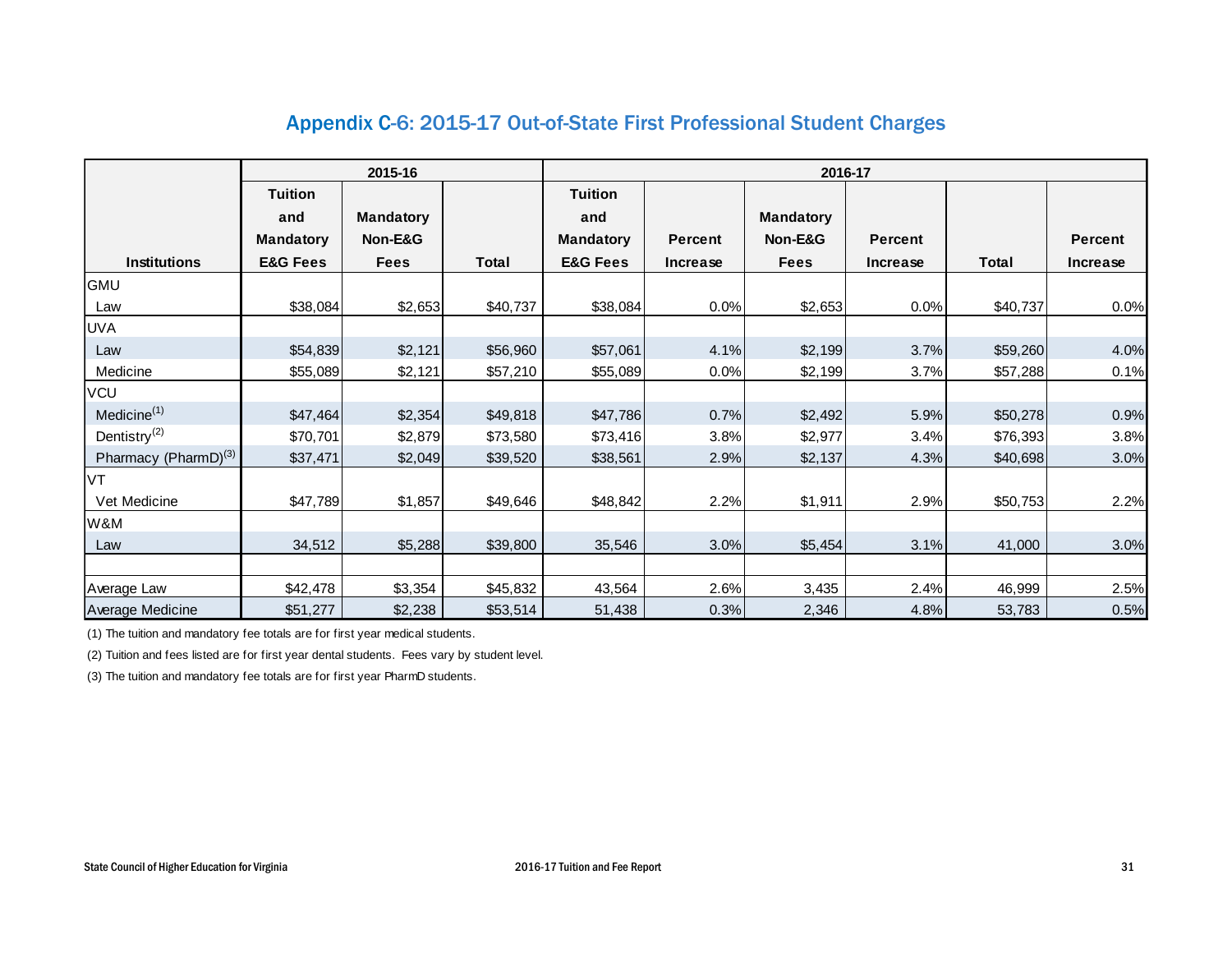#### Appendix D-1: Full-Time Undergraduate Mandatory Non-Educational and General Fees by Program

|              |                   |                         |                 | 2015-16 Mandatory Non-E&G Fees by Auxiliary Program |                 |                   |                           |                   |                  |            |
|--------------|-------------------|-------------------------|-----------------|-----------------------------------------------------|-----------------|-------------------|---------------------------|-------------------|------------------|------------|
|              | 113               | 80920                   | 80940           | 80950                                               | 80960           | 80970             | 80980                     | 80990             | 80995            |            |
|              |                   |                         | Parking &       | Telecommuni                                         |                 | Student           |                           |                   |                  |            |
|              | Unique            |                         | Transportation  | cations                                             | Student         | Unions &          | Recreational              | Other             | Intercolle       |            |
|              | <b>Military</b>   | <b>Bookstores &amp;</b> | Systems and     | <b>Systems and</b>                                  | Health          |                   | Recreational & Intramural | <b>Enterprise</b> | giate            |            |
| Inst         | <b>Activities</b> | <b>Other Stores</b>     | <b>Services</b> | Services                                            | <b>Services</b> | <b>Facilities</b> | <b>Facilities</b>         | <b>Functions</b>  | <b>Athletics</b> | Total      |
| <b>GMU</b>   |                   |                         | \$139.70        | \$17.62                                             | \$115.72        | \$340.91          | \$386.42                  | \$1,430.13        | \$545.50         | \$2,976.00 |
| ODU          |                   |                         | \$110.00        |                                                     | \$160.00        | \$1,140.52        |                           | \$512.67          | \$1,652.21       | \$3,575.40 |
| <b>UVA</b>   |                   |                         | \$193.00        |                                                     | \$446.00        | \$313.00          | \$468.00                  | \$44.00           | \$657.00         | \$2,121.00 |
| <b>VCU</b>   |                   |                         | \$117.00        |                                                     | \$206.00        | \$386.00          | \$329.00                  | \$265.00          | \$749.99         | \$2,052.99 |
| VT           |                   |                         | \$134.00        | \$117.00                                            | \$389.00        | \$531.00          | \$284.00                  | \$114.00          | \$288.00         | \$1,857.00 |
| <b>CWM</b>   |                   |                         | \$58.00         | \$267.00                                            | \$494.00        | \$1,939.00        | \$20.00                   | \$606.00          | \$1,874.00       | \$5,258.00 |
| <b>CNU</b>   |                   |                         |                 |                                                     |                 | \$1,142.00        |                           | \$1,894.00        | \$1,848.00       | \$4,884.00 |
| <b>UVAW</b>  |                   |                         |                 |                                                     | \$123.43        | \$1,537.25        | \$34.61                   | \$471.21          | \$1,843.50       | \$4,010.00 |
| <b>UMU</b>   |                   |                         | \$123.00        |                                                     | \$284.00        | \$439.00          | \$649.00                  | \$886.00          | \$1,961.00       | \$4,342.00 |
| LU           |                   |                         | \$62.00         | \$226.00                                            | \$208.00        | \$709.00          | \$458.00                  | \$1,178.00        | \$1,899.00       | \$4,740.00 |
| <b>UMW</b>   |                   |                         | \$105.00        | \$156.00                                            |                 | \$1,061.00        | \$145.00                  | \$1,202.00        | \$685.00         | \$3,354.00 |
| <b>NSU</b>   |                   |                         | \$62.00         | \$12.00                                             | \$107.00        | \$1,001.00        | \$345.00                  | \$209.00          | \$1,468.00       | \$3,204.00 |
| <b>RU</b>    |                   |                         | \$117.00        |                                                     | \$297.00        | \$707.00          | \$124.00                  | \$542.00          | \$1,180.00       | \$2,967.00 |
| VMI          | \$2,522.00        | \$636.00                |                 |                                                     | \$456.00        | \$1,696.00        |                           | \$0.00            | \$3,090.00       | \$8,400.00 |
| VSU          |                   |                         | \$37.00         |                                                     | \$369.00        | \$432.00          |                           | \$956.00          | \$1,202.00       | \$2,996.00 |
| <b>RBC</b>   |                   |                         | \$100.00        | \$125.00                                            |                 | \$340.00          |                           | \$290.00          | \$552.00         | \$1,407.00 |
| <b>VCCS</b>  |                   |                         |                 |                                                     |                 |                   |                           | \$14.10           |                  | \$14.10    |
| Avg All Inst | \$2,522.00        | \$636.00                | \$104.44        | \$131.52                                            | \$281.17        | \$857.17          | \$294.82                  | \$624.36          | \$1,343.45       | \$3,421.09 |

#### **2016-17 Mandatory Non-E&G Fees by Auxiliary Program**

|              | 113               | 80920                   | 80940              | 80950       | 80960           | 80970             | 80980             | 80990             | 80995            |            |
|--------------|-------------------|-------------------------|--------------------|-------------|-----------------|-------------------|-------------------|-------------------|------------------|------------|
|              |                   |                         | Parking &          | Telecommuni |                 | <b>Student</b>    |                   |                   |                  |            |
|              | Unique            |                         | Transportation     | cations     | <b>Student</b>  | Unions &          | Recreational      | Other             | Intercolle       |            |
|              | <b>Military</b>   | <b>Bookstores &amp;</b> | <b>Systems and</b> | Systems and | Health          | Recreational      | & Intramural      | <b>Enterprise</b> | giate            |            |
| Inst         | <b>Activities</b> | <b>Other Stores</b>     | <b>Services</b>    | Services    | <b>Services</b> | <b>Facilities</b> | <b>Facilities</b> | <b>Functions</b>  | <b>Athletics</b> | Total      |
| <b>GMU</b>   |                   |                         | \$146.00           | \$17.00     | \$115.00        | \$329.00          | \$375.00          | \$1,561.00        | \$553.00         | \$3,096.00 |
| ODU          |                   |                         | \$114.00           |             | \$164.00        | \$1,173.62        |                   | \$548.61          | \$1,698.07       | \$3,698.30 |
| <b>UVA</b>   |                   |                         | \$205.00           |             | \$485.00        | \$337.00          | \$471.00          | \$44.00           | \$657.00         | \$2,199.00 |
| VCU          |                   |                         | \$116.00           |             | \$206.00        | \$390.00          | \$336.00          | \$302.00          | \$791.00         | \$2,141.00 |
| VT           |                   |                         | \$127.00           | \$117.00    | \$410.00        | \$532.00          | \$321.00          | \$111.00          | \$293.00         | \$1,911.00 |
| <b>CWM</b>   |                   |                         | \$58.00            | \$255.00    | \$508.00        | \$1,959.00        | \$20.00           | \$642.00          | \$1,982.00       | \$5,424.00 |
| <b>CNU</b>   |                   |                         | \$124.00           |             | \$0.00          | \$1,227.00        | \$34.00           | \$1,913.00        | \$1,886.00       | \$5,184.00 |
| <b>UVAW</b>  |                   |                         | \$0.00             |             | \$139.86        | \$1,517.46        | \$35.29           | \$534.78          | \$1,942.80       | \$4,170.19 |
| <b>UMU</b>   |                   |                         | \$121.00           |             | \$291.00        | \$496.00          | \$693.00          | \$862.00          | \$2,031.00       | \$4,494.00 |
| LU           |                   |                         | \$64.00            | \$288.00    | \$193.00        | \$703.00          | \$437.00          | \$1,323.00        | \$1,882.00       | \$4,890.00 |
| <b>UMW</b>   |                   |                         | \$105.00           | \$160.00    |                 | \$1,432.00        | \$155.00          | \$1,065.00        | \$705.00         | \$3,622.00 |
| <b>NSU</b>   |                   |                         | \$62.00            | \$12.00     | \$147.00        | \$1,053.00        | \$345.00          | \$263.00          | \$1,538.00       | \$3,420.00 |
| <b>RU</b>    |                   |                         | \$123.00           |             | \$312.00        | \$737.00          | \$129.00          | \$555.00          | \$1,180.00       | \$3,036.00 |
| VMI          | \$2,522.00        | \$647.00                |                    |             | \$474.00        | \$2,145.00        |                   |                   | \$3,243.00       | \$9,031.00 |
| <b>VSU</b>   |                   |                         | \$38.00            |             | \$380.00        | \$445.00          |                   | \$990.00          | \$1,233.00       | \$3,086.00 |
| <b>RBC</b>   |                   |                         | \$150.00           | \$180.00    |                 | \$270.00          |                   | \$336.00          | \$552.00         | \$1,488.00 |
| <b>VCCS</b>  |                   |                         |                    |             |                 |                   |                   | \$14.10           |                  | \$14.10    |
| Avg All Inst | \$2,522.00        | \$647.00                | \$103.53           | \$147.00    | \$273.20        | \$921.63          | \$279.27          | \$691.53          | \$1.385.43       | \$3,582.62 |

#### **Annual Percent Change of Mandatory Non-E&G Fees by Auxiliary Program**

|              | 113               | 80,920                  | Allingar Fergerit Onange of Mandatory Non-Eao Fees by Auxinary Flogram<br>80,940 | 80,950          | 80,960          | 80,970              | 80,980            | 80,990            | 80,995           |       |
|--------------|-------------------|-------------------------|----------------------------------------------------------------------------------|-----------------|-----------------|---------------------|-------------------|-------------------|------------------|-------|
|              |                   |                         | Parking &                                                                        | Telecommuni     |                 | <b>Student</b>      |                   |                   |                  |       |
|              | Unique            |                         | Transportation                                                                   | cations         | Student         | Unions &            | Recreational      | Other             | Intercolle       |       |
|              | <b>Military</b>   | <b>Bookstores &amp;</b> | Systems and                                                                      | Systems and     | Health          | <b>Recreational</b> | & Intramural      | <b>Enterprise</b> | giate            |       |
| Inst         | <b>Activities</b> | <b>Other Stores</b>     | <b>Services</b>                                                                  | <b>Services</b> | <b>Services</b> | <b>Facilities</b>   | <b>Facilities</b> | <b>Functions</b>  | <b>Athletics</b> | Total |
| <b>GMU</b>   |                   |                         | 4.5%                                                                             | $-3.5%$         | $-0.6%$         | $-3.5%$             | $-3.0%$           | 9.2%              | 1.4%             | 4.0%  |
| ODU          |                   |                         | 3.6%                                                                             |                 | 2.5%            | 2.9%                |                   | 7.0%              | 2.8%             | 3.4%  |
| UVA          |                   |                         | 6.2%                                                                             |                 | 8.7%            | 7.7%                | 0.6%              | 0.0%              | 0.0%             | 3.7%  |
| VCU          |                   |                         | $-0.9%$                                                                          |                 | 0.0%            | 1.0%                | 2.1%              | 14.0%             | 5.5%             | 4.3%  |
| VT           |                   |                         | $-5.2%$                                                                          | 0.0%            | 5.4%            | 0.2%                | 13.0%             | $-2.6%$           | 1.7%             | 2.9%  |
| <b>CWM</b>   |                   |                         | 0.0%                                                                             | $-4.5%$         | 2.8%            | 1.0%                | 0.0%              | 5.9%              | 5.8%             | 3.2%  |
| <b>CNU</b>   |                   |                         |                                                                                  |                 |                 | 7.4%                |                   | 1.0%              | 2.1%             | 6.1%  |
| <b>UVAW</b>  |                   |                         |                                                                                  |                 | 13.3%           | $-1.3%$             | 2.0%              | 13.5%             | 5.4%             | 4.0%  |
| <b>UMU</b>   |                   |                         | $-1.6%$                                                                          |                 | 2.5%            | 13.0%               | 6.8%              | $-2.7%$           | 3.6%             | 3.5%  |
| LU           |                   |                         | 3.2%                                                                             | 27.4%           | $-7.2%$         | $-0.8%$             | $-4.6%$           | 12.3%             | $-0.9%$          | 3.2%  |
| <b>UMW</b>   |                   |                         | 0.0%                                                                             | 2.6%            |                 | 35.0%               | 6.9%              | $-11.4%$          | 2.9%             | 8.0%  |
| <b>NSU</b>   |                   |                         | 0.0%                                                                             | 0.0%            | 37.4%           | 5.2%                | 0.0%              | 25.8%             | 4.8%             | 6.7%  |
| RU           |                   |                         | 5.1%                                                                             |                 | 5.1%            | 4.2%                | 4.0%              | 2.4%              | 0.0%             | 2.3%  |
| VMI          | 0.0%              | 1.7%                    |                                                                                  |                 | 3.9%            | 26.5%               |                   |                   | 5.0%             | 7.5%  |
| VSU          |                   |                         | 2.7%                                                                             |                 | 3.0%            | 3.0%                |                   | 3.6%              | 2.6%             | 3.0%  |
| RBC          |                   |                         | 50.0%                                                                            | 44.0%           |                 | $-20.6%$            |                   | 15.9%             | 0.0%             | 5.8%  |
| <b>VCCS</b>  |                   |                         |                                                                                  |                 |                 |                     |                   | 0.0%              |                  | 0.0%  |
| Avg All Inst | 0.0%              | 1.7%                    | $-0.9%$                                                                          | 11.8%           | $-2.8%$         | 7.5%                | $-5.3%$           | 10.8%             | 3.1%             | 4.7%  |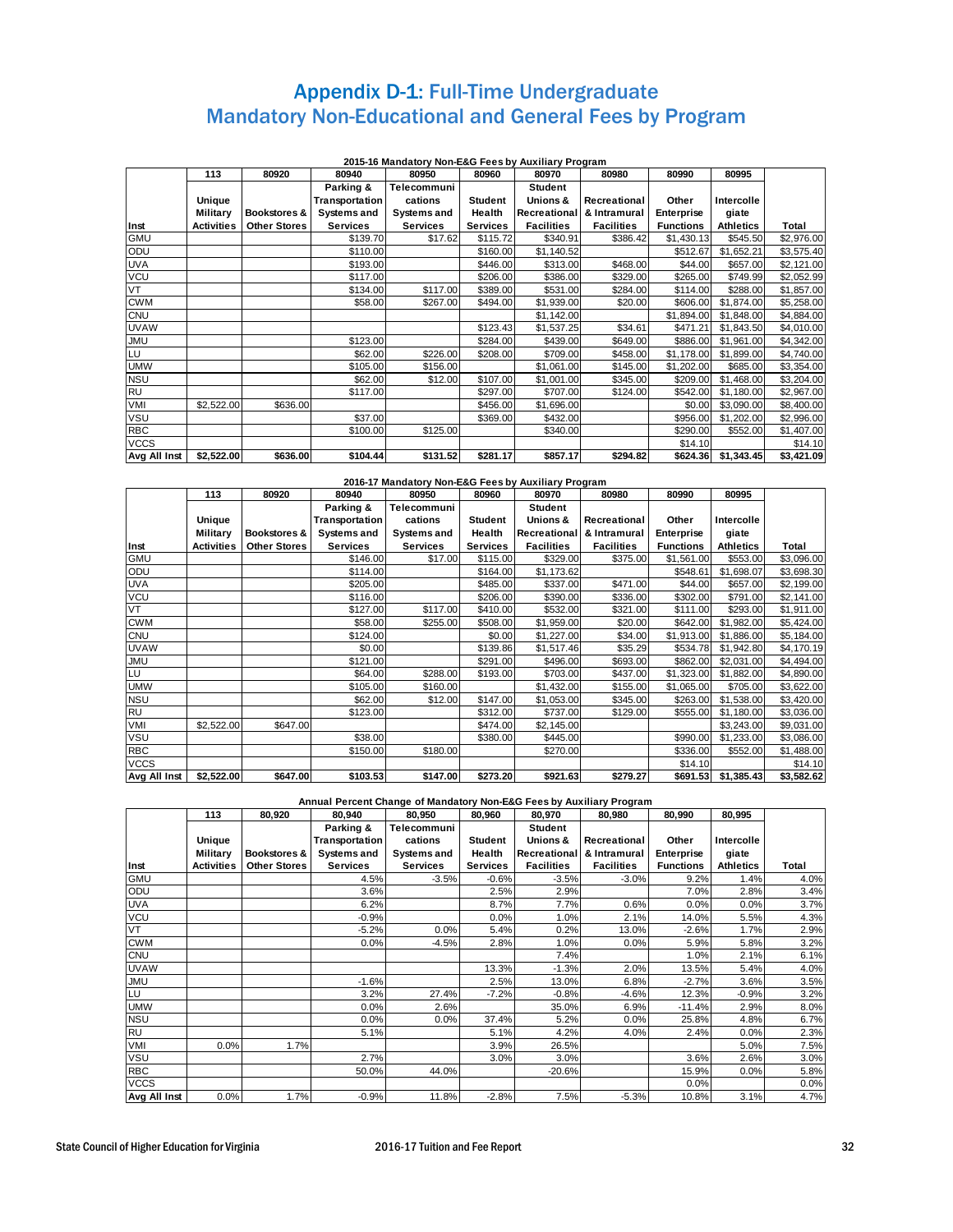#### Appendix D-2: Full-Time Undergraduate Mandatory Non-Educational and General Fees by Fee Item

| Institution                    | 2015-16    | 2016-17    | <b>Difference</b> | % Increase | Institution                      | 2015-16    | 2016-17    | <b>Difference</b> | % Increase |
|--------------------------------|------------|------------|-------------------|------------|----------------------------------|------------|------------|-------------------|------------|
| George Mason University        |            |            |                   |            | Virginia Tech                    |            |            |                   |            |
| Athletic                       | \$544.00   | \$552.00   | \$8.00            | 1.5%       | Art Fee                          | \$288.00   | \$293.00   | \$5.00            | 1.7%       |
| <b>Auxiliary Central</b>       | \$467.00   | \$479.00   | \$12.00           | 2.6%       | Athletic                         | \$134.00   | \$127.00   | (\$7.00)          | $-5.2%$    |
| <b>Auxiliary Services</b>      | \$338.61   | \$418.00   | \$79.39           | 23.4%      | Bus and Escort                   | \$389.00   | \$410.00   | \$21.00           | 5.4%       |
| Facilities/Building            | \$1,116.69 | \$1,098.00 | (\$18.69)         | $-1.7%$    | <b>Health Service</b>            | \$284.00   | \$321.00   | \$37.00           | 13.0%      |
| <b>Health Service</b>          | \$100.00   | \$99.00    | (\$1.00)          | $-1.0%$    | <b>Recreational Facilities</b>   | \$319.00   | \$322.00   | \$3.00            | 0.9%       |
| <b>Student Activity</b>        | \$270.00   | \$304.00   | \$34.00           | 12.6%      | <b>Student Activity</b>          | \$181.00   | \$181.00   | \$0.00            | 0.0%       |
| Transportation                 | \$139.70   | \$146.00   | \$6.30            | 4.5%       | Student Services - Annual        | \$262.00   | \$257.00   | (\$5.00)          | $-1.9%$    |
|                                | \$2,976.00 | \$3,096.00 | \$120.00          | 4.0%       |                                  | \$1,857.00 | \$1,911.00 | \$54.00           | 2.9%       |
|                                |            |            |                   |            |                                  |            |            |                   |            |
| <b>Old Dominion University</b> |            |            |                   |            | College of William and Mary      |            |            |                   |            |
| Athletic                       | \$1,652.21 | \$1,698.07 | \$45.86           | 2.8%       | Athletic                         | \$1,874.00 | \$1,982.00 | \$108.00          | 5.8%       |
| Contingent                     | \$81.08    | \$92.51    | \$11.43           | 14.1%      | Bus and Escort                   | \$58.00    | \$58.00    | \$0.00            | 0.0%       |
| Facilities/Building            | \$431.59   | \$456.10   | \$24.51           | 5.7%       | Facilities/Building              | \$1,621.00 | \$1,629.00 | \$8.00            | 0.5%       |
| <b>Health Service</b>          | \$160.00   | \$164.00   | \$4.00            | 2.5%       | <b>General Services</b>          | \$516.00   | \$536.00   | \$20.00           | 3.9%       |
| <b>Student Activity</b>        | \$756.33   | \$782.01   | \$25.68           | 3.4%       | Green Fee                        | \$40.00    | \$40.00    | \$0.00            | 0.0%       |
| <b>Student Union</b>           | \$384.19   | \$391.61   | \$7.42            | 1.9%       | Health and Wellness              | \$494.00   | \$508.00   | \$14.00           | 2.8%       |
| Transportation                 | \$110.00   | \$114.00   | \$4.00            | 3.6%       | PC Maintenance                   | \$30.00    | \$36.00    | \$6.00            | 20.0%      |
|                                | \$3,575.40 | \$3,698.30 | \$122.90          | 3.4%       | Photo ID                         | \$20.00    | \$30.00    | \$10.00           | 50.0%      |
|                                |            |            |                   |            | <b>Student Activity</b>          | \$318.00   | \$330.00   | \$12.00           | 3.8%       |
| University of Virginia         |            |            |                   |            | Telecom/Netw orking              | \$267.00   | \$255.00   | (\$12.00)         | $-4.5%$    |
| Athletic                       | \$657.00   | \$657.00   | \$0.00            | 0.0%       | <b>Tennis Center</b>             | \$20.00    | \$20.00    | \$0.00            | 0.0%       |
| <b>Auxiliary Services</b>      | \$67.00    | \$67.00    | \$0.00            | 0.0%       |                                  | \$5,258.00 | \$5,424.00 | \$166.00          | 3.2%       |
| Bus and Safe Ride              | \$193.00   | \$205.00   | \$12.00           | 6.2%       |                                  |            |            |                   |            |
| Microsoft License Fee          | \$20.00    | \$20.00    | \$0.00            | 0.0%       | Christopher New port University  |            |            |                   |            |
| Data Center Fee                | \$24.00    | \$24.00    | \$0.00            | 0.0%       | Athletic                         | \$1,848.00 | \$1,886.00 | \$38.00           | 2.1%       |
| <b>Health Service</b>          | \$446.00   | \$485.00   | \$39.00           | 8.7%       | <b>Auxiliary Support</b>         | \$993.00   | \$999.00   | \$6.00            | 0.6%       |
| <b>Recreational Facilities</b> | \$418.00   | \$421.00   | \$3.00            | 0.7%       | Facilities/Repair Replacement    | \$493.00   | \$458.00   | (\$35.00)         | $-7.1%$    |
| <b>Student Activity</b>        | \$50.00    | \$50.00    | \$0.00            | 0.0%       | Intrumual                        | \$0.00     | \$34.00    | n/a               | n/a        |
| <b>Student Union</b>           | \$246.00   | \$270.00   | \$24.00           | 9.8%       | Parking/auto registration        | \$0.00     | \$124.00   | n/a               | n/a        |
|                                | \$2,121.00 | \$2,199.00 | \$78.00           | 3.7%       | <b>Recreational Facilities</b>   | \$1,142.00 | \$1,227.00 | \$85.00           | 7.4%       |
|                                |            |            |                   |            | <b>Student Activity</b>          | \$89.00    | \$90.00    | \$1.00            | 1.1%       |
| VA Commonw ealth University    |            |            |                   |            | Student Life/Health Services     | \$319.00   | \$366.00   | \$47.00           | 14.7%      |
| Athletic                       | \$749.99   | \$791.00   | \$41.01           | 5.5%       |                                  | \$4,884.00 | \$5,184.00 | \$300.00          | 6.1%       |
| Contingent                     | \$265.00   | \$302.00   | \$37.00           | 14.0%      |                                  |            |            |                   |            |
| <b>Health Service</b>          | \$206.00   | \$206.00   | \$0.00            | 0.0%       | UVA-Wise                         |            |            |                   |            |
| <b>Student Activity</b>        | \$90.00    | \$90.00    | \$0.00            | 0.0%       | Athletic                         | \$1,774.27 | \$1,872.21 | \$97.94           | 5.5%       |
| <b>Student Services</b>        | \$329.00   | \$336.00   | \$7.00            | 2.1%       | Operation & Maintenance          | \$123.43   | \$139.86   | \$16.43           | 13.3%      |
| <b>Student Union</b>           | \$296.00   | \$300.00   | \$4.00            | 1.4%       | Outdoor Recreation & Intramurals | \$34.61    | \$35.29    | \$0.68            | 2.0%       |
| Transportation                 | \$117.00   | \$116.00   | (\$1.00)          | $-0.9%$    | Scholarship                      | \$69.23    | \$70.59    | \$1.36            | 2.0%       |
|                                | \$2,052.99 | \$2,141.00 | \$88.01           | 4.3%       | Stadium & Slemp Stdt Ctr Develop | \$1,375.38 | \$1,352.43 | (\$22.95)         | $-1.7%$    |
|                                |            |            |                   |            | Student Information System       | \$471.21   | \$534.78   | \$63.57           | 13.5%      |
|                                |            |            |                   |            | <b>Student Organizations</b>     | \$161.87   | \$165.03   | \$3.16            | 2.0%       |
|                                |            |            |                   |            |                                  | \$4,010.00 | \$4,170.19 | \$160.19          | 4.0%       |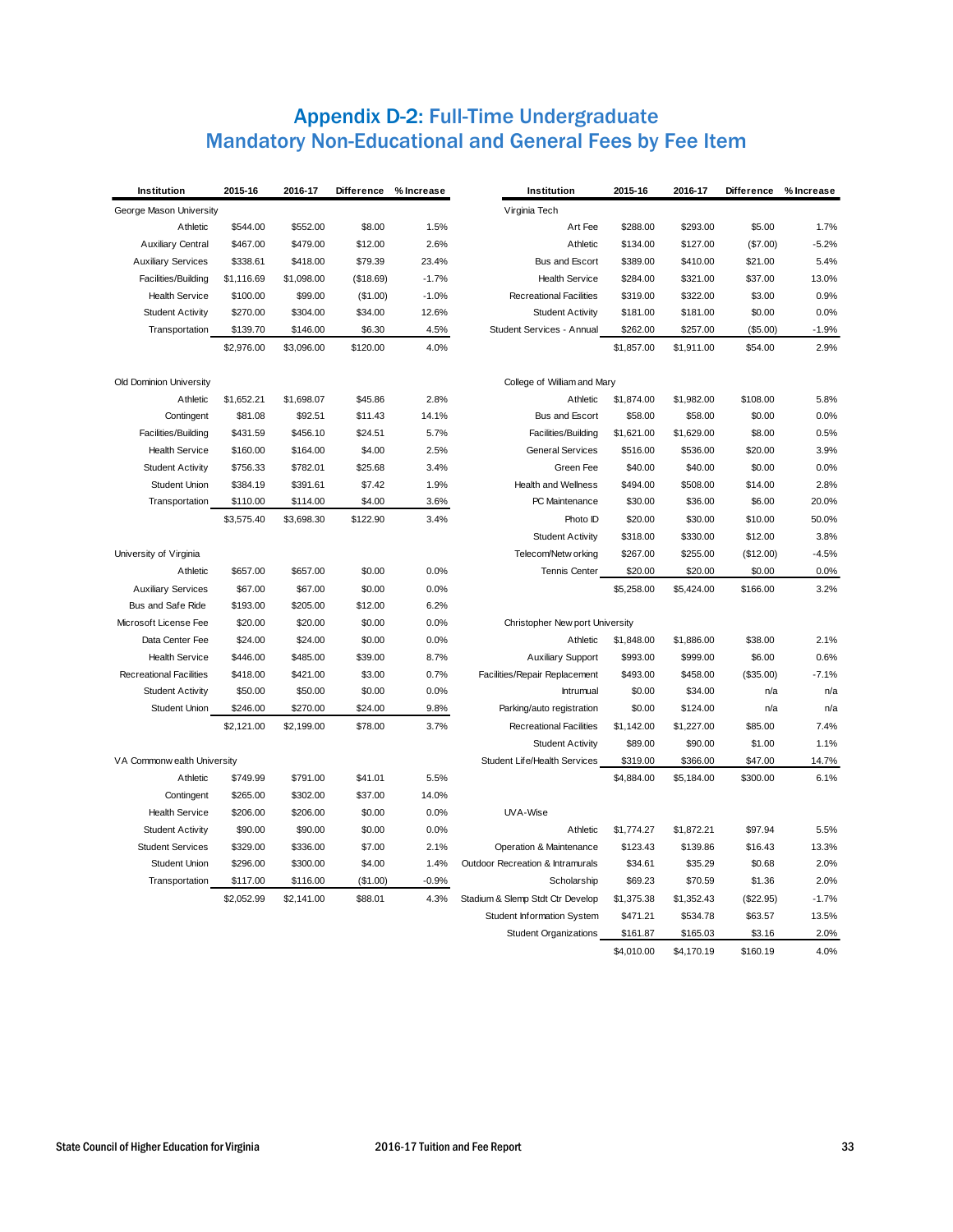#### Appendix D-2: Full-Time Undergraduate Mandatory Non-Educational and General Fees by Fee Item (Cont.)

| Institution                      | 2015-16    | 2016-17    | <b>Difference</b> | % Increase | Institution                     | 2015-16    | 2016-17    | <b>Difference</b> | % Increase |
|----------------------------------|------------|------------|-------------------|------------|---------------------------------|------------|------------|-------------------|------------|
| James Madison University         |            |            |                   |            | Radford University              |            |            |                   |            |
| Athletic                         | \$1,642.00 | \$1,699.00 | \$57.00           | 3.5%       | Athletic                        | \$1,180.00 | \$1,180.00 | \$0.00            | 0.0%       |
| <b>Auxiliary Services</b>        | \$731.99   | \$735.00   | \$3.01            | 0.4%       | <b>Auxiliary Services</b>       | \$185.00   | \$194.00   | \$9.00            | 4.9%       |
| Facilities/Building              | \$912.00   | \$949.00   | \$37.00           | 4.1%       | Facilities/Building             | \$357.00   | \$361.00   | \$4.00            | 1.1%       |
| <b>Health Service</b>            | \$261.00   | \$266.00   | \$5.00            | 1.9%       | <b>Health Service</b>           | \$297.00   | \$312.00   | \$15.00           | 5.1%       |
| <b>Student Activity</b>          | \$704.00   | \$755.00   | \$51.00           | 7.2%       | Recreational Facilities         | \$442.00   | \$461.00   | \$19.00           | 4.3%       |
| Transportation                   | \$90.99    | \$90.00    | (\$0.99)          | $-1.1%$    | <b>Student Activity</b>         | \$124.00   | \$129.00   | \$5.00            | 4.0%       |
|                                  | \$4,341.98 | \$4,494.00 | \$152.02          | 3.5%       | Student Union                   | \$265.00   | \$276.00   | \$11.00           | 4.2%       |
|                                  |            |            |                   |            | Transportation                  | \$117.00   | \$123.00   | \$6.00            | 5.1%       |
| Longw ood University             |            |            |                   |            |                                 | \$2,967.00 | \$3,036.00 | \$69.00           | 2.3%       |
| Athletic                         | \$1,899.00 | \$1,882.00 | (\$17.00)         | $-0.9%$    |                                 |            |            |                   |            |
| <b>Auxiliary Services</b>        | \$1,148.00 | \$1,450.00 | \$302.00          | 26.3%      |                                 |            |            |                   |            |
| Facilities/Building              | \$90.00    | \$90.00    | \$0.00            | 0.0%       | Virginia Military Institute     |            |            |                   |            |
| Golf Course                      | \$41.00    | \$0.00     | (\$41.00)         | $-100.0%$  | Athletic                        | \$3,090.00 | \$3,243.00 | \$153.00          | 5.0%       |
| <b>Health Service</b>            | \$208.00   | \$193.00   | (\$15.00)         | $-7.2%$    | <b>Barber Shop</b>              | \$264.00   | \$264.00   | \$0.00            | 0.0%       |
| Intramurals                      | \$417.00   | \$437.00   | \$20.00           | 4.8%       | <b>Health Service</b>           | \$456.00   | \$474.00   | \$18.00           | 3.9%       |
| Parking/Auto Registration        | \$62.00    | \$64.00    | \$2.00            | 3.2%       | Laundry                         | \$372.00   | \$383.00   | \$11.00           | 3.0%       |
| <b>Student Activity</b>          | \$150.00   | \$150.00   | \$0.00            | 0.0%       | <b>Student Activity</b>         | \$1,696.00 | \$2,145.00 | \$449.00          | 26.5%      |
| Student Union                    | \$499.00   | \$336.00   | (\$163.00)        | $-32.7%$   | <b>UMA Fee</b>                  | \$2,522.00 | \$2,522.00 | \$0.00            | 0.0%       |
| Telecommunications               | \$226.00   | \$288.00   | \$62.00           | 27.4%      |                                 | \$8,400.00 | \$9,031.00 | \$631.00          | 7.5%       |
|                                  | \$4,740.00 | \$4,890.00 | \$150.00          | 3.2%       |                                 |            |            |                   |            |
|                                  |            |            |                   |            | Virginia State University       |            |            |                   |            |
| University of Mary Washington    |            |            |                   |            | Athletic                        | \$1,094.00 | \$1,233.00 | \$139.00          | 12.7%      |
| Contingency/Reserves             | \$150.00   | \$175.00   | \$25.00           | 16.7%      | Athletics O & M                 | \$108.00   | \$0.00     | (\$108.00)        | $-100.0%$  |
| Facilities/Building              | \$422.00   | \$510.00   | \$88.00           | 20.9%      | Facilities/Building             | \$68.00    | \$70.00    | \$2.00            | 2.9%       |
| <b>Institutional Development</b> | \$375.00   | \$380.00   | \$5.00            | 1.3%       | <b>Health Service</b>           | \$369.00   | \$380.00   | \$11.00           | 3.0%       |
| Intercollegiate Athletics        | \$685.00   | \$705.00   | \$20.00           | 2.9%       | <b>Other Services</b>           | \$369.00   | \$385.00   | \$16.00           | 4.3%       |
| Parking and Transportation       | \$105.00   | \$105.00   | \$0.00            | 0.0%       | Photo ID                        | \$45.00    | \$46.00    | \$1.00            | 2.2%       |
| Social/Cultural                  | \$175.00   | \$185.00   | \$10.00           | 5.7%       | Police and Public Safety        | \$388.00   | \$400.00   | \$12.00           | 3.1%       |
| <b>Student Organizations</b>     | \$80.00    | \$80.00    | \$0.00            | 0.0%       | Radio Station                   | \$86.00    | \$89.00    | \$3.00            | 3.5%       |
| <b>Student Recreation</b>        | \$145.00   | \$155.00   | \$10.00           | 6.9%       | <b>Student Activity</b>         | \$358.00   | \$369.00   | \$11.00           | 3.1%       |
| <b>Student Unions</b>            | \$1,061.00 | \$1,167.00 | \$106.00          | 10.0%      | Student Union                   | \$74.00    | \$76.00    | \$2.00            | 2.7%       |
| Telecommunications               | \$156.00   | \$160.00   | \$4.00            | 2.6%       | Transportation                  | \$37.00    | \$38.00    | \$1.00            | 2.7%       |
|                                  | \$3,354.00 | \$3,622.00 | \$268.00          | 8.0%       |                                 | \$2,996.00 | \$3,086.00 | \$90.00           | 3.0%       |
| Norfolk State University         |            |            |                   |            | Richard Bland College           |            |            |                   |            |
| Athletic                         | \$1,468.00 | \$1,538.00 | \$70.00           | 4.8%       | Athletics                       | \$552.00   | \$552.00   | \$0.00            | 0.0%       |
| <b>Auxiliary Security Fee</b>    | \$209.00   | \$209.00   | \$0.00            | 0.0%       | Auxiliary Ent. Fee              | \$90.00    | \$336.00   | \$246.00          | 273.3%     |
| Auxiliary Technology Fee         | \$12.00    | \$12.00    | \$0.00            | 0.0%       | Facilities/Building             | \$200.00   | \$150.00   | (\$50.00)         | $-25.0%$   |
| Contingent                       | \$0.00     | \$54.00    | n/a               | n/a        | Parking/Transportation Services | \$100.00   | \$150.00   | \$50.00           | 50.0%      |
| Fitness Center Fee               | \$29.00    | \$29.00    | \$0.00            | 0.0%       | <b>Student Activity</b>         | \$340.00   | \$120.00   | (\$220.00)        | $-64.7%$   |
| <b>Health Service</b>            | \$107.00   | \$147.00   | \$40.00           | 37.4%      | Technology                      | \$125.00   | \$180.00   | \$55.00           | 44.0%      |
| <b>Student Activity</b>          | \$316.00   | \$316.00   | \$0.00            | 0.0%       |                                 | \$1,407.00 | \$1,488.00 | \$81.00           | 5.8%       |
| Center Building Maintenance      | \$216.00   | \$216.00   | \$0.00            | 0.0%       |                                 |            |            |                   |            |
| <b>Student Center Fee</b>        | \$785.00   | \$837.00   | \$52.00           | 6.6%       | VA Community College System     |            |            |                   |            |
| Transportation                   | \$62.00    | \$62.00    | \$0.00            | 0.0%       | Overhead Recovery               | \$14.10    | \$14.10    | \$0.00            | 0.0%       |
|                                  | \$3,204.00 | \$3,420.00 | \$216.00          | 6.7%       |                                 |            |            |                   |            |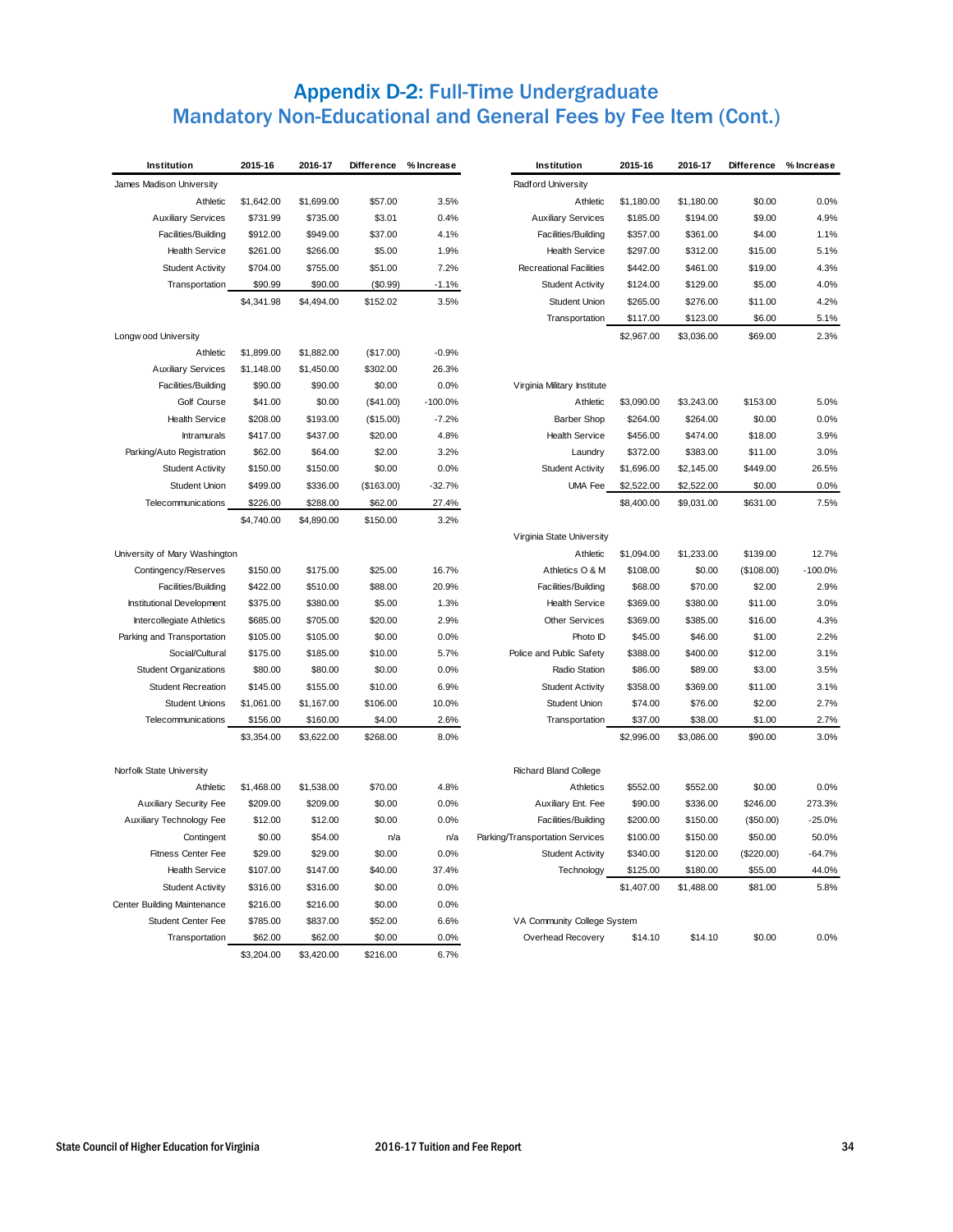#### Appendix E-1: In-State Undergraduate Tuition and Total Mandatory Fees in Selected States (Public Doctoral/Research Universities)

#### **2015-16 2016-17**

## **Estimated**

|     |                                | 2015-16                                     | <b>Estimated</b><br>2016-17    |                       |                                              |  |  |
|-----|--------------------------------|---------------------------------------------|--------------------------------|-----------------------|----------------------------------------------|--|--|
|     | <b>States</b><br><b>Ranked</b> | <b>Tuition and</b><br><b>Mandatory Fees</b> | <b>States</b><br><b>Ranked</b> |                       | <b>Tuition and</b><br><b>Mandatory Fees*</b> |  |  |
| 1.  | <b>New Hampshire</b>           | \$16,986                                    | 1.                             | <b>New Hampshire</b>  | \$17,445                                     |  |  |
| 2.  | <b>Vermont</b>                 | \$16,768                                    | 2.                             | <b>Vermont</b>        | \$17,221                                     |  |  |
| 3.  | Pennsylvania                   | \$15,208                                    | 3.                             | Pennsylvania          | \$15,618                                     |  |  |
| 4.  | <b>New Jersey</b>              | \$14,612                                    | 4.                             | <b>New Jersey</b>     | \$15,007                                     |  |  |
| 5.  | <b>Illinois</b>                | \$13,963                                    | 5.                             | <b>Illinois</b>       | \$14,340                                     |  |  |
| 6.  | <b>Minnesota</b>               | \$13,790                                    | 6.                             | <b>Minnesota</b>      | \$14,162                                     |  |  |
| 7.  | <b>Massachusetts</b>           | \$13,427                                    | 7.                             | <b>Massachusetts</b>  | \$13,789                                     |  |  |
| 8.  | <b>Connecticut</b>             | \$13,366                                    | 8.                             | <b>Connecticut</b>    | \$13,727                                     |  |  |
| 9.  | <b>Rhode Island</b>            | \$12,862                                    | 9.                             | <b>Rhode Island</b>   | \$13,209                                     |  |  |
| 10. | <b>California</b>              | \$12,762                                    | 10.                            | <b>California</b>     | \$13,107                                     |  |  |
| 12. | Virginia                       | \$12,710                                    | 12.                            | Virginia              | \$12,875                                     |  |  |
| 14. | <b>South Carolina</b>          | \$11,947                                    | 14.                            | <b>South Carolina</b> | \$12,270                                     |  |  |
| 18. | <b>Kentucky</b>                | \$10,840                                    | 18.                            | Kentucky              | \$11,133                                     |  |  |
| 22. | <b>Maryland</b>                | \$10,501                                    | 22.                            | <b>Maryland</b>       | \$10,785                                     |  |  |
| 30. | <b>Tennessee</b>               | \$8,937                                     | 30.                            | <b>Tennessee</b>      | \$9,178                                      |  |  |
| 34. | <b>Texas</b>                   | \$8,617                                     | 34.                            | <b>Texas</b>          | \$8,850                                      |  |  |
| 42. | <b>North Carolina</b>          | \$7,624                                     | 42.                            | <b>North Carolina</b> | \$7,830                                      |  |  |

\*VA charges are actual tuition and fees charged in FY17. Other state rates are increased by 2.7%, the average increase at doctoral/research public 4-year institutions nationally in FY16. Sources: IPEDS and "Trend in College Pricing 2015" by the College Board.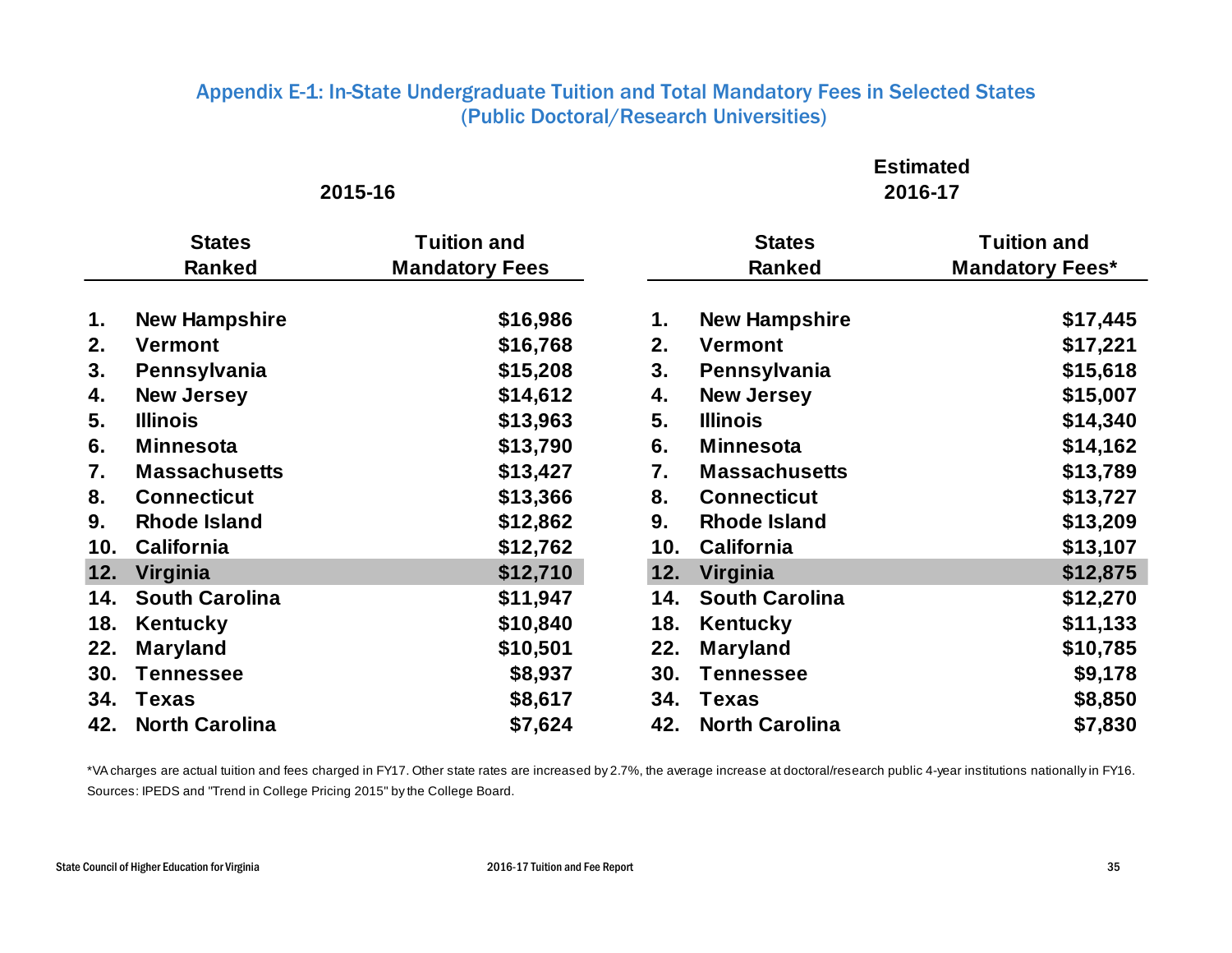#### Appendix E-2: In-State Undergraduate Tuition and Total Mandatory Fees in Selected States

#### (Public Comprehensive Colleges and Universities)

|                             | 2015-16               | <b>Estimated</b><br>2016-17 |                        |  |  |  |  |
|-----------------------------|-----------------------|-----------------------------|------------------------|--|--|--|--|
|                             |                       |                             |                        |  |  |  |  |
| <b>States</b>               | <b>Tuition and</b>    | <b>States</b>               | <b>Tuition and</b>     |  |  |  |  |
| <b>Ranked</b>               | <b>Mandatory Fees</b> | <b>Ranked</b>               | <b>Mandatory Fees*</b> |  |  |  |  |
| <b>New Jersey</b><br>1.     | \$12,566              | <b>New Jersey</b><br>1.     | \$12,956               |  |  |  |  |
| <b>New Hampshire</b><br>2.  | \$12,309              | <b>New Hampshire</b><br>2.  | \$12,691               |  |  |  |  |
| <b>South Carolina</b><br>3. | \$11,498              | <b>South Carolina</b><br>3. | \$11,855               |  |  |  |  |
| Pennsylvania<br>4.          | \$11,482              | Pennsylvania<br>4.          | \$11,837               |  |  |  |  |
| <b>Vermont</b><br>5.        | \$11,450              | 5.<br>Vermont               | \$11,805               |  |  |  |  |
| Virginia<br>6.              | \$10,859              | Virginia<br>6.              | \$11,286               |  |  |  |  |
| <b>Illinois</b><br>7.       | \$10,859              | 7.<br><b>Illinois</b>       | \$11,196               |  |  |  |  |
| <b>Michigan</b><br>8.       | \$10,395              | <b>Michigan</b><br>8.       | \$10,717               |  |  |  |  |
| <b>Connecticut</b><br>9.    | \$9,608               | 9.<br><b>Connecticut</b>    | \$9,906                |  |  |  |  |
| <b>10. Massachusetts</b>    | \$9,565               | 10. Massachusetts           | \$9,861                |  |  |  |  |
| 13. Maryland                | \$8,617               | 13. Maryland                | \$8,884                |  |  |  |  |
| 16. Kentucky                | \$8,369               | 16. Kentucky                | \$8,628                |  |  |  |  |
| 18. Tennessee               | \$8,049               | 18. Tennessee               | \$8,299                |  |  |  |  |
| 31. Texas                   | \$7,055               | 31. Texas                   | \$7,274                |  |  |  |  |
| 38. Florida                 | \$6,315               | 38. Florida                 | \$6,511                |  |  |  |  |
| <b>42. North Carolina</b>   | \$5,986               | 42. North Carolina          | \$6,172                |  |  |  |  |

\*VA charges are actual tuition and fees charged in FY16. Other state rates are increased by 3.1%, the average increase at comprehensive public 4-year institutions nationally in FY16. Sources: IPEDS and "Trend in College Pricing 2015" by the College Board.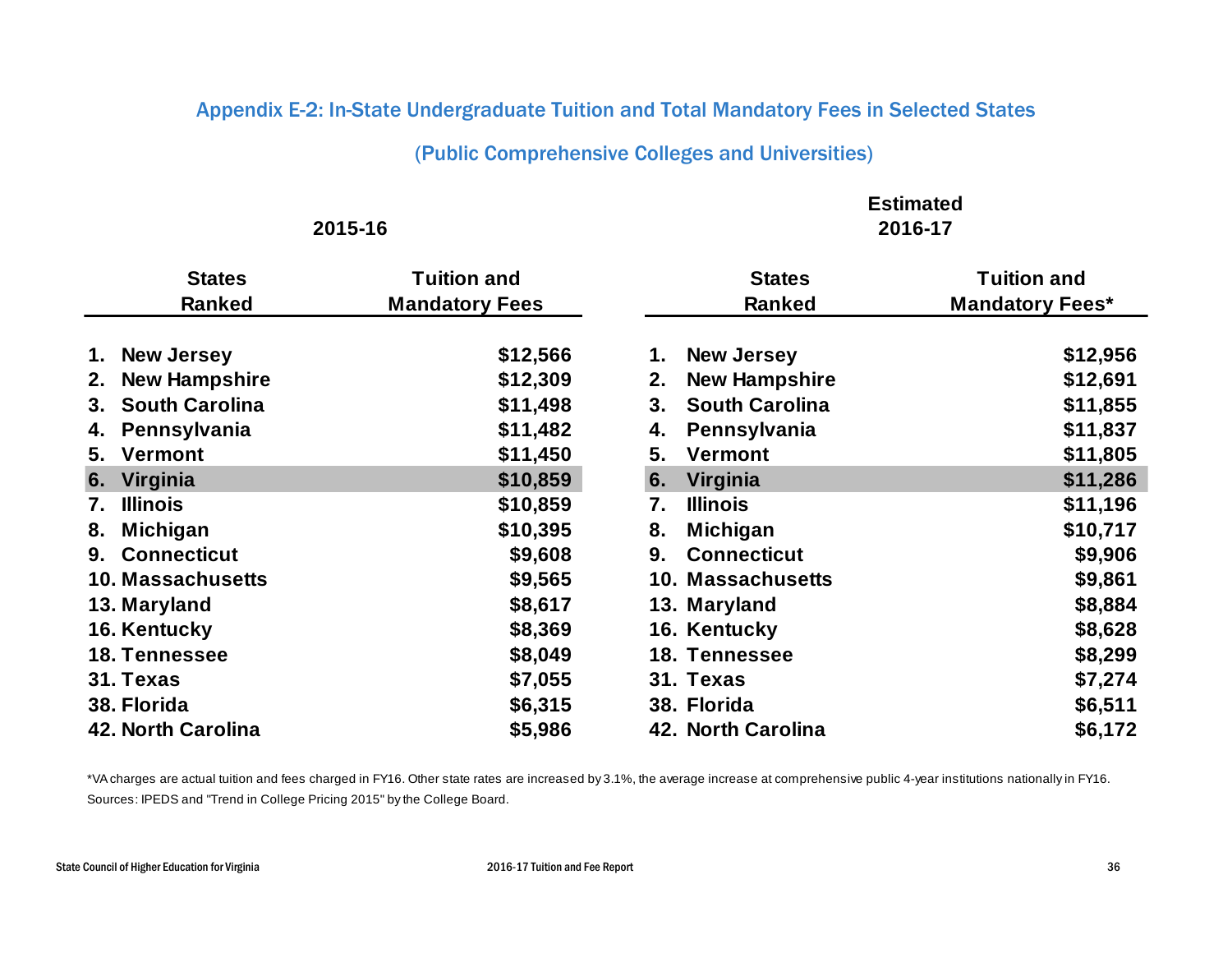#### Appendix E-3: In-State Undergraduate Tuition and Total Mandatory Fees in Selected States

#### (Public Two-Year Colleges)

**Estimated**

|    |                      | 2015-16               | <b>Estimated</b><br>2016-17 |                      |                        |  |  |
|----|----------------------|-----------------------|-----------------------------|----------------------|------------------------|--|--|
|    | <b>States</b>        | <b>Tuition and</b>    |                             | <b>States</b>        | <b>Tuition and</b>     |  |  |
|    | <b>Ranked</b>        | <b>Mandatory Fees</b> |                             | <b>Ranked</b>        | <b>Mandatory Fees*</b> |  |  |
| 1. | Pennsylvania         | \$8,481               | 1.                          | Pennsylvania         | \$8,735                |  |  |
| 2. | <b>Illinois</b>      | \$8,354               | 2.                          | <b>Illinois</b>      | \$8,605                |  |  |
| 3. | <b>New Hampshire</b> | \$6,977               | 3.                          | <b>New Hampshire</b> | \$7,187                |  |  |
| 4. | <b>New Jersey</b>    | \$6,101               | 4.                          | <b>New Jersey</b>    | \$6,284                |  |  |
| 5. | <b>Maryland</b>      | \$6,079               | 5.                          | <b>Maryland</b>      | \$6,261                |  |  |
| 6. | Vermont              | \$6,054               | 6.                          | <b>Vermont</b>       | \$6,236                |  |  |
| 7. | <b>South Dakota</b>  | \$5,604               | 7.                          | <b>South Dakota</b>  | \$5,772                |  |  |
| 8. | <b>Michigan</b>      | \$5,498               | 8.                          | <b>Michigan</b>      | \$5,663                |  |  |
| 9. | <b>Minnesota</b>     | \$5,327               | 9.                          | <b>Minnesota</b>     | \$5,487                |  |  |
|    | 10. South Carolina   | \$5,284               |                             | 10. South Carolina   | \$5,442                |  |  |
|    | 12. Virginia         | \$4,884               |                             | 12. Virginia         | \$5,050                |  |  |
|    | 18. Alabama          | \$4,405               |                             | 18. Alabama          | \$5,031                |  |  |
|    | 33. Kentucky         | \$3,630               |                             | 33. Kentucky         | \$3,739                |  |  |
|    | 34. West Virginia    | \$3,602               |                             | 34. West Virginia    | \$3,710                |  |  |
|    | 35. Texas            | \$3,601               |                             | 35. Texas            | \$3,709                |  |  |
|    | 47. North Carolina   | \$2,531               |                             | 47. North Carolina   | \$2,607                |  |  |

\*VA charges are actual tuition and fees charged in FY17. Other state rates are increased by 3.0%, the average increase at public two-year institutions nationally in FY16. Sources: IPEDS and "Trend in College Pricing 2015" by the College Board.